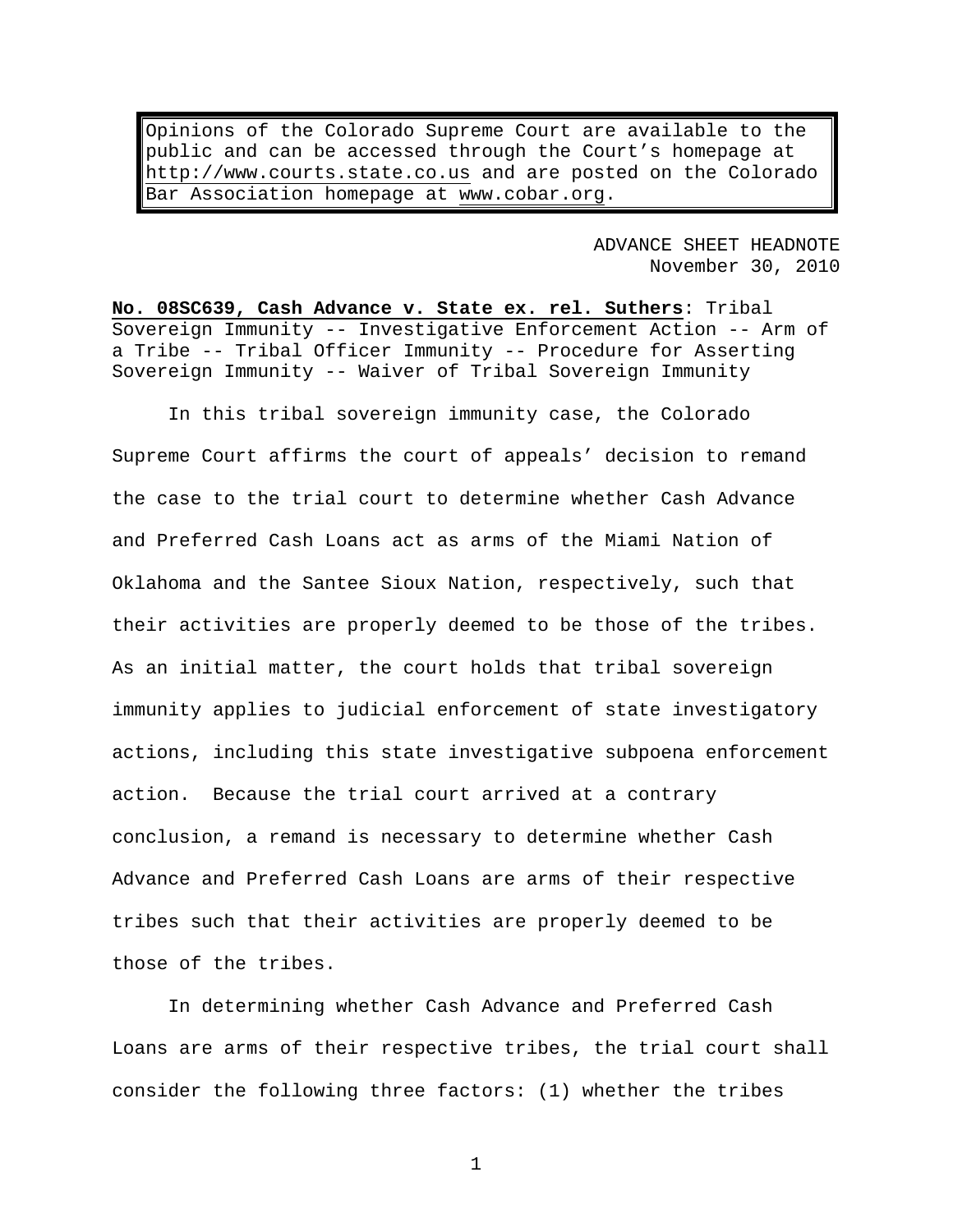created the entities pursuant to tribal law; (2) whether the tribes own and operate the entities; and (3) whether the entities' immunity protects the tribes' sovereignty. The state bears the burden of proving, by a preponderance of the evidence, that Cash Advance and Preferred Cash Loans are not entitled to tribal sovereign immunity.

 Additionally, the supreme court disagrees with the court of appeals' determination that tribal sovereign immunity does not extend to tribal officers engaged in conduct allegedly violating state law. Instead, the appropriate determination with respect to individual tribal officers is whether they acted within the scope of their lawful authority, as defined by the tribe and limited only by federal law.

 The supreme court further disagrees with the court of appeals' to the extent it would recognize a waiver of sovereign immunity that is not explicit and unequivocal. The court of appeals directed the trial court to look for a waiver of tribal sovereign immunity in a broad range of sources, including a contractual arbitration clause between Cash Advance or Preferred Cash Loans and Colorado customers. The court, however, finds it unlikely that an explicit and unequivocal waiver of tribal sovereign immunity would be found in such an arbitration clause.

 Finally, the supreme court finds that Cash Advance and Preferred Cash Loans, by voluntarily providing the state with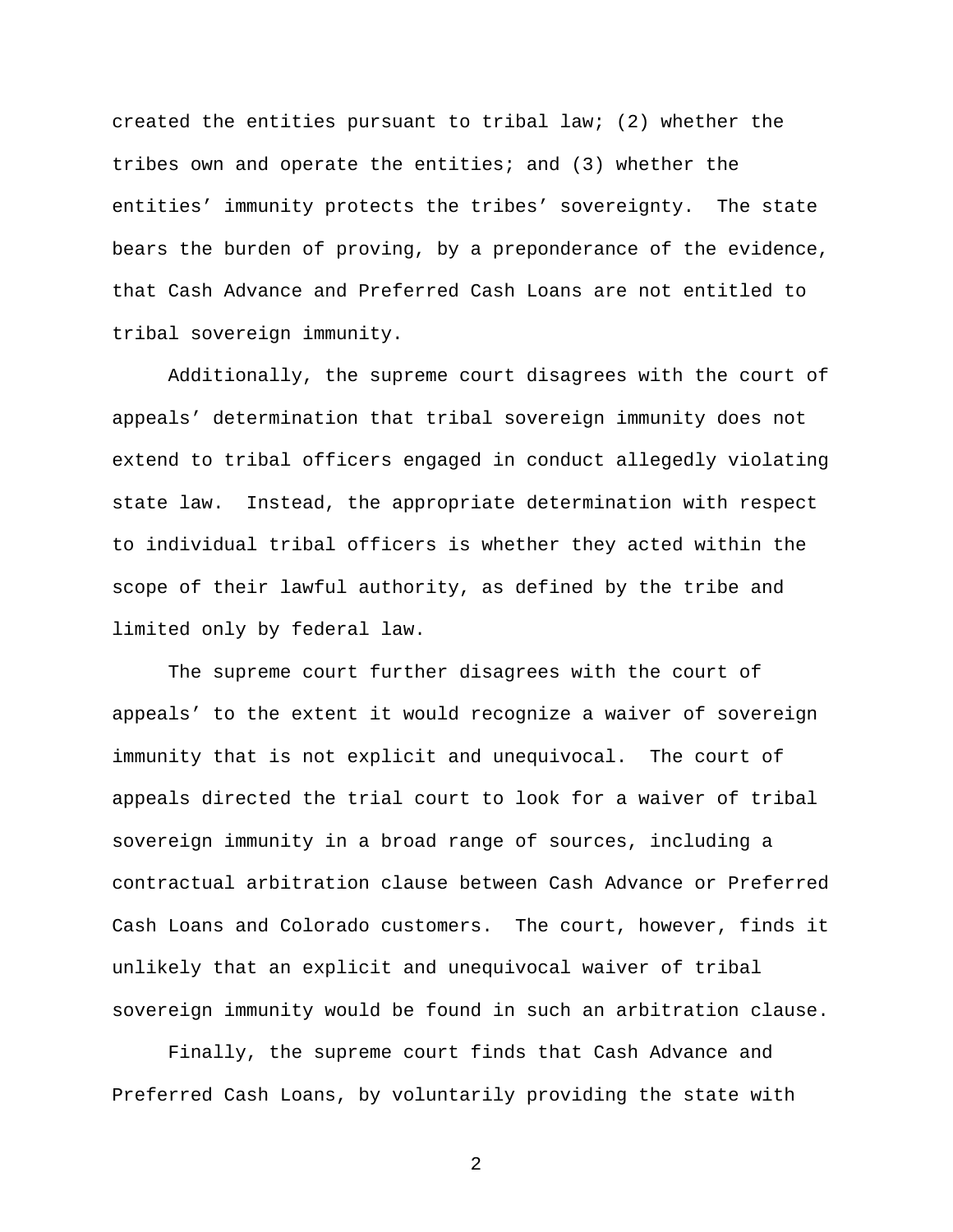some information relevant to the immunity determination, explicitly and unequivocally waived their immunity with respect to all information directly relevant to their entitlement to immunity. Consequently, on remand, the state may request additional information relevant to the immunity determination, provided it specifies how the inquiry falls within the limited scope of the waiver.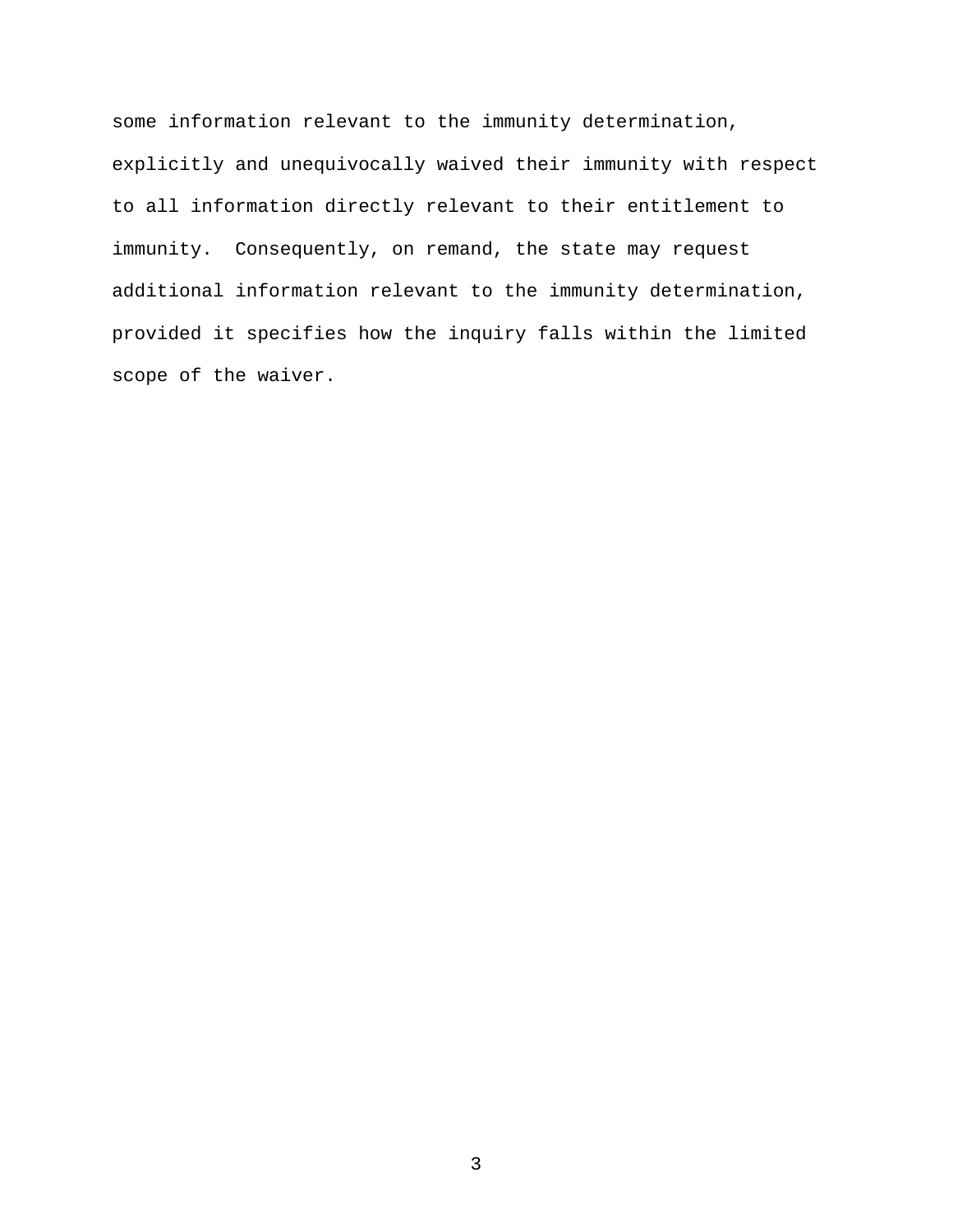| SUPREME COURT, STATE OF COLORADO<br>101 West Colfax Avenue, Suite 800<br>Denver, Colorado 80202                                  | Case No. 08SC639 |  |
|----------------------------------------------------------------------------------------------------------------------------------|------------------|--|
| Certiorari to the Colorado Court of Appeals<br>Court of Appeals Case No. 07CA582                                                 |                  |  |
| Petitioners/Cross-Respondents:                                                                                                   |                  |  |
| Cash Advance and Preferred Cash Loans,                                                                                           |                  |  |
| v.                                                                                                                               |                  |  |
| Respondents/Cross-Petitioners:                                                                                                   |                  |  |
| State of Colorado, ex. rel. John W. Suthers, Attorney General and<br>Laura E. Udis, Administrator, Uniform Consumer Credit Code. |                  |  |
| JUDGMENT AFFIRMED<br>EN BANC<br>November 30, 2010                                                                                |                  |  |

Jones & Keller, P.C. Edward T. Lyons, Jr. Thomas J. Burke, Jr. Denver, Colorado

Fredericks & Peebles, LLP Conly J. Schulte Shilee T. Mullin Omaha, Nebraska

Attorneys for Petitioners/Cross-Respondents

John W. Suthers, Attorney General Daniel D. Domenico, Solicitor General Jan M. Zavislan, Deputy Attorney General Paul Chessin, Senior Assistant Attorney General Denver, Colorado

Attorneys for Respondents/Cross-Petitioners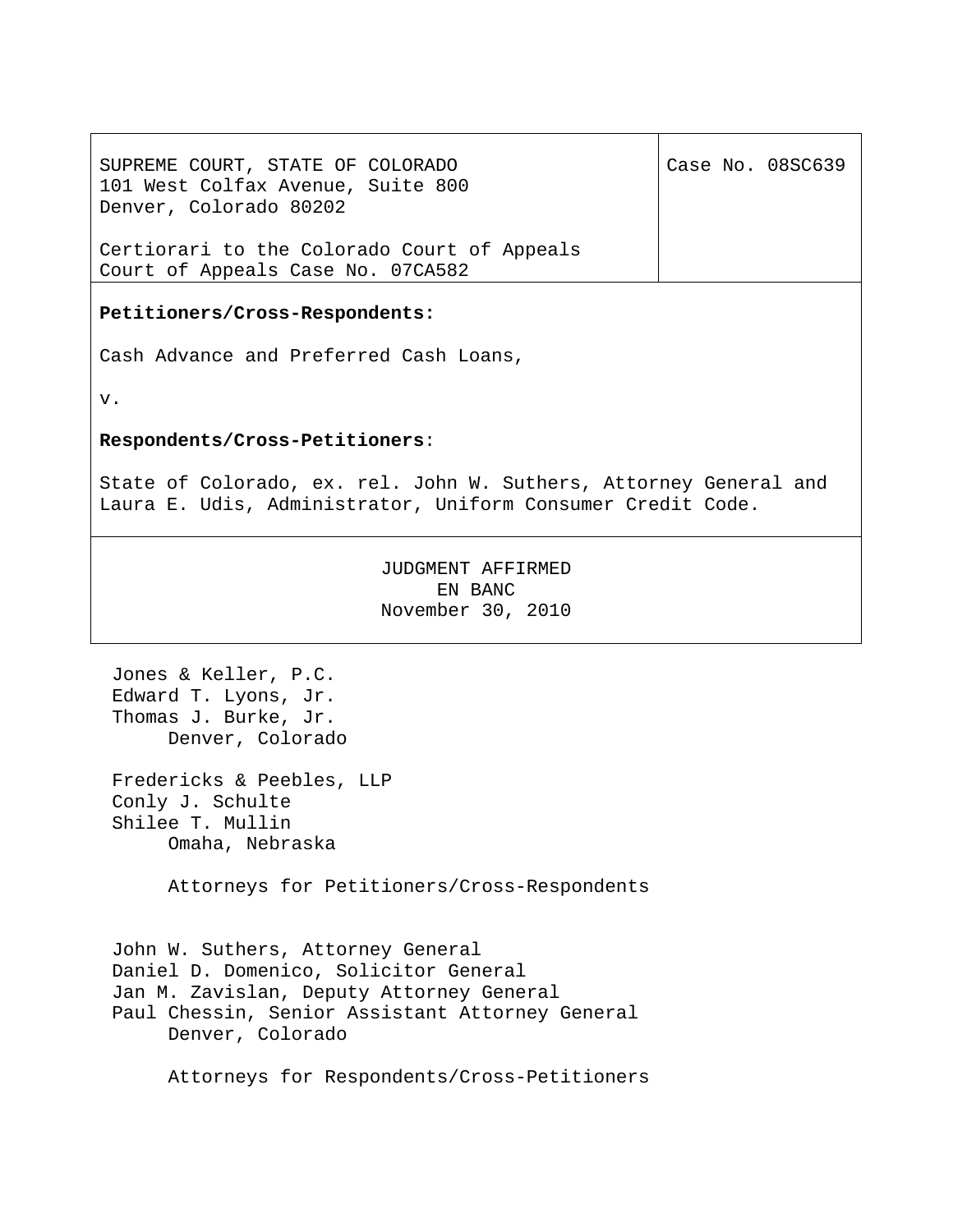Wynkoop & Thomas P.C. Rick Wynkoop Denver, Colorado Attorneys for Amici Curiae AARP, Center for Responsible Lending, Consumer Federation of America, National Association of Consumer Advocates, and National Consumer Law Center Greenberg Traurig LLP Jennifer H. Weddle Denver, Colorado Attorneys for Amicus Curiae the Colorado Indian Bar Association Peter Ortego Towaoc, Colorado Attorney for Amicus Curiae the Ute Mountain Ute Tribe American Indian Law Clinic, University of Colorado School of Law Jill Tompkins Boulder, Colorado Attorneys for Amicus Curiae the University of Colorado School of Law, American Indian Law Clinic American Indian Law Center, Inc. Helen Padilla Albuquerque, New Mexico Attorneys for Amicus Curiae the American Indian Law Center, Inc. Thomas J. Miller, Iowa Attorney General Jessica J. Whitney, Assistant Attorney General and Deputy Administrator of the Iowa Consumer Credit Code Des Moines, Iowa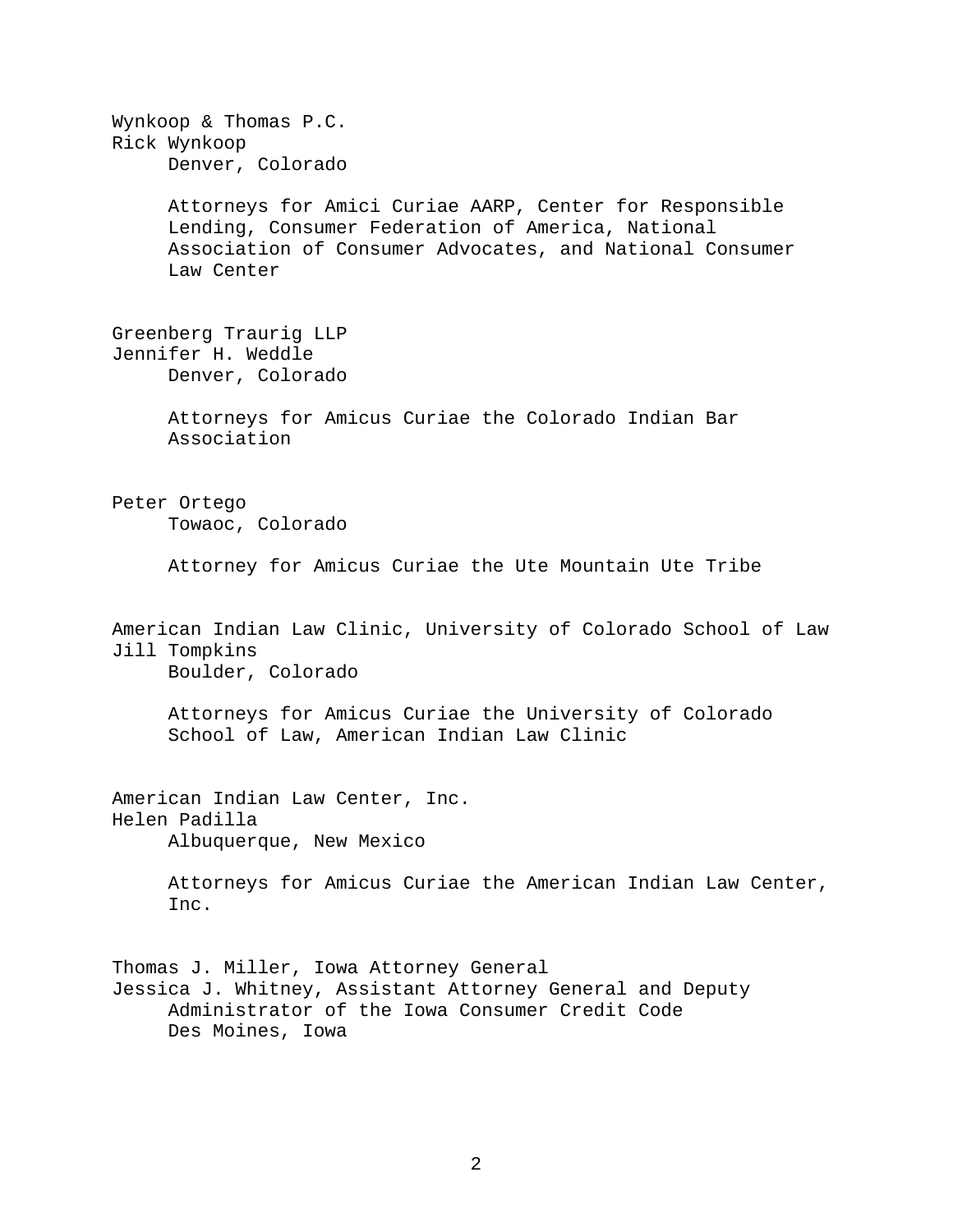Attorneys for Amici Curiae Group of 13 State Attorney Generals and the National Association of Consumer Credit Administrators.

JUSTICE MARTINEZ delivered the Opinion of the Court. JUSTICE EID concurs in part and concurs in the judgment in part. JUSTICE COATS concurs in part and dissents in part.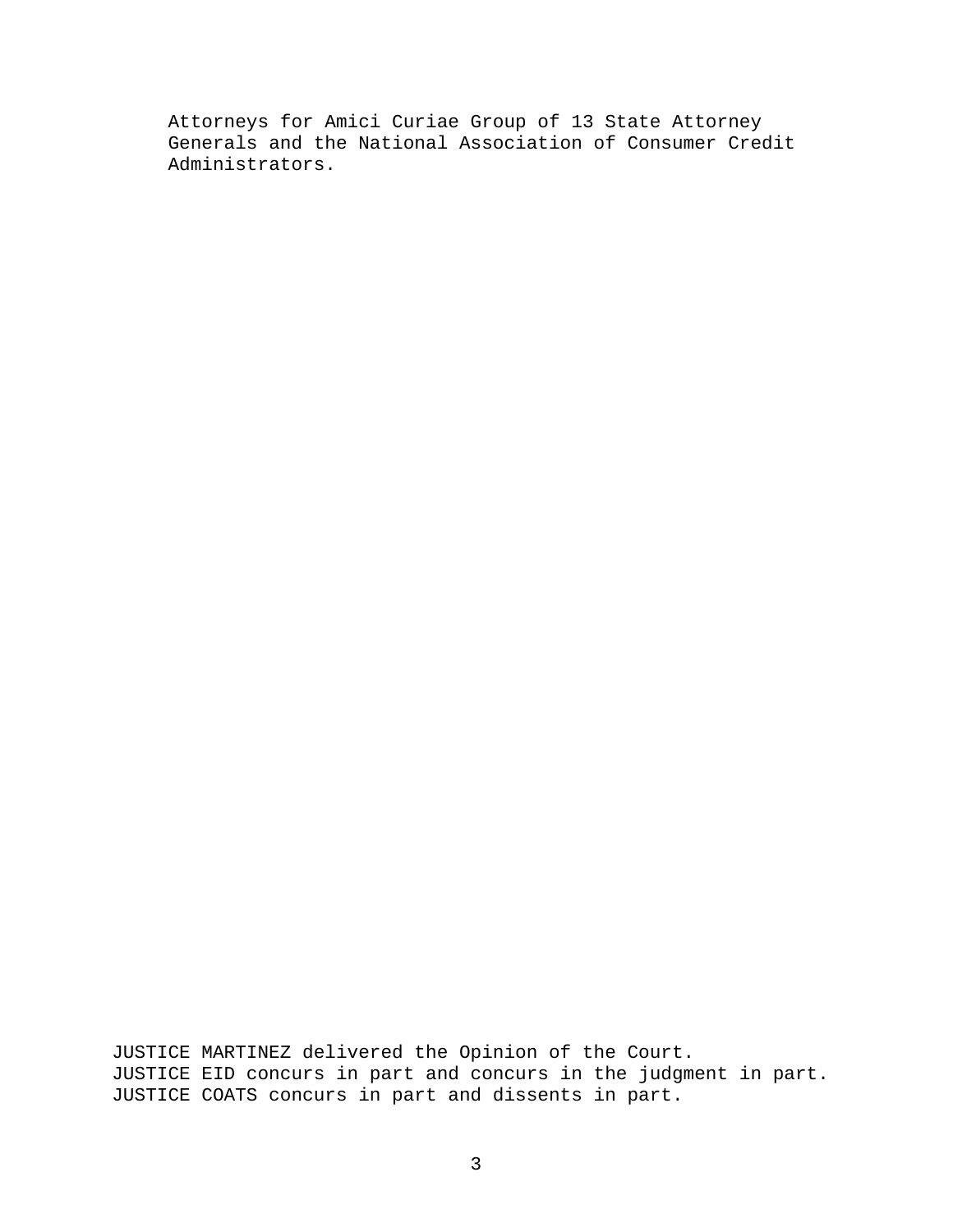This tribal sovereign immunity case requires us to address the relationship between the State of Colorado and sovereign American Indian tribes, as that relationship is governed by federal law. We are charged with applying the doctrine of tribal sovereign immunity in the context of a state investigative subpoena enforcement action against two entities operating under the trade names Cash Advance and Preferred Cash Loans and asserting they are entitled to immunity as "arms" of the Miami Nation of Oklahoma and the Santee Sioux Nation, both federally recognized Indian tribes.

The tribal entities appealed from the trial court's denial of their motion to dismiss the action for lack of subject matter jurisdiction. The court of appeals reversed and remanded, finding that the trial court erred in denying the motion on the basis that tribal sovereign immunity does not apply to the state's investigatory subpoena enforcement action. State ex rel. Suthers v. Cash Advance, 205 P.3d 389, 399 (Colo. App. 2008). The court of appeals directed that the trial court determine on remand whether Cash Advance and Preferred Cash Loans are arms of the tribes entitled to immunity and articulated an eleven-factor test for the trial court to apply. After compelling the tribal entities to produce additional information relevant to the immunity determination, the court of appeals further determined that tribal sovereign immunity does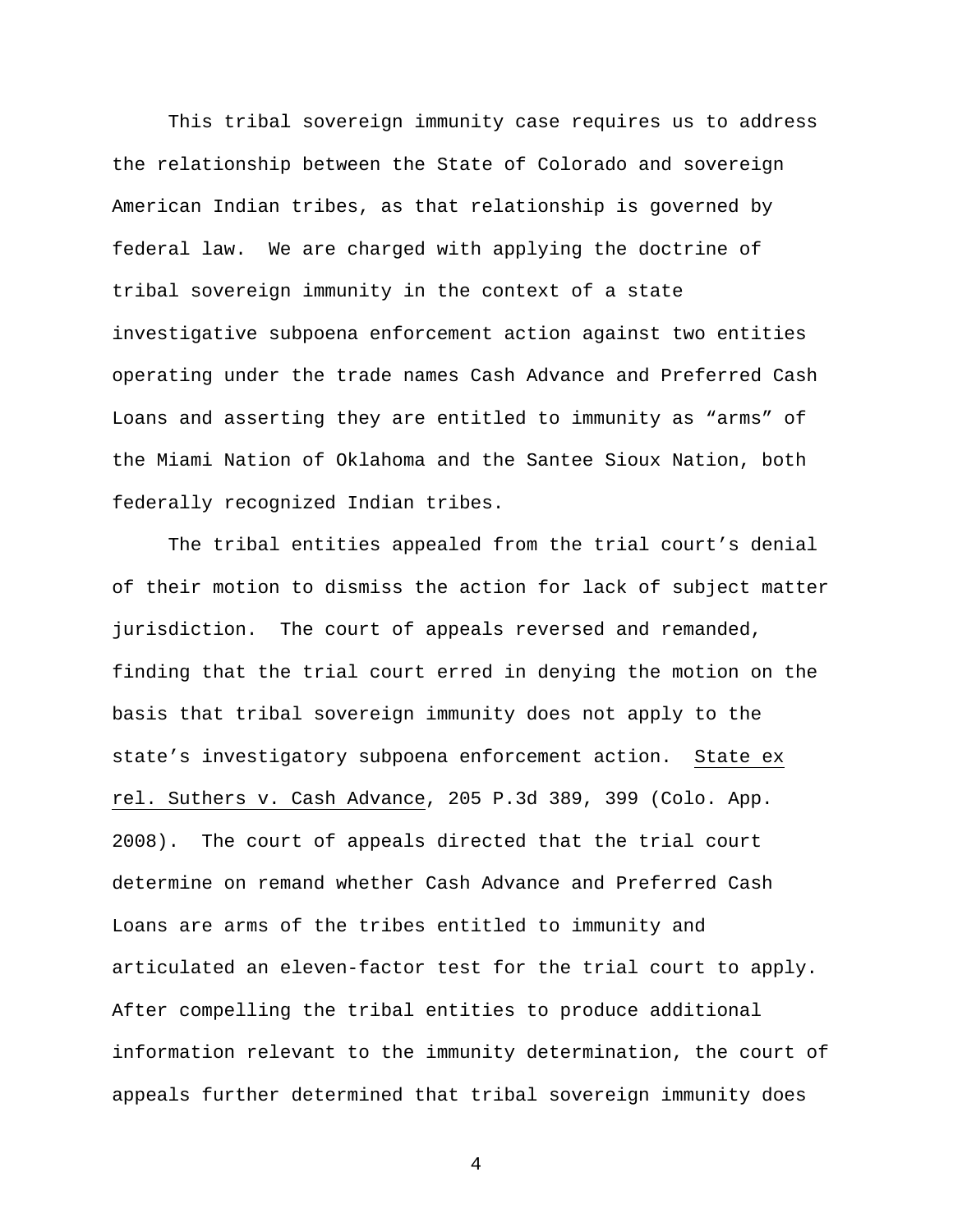not extend to individual tribal officers in this case; that the tribal entities may have waived their immunity via contract with Colorado consumers; and that the state bears the burden of proof to show that Cash Advance and Preferred Cash Loans are not entitled to immunity.

The parties cross-petitioned for a writ of certiorari, which we granted. Although we affirm the judgment of the court of appeals, we disagree with portions of its analysis and its directions to the trial court on remand.

We hold that tribal sovereign immunity applies to state investigatory enforcement actions. The trial court, on remand, must determine whether Cash Advance and Preferred Cash Loans act as arms of the Miami Nation of Oklahoma and the Santee Sioux Nation, respectively, such that their activities are properly deemed to be those of the tribes. In making this determination, the trial court shall consider the following factors, each of which focuses on the relationship between the tribal entities and the tribes: (1) whether the tribes created the entities pursuant to tribal law; (2) whether the tribes own and operate the entities; and (3) whether the entities' immunity protects the tribes' sovereignty.

Recognizing that sovereign tribes necessarily act through individuals, we hold further that tribal sovereign immunity protects tribal officers acting within the scope of their lawful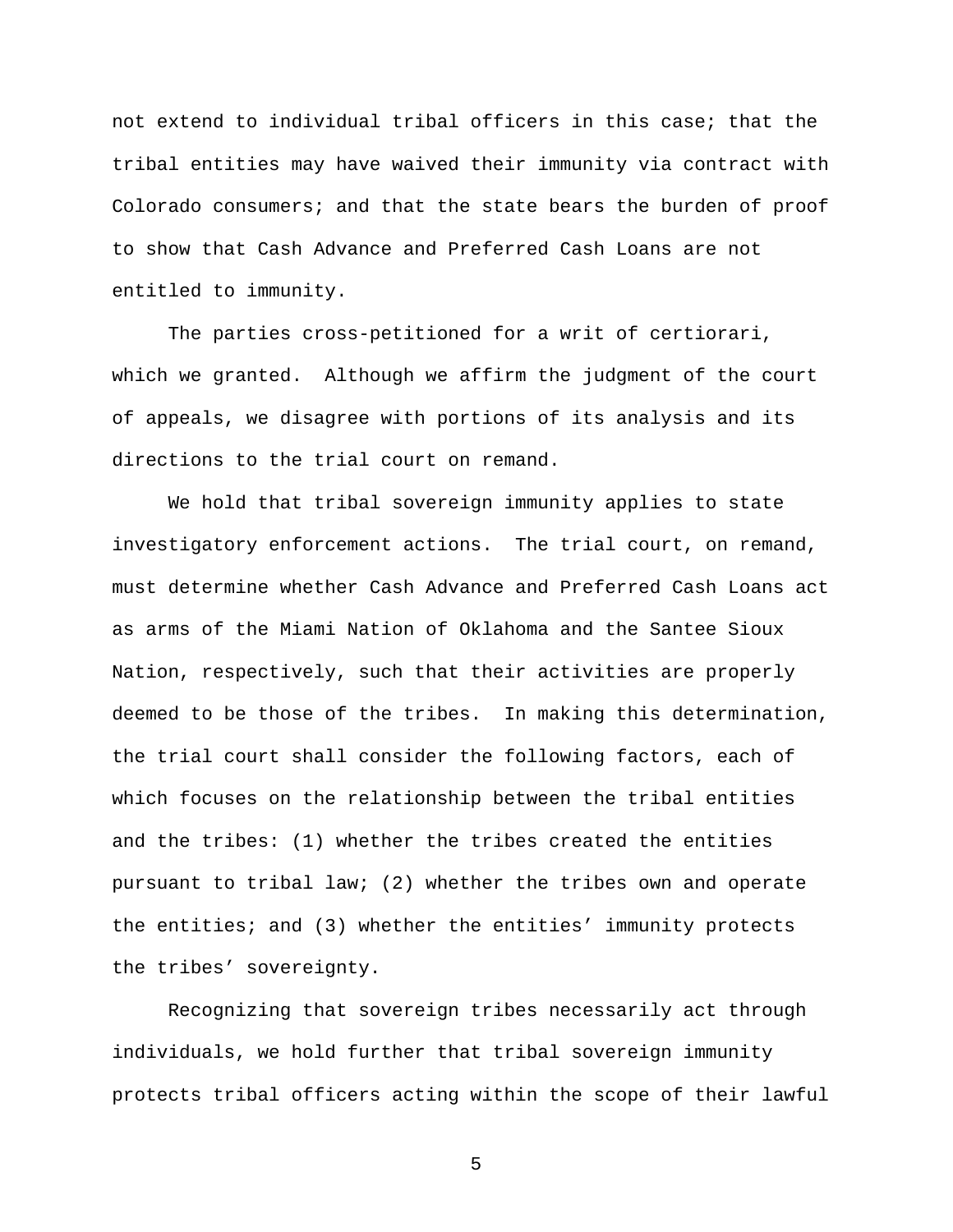authority, as defined by the tribe and limited only by federal law.

Additionally, we hold that tribal sovereign immunity is jurisdictional in nature. Because it is akin to subject matter jurisdiction, we find that tribal sovereign immunity is properly raised in a C.R.C.P. 12(b)(1) motion to dismiss for lack of subject matter jurisdiction. Consequently, on remand, the state bears the burden of establishing by a preponderance of the evidence that the trial court has subject matter jurisdiction over Cash Advance and Preferred Cash Loans.

To assure that the trial court is not misled by the court of appeals' discussion of waiver, we also hold that any waiver of tribal sovereign immunity must be explicit and unequivocal.

Finally, we hold that the tribal entities, by voluntarily providing the state with certain information relevant to the immunity determination, unequivocally waived any immunity they might possess with respect only to that information directly relevant to their entitlement to immunity. Accordingly, on remand, the trial court must determine whether discovery requests are properly tailored to the immunity determination and therefore fall within the scope of the tribal entities' waiver.

Thus, we affirm the judgment of the court of appeals and remand the case for further proceedings consistent with this opinion.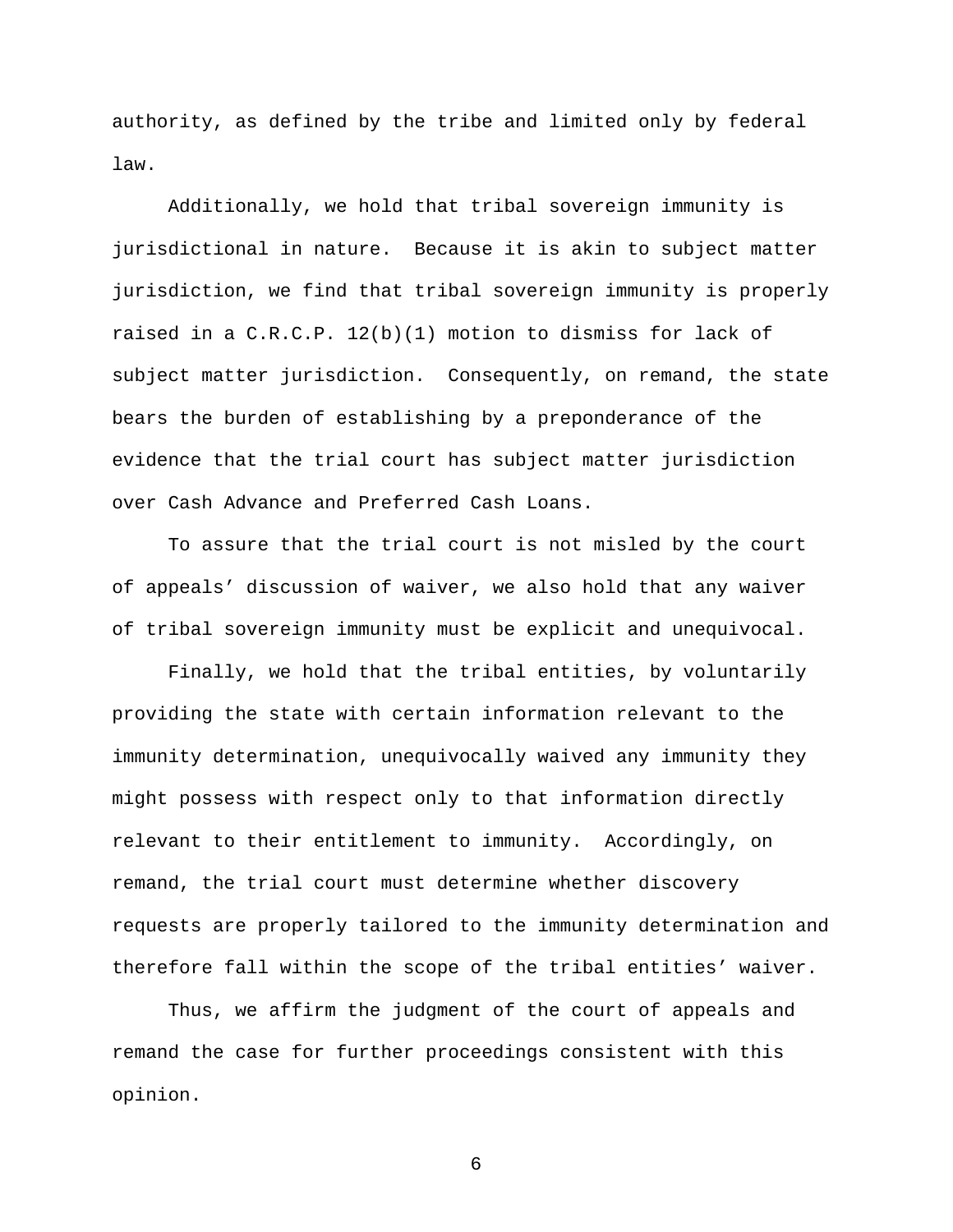### **I. Facts & Procedural History**

In January 2005, the Colorado Attorney General and the Administrator of the Uniform Consumer Credit Code (collectively "the state") issued investigative, administrative subpoenas to lenders operating under the trade names Cash Advance and Preferred Cash Loans. The subpoenas ordered production of documents related to Cash Advance's and Preferred Cash Loans' lending activities with Colorado consumers. $1$  This subpoena enforcement action arose out of Cash Advance's and Preferred Cash Loans' failure to comply with the investigative subpoenas. Upon application by the state, the trial court entered an order enforcing the subpoenas on February 14, 2005. Cash Advance and Preferred Cash Loans did not respond. On June 20, 2005, the trial court granted the state's motion for issuance of contempt citations, ordering Cash Advance and Preferred Cash Loans to show cause why they should not be held in contempt for failure to comply with the court's order enforcing the subpoenas.

On July 20, 2005, in response to the contempt citations, two corporations, claiming they do business as Cash Advance and Preferred Cash Loans and asserting they are wholly owned subdivisions of federally recognized Indian tribes, filed a

 $\overline{\phantom{0}}$ 

<span id="page-9-0"></span> $^1$  Specifically, the subpoenas ordered production of documents regarding, inter alia, Cash Advance's and Preferred Cash Loans' incorporation, organization, officers, employees, licensing, operation, marketing, websites, and loans to Colorado consumers.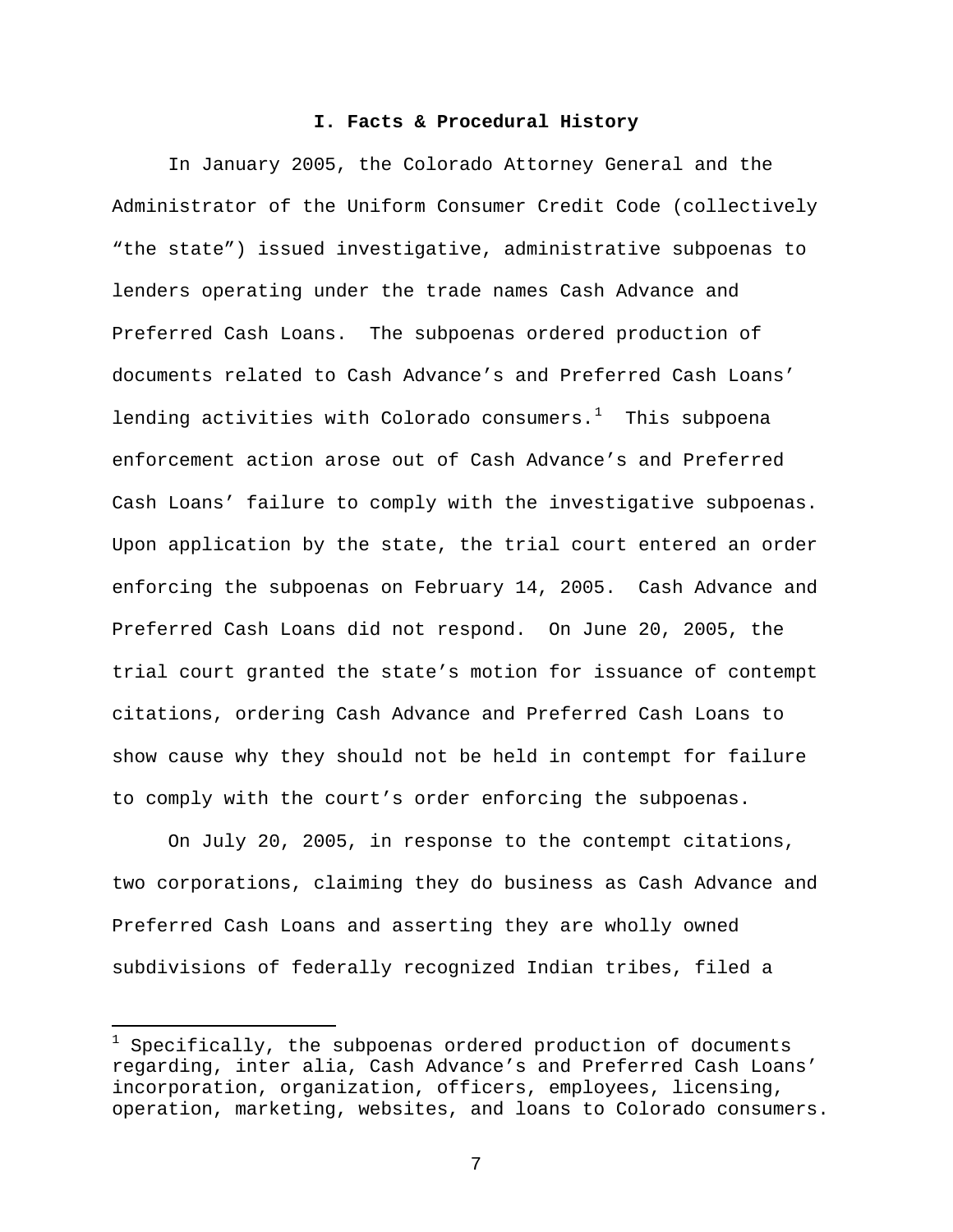joint motion to dismiss for lack of subject matter jurisdiction pursuant to C.R.C.P. 12(b)(1), lack of personal jurisdiction pursuant to C.R.C.P. 12(b)(2), and insufficiency of service of process pursuant to C.R.C.P. 12(b)(4). Miami Nations Enterprises, Inc. ("MNE") of the Miami Nation of Oklahoma claimed it conducts business under the trade name Cash Advance; SFS, Inc. ("SFS") of the Santee Sioux Nation claimed it conducts business under the trade name Preferred Cash Loans. This opinion refers to MNE and SFS collectively as "the tribal entities." With respect to the trial court's subject matter jurisdiction over the subpoena enforcement action, the tribal entities asserted that, because they are owned and operated by the tribes and do business as Cash Advance and Preferred Cash Loans, they are entitled to the tribes' sovereign immunity.

The aboriginal territory of the Miami people is located in what today are Ohio, Indiana, Illinois, lower Michigan, and lower Wisconsin. The 1795 Treaty of Greenville ceded much of this territory to the United States. Then, in 1846, the U.S. government forcibly removed the Miami people from what remained of their homeland, first to present-day Kansas and later to "Indian Territory," now Oklahoma. Via the Oklahoma Indian Welfare Act of 1936, ch. 831, § 1, 49 Stat. 1967 (codified at 25 U.S.C. § 501 (2006)), the U.S. government formally recognized the Miami Tribe of Oklahoma and subsequently approved the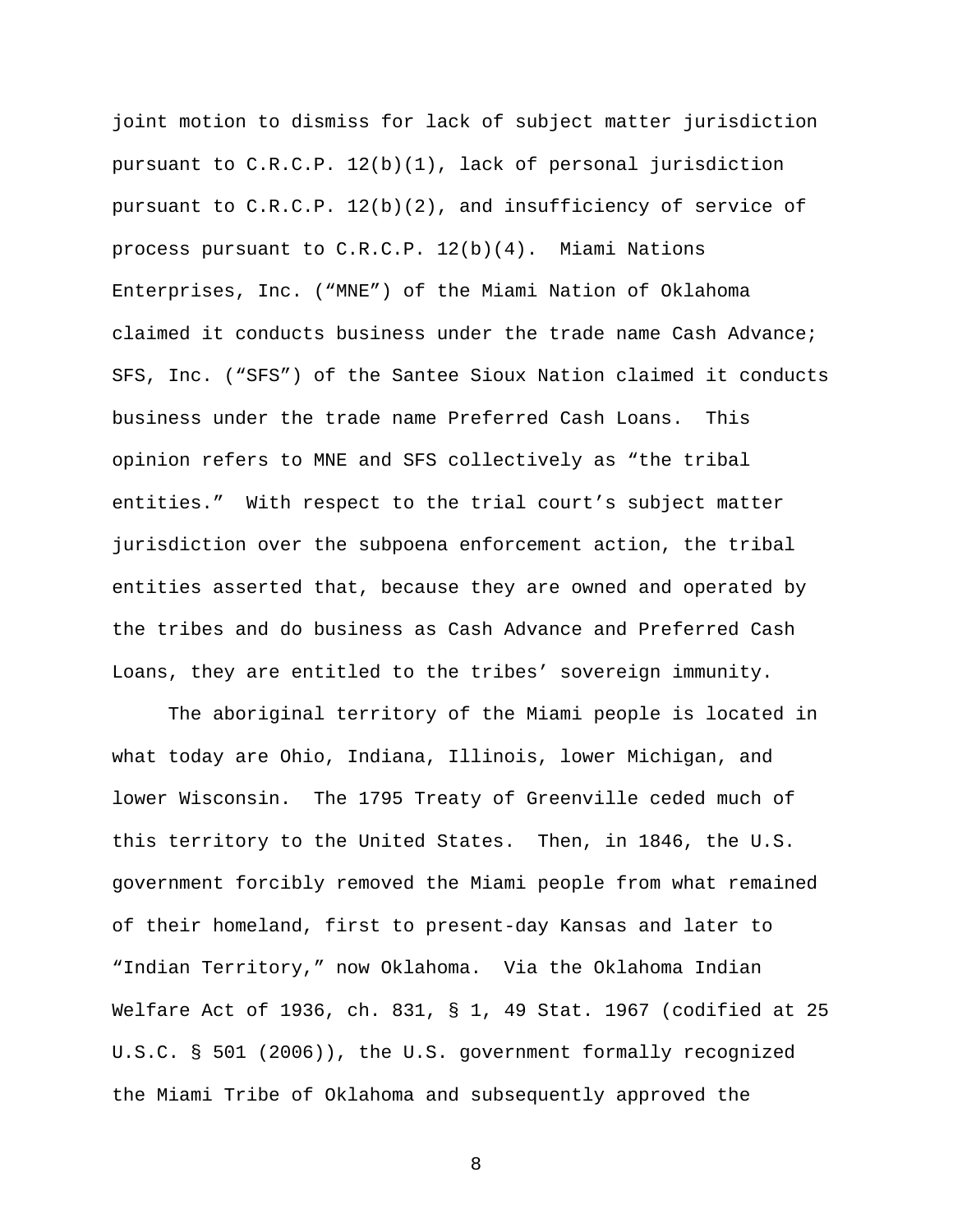tribe's constitution. See also Federally Recognized Indian Tribe List Act of 1994, Pub. L. No. 103-454, § 104, 108 Stat. 4791, 4792 (1994) (codified at 25 U.S.C. § 479a-1 (2006)); 73 Fed. Reg. 18553, 18555 (Apr. 4, 2008). Citing "a critical need for the development of economic activities . . . to provide for the well being of the citizens of the Miami Tribe," the tribe established MNE as "a subordinate economic enterprise of the Miami Tribe of Oklahoma having the purposes, powers, and duties as herein or hereafter provided by tribal law." Amended Miami Nation Enterprises Act, §§ [2](#page-11-0)(a), 101(a) (May 10, 2005).<sup>2</sup>

The ancestral homeland of the Santee division of the Sioux people is located in present-day Minnesota. Following the 1862 hanging in Mankato, Minnesota of thirty-eight Santee Sioux charged with rape or murder -- the largest mass-execution in U.S. history -- the U.S. government abrogated its prior treaties with the Santee Sioux and forcibly relocated them first to present-day South Dakota and later to present-day northeastern Nebraska. Via the Indian Reorganization Act of 1934, ch. 576, § 1, 48 Stat. 984 (codified at 25 U.S.C. §§ 461-479 (2006)), the U.S. government officially recognized the Santee Sioux Nation and subsequently approved the tribe's constitution. See also Federally Recognized Indian Tribe List Act of 1994, Pub. L. No. 103-454, § 104, 108 Stat. 4791, 4792 (1994) (codified at 25

i<br>Li

<span id="page-11-0"></span> $^2$  This act is available in the record at 466-80.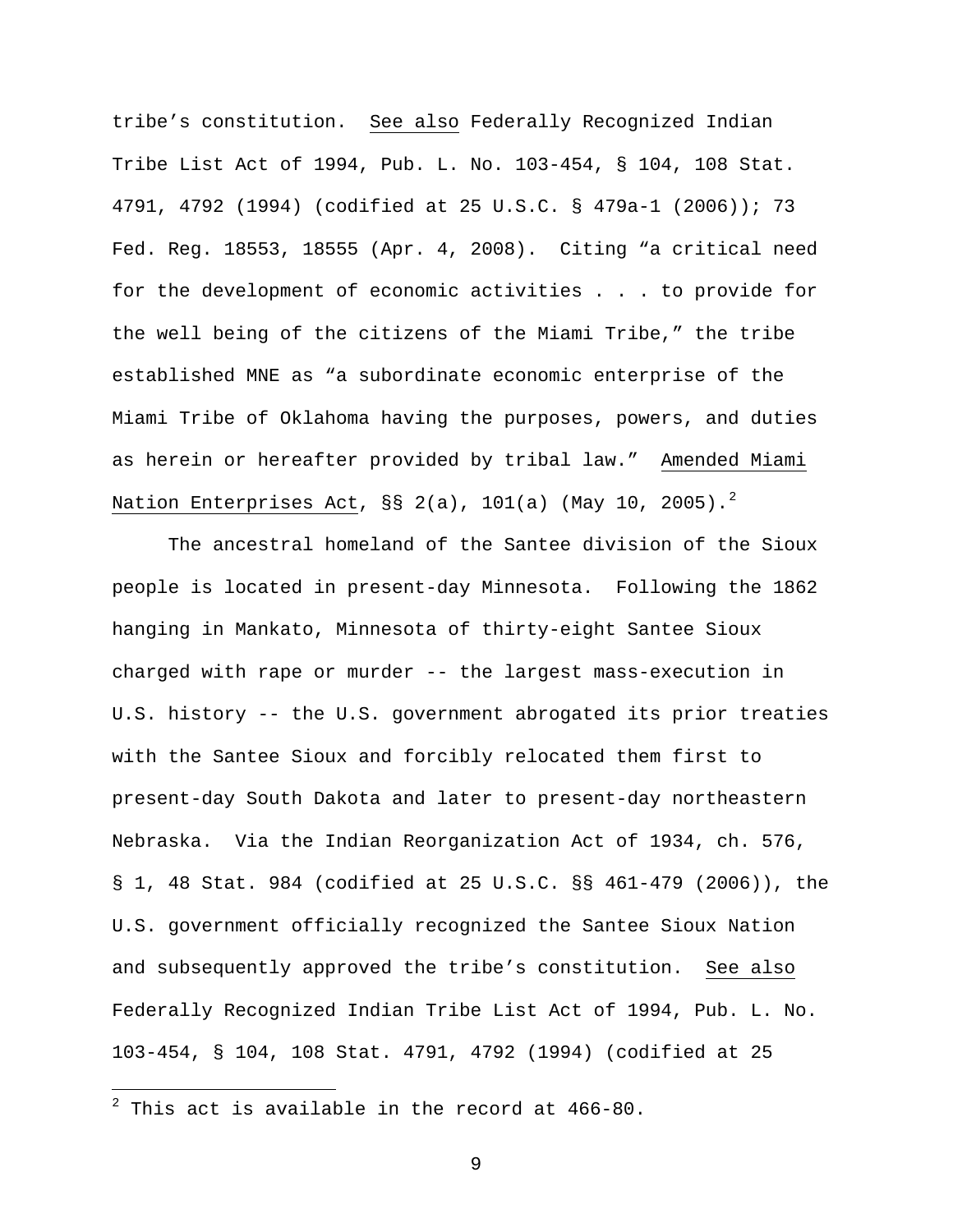U.S.C. § 479a-1 (2006)); 73 Fed. Reg. 18556. Determining that "it is in the best interests of the Tribe to establish[] a tribally-owned corporation to facilitate the achievement of goals relating to the Tribal economy, self-government, and sovereign status of the Santee Sioux Nation," the tribe incorporated SFS as "an economic and political subdivision of the Santee Sioux Nation." Resolution 2005-27 of the Santee Sioux Nation (Mar. 2, 2005). $3$ 

The trial court did not rule on the tribal entities' motion to dismiss for nearly two years, during which time the state attempted to compel information regarding Cash Advance's and Preferred Cash Loans' relationship with the tribal entities and the tribes themselves. Throughout a series of requests for information, responses, motions to compel, motions for sanctions, and orders compelling limited discovery of information relevant to the pending immunity claim, the tribal entities maintained that they are immune from all judicial action, including compelled discovery. The tribal entities did, however, voluntarily produce documents which they claimed were sufficient to establish their entitlement to tribal sovereign immunity. These documents included, inter alia, tribal constitutions, statutes, resolutions, correspondence regarding

<span id="page-12-0"></span> 3 This resolution is available in the record at 408-09.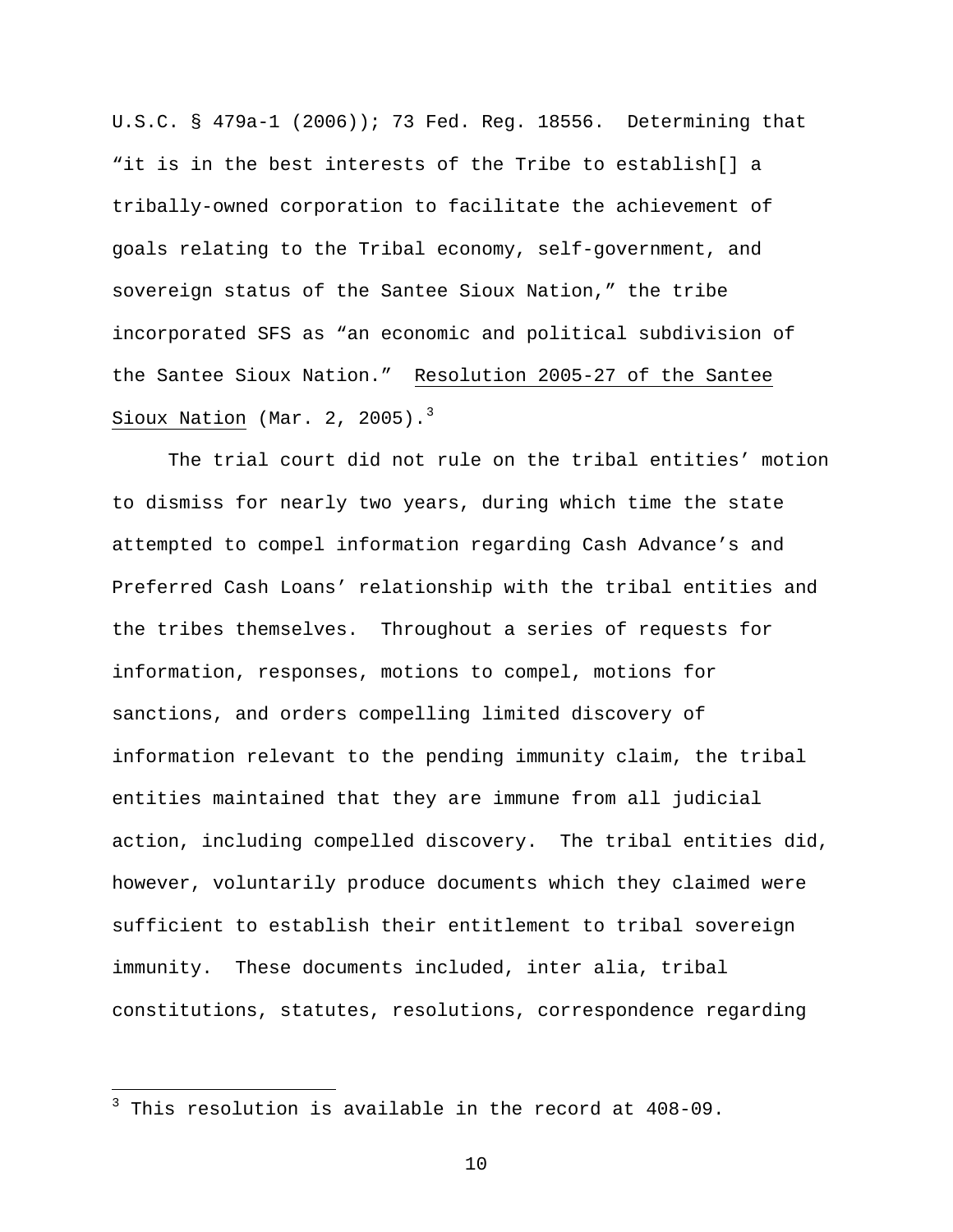constitutional amendments, license applications, and licenses to conduct business.

The trial court eventually denied the tribal entities' motion to dismiss on March 5, 2007. The trial court found that, as a matter of law, tribal sovereign immunity cannot protect tribal entities from the state's investigative subpoena enforcement action:

Whether the Tribal Entities in this matter possess [tribal sovereign] immunity, and whether they have or have not waived it, need not be determined by this Court. As [the state] correctly argue[s,] tribal sovereign immunity does not prohibit a state from investigating violations of its own laws occurring within its own borders. . . .

The Tribal Entities' motion to dismiss is DENIED insofar as it relies upon the doctrine of tribal sovereign immunity serving as a bar to the power of the State of Colorado to investigate and prosecute violations of its own laws, committed within the State of Colorado, by tribal entities acting outside of tribal lands.

(R. at  $1417.$  $1417.$  $1417.$ )<sup>4</sup> The tribal entities immediately appealed this order.<sup>[5](#page-13-1)</sup>

i

<span id="page-13-1"></span><span id="page-13-0"></span><sup>&</sup>lt;sup>4</sup> The trial court also denied the tribal entities' claims of insufficient service of process and lack of personal jurisdiction. The parties did not appeal these rulings. <sup>5</sup> The tribal entities filed their notice of appeal on March 23, 2007. On March 30, the trial court held an advisement hearing on the contempt proceedings, at which the tribal entities appeared for the purpose of asserting that the appeal had divested the trial court of jurisdiction to hold the hearing. Nevertheless, the trial court issued arrest warrants for the chief executive officer of MNE and the treasurer of SFS. The trial court subsequently changed course and stayed the warrants pending the outcome of the interlocutory appeal.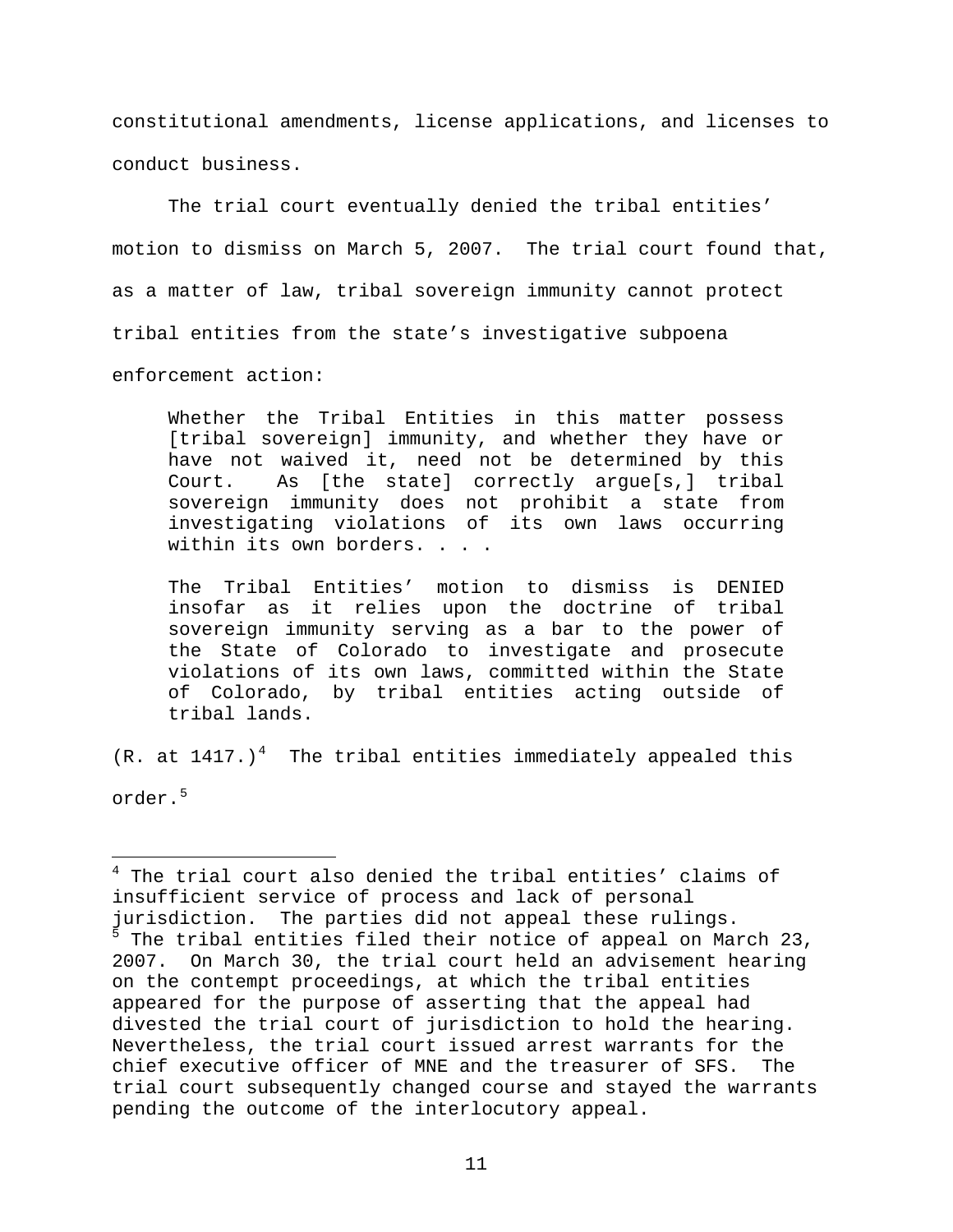The court of appeals reversed and remanded, holding that tribal sovereign immunity applies to state investigatory enforcement actions. Cash Advance, 205 P.3d at 399. It directed that the trial court determine on remand whether Cash Advance and Preferred Cash Loans are arms of the Miami Nation of Oklahoma and the Santee Sioux Nation, respectively, and thereby entitled to the tribes' sovereign immunity. The court of appeals articulated an eleven-factor test -- borrowed from the dissent in a Washington Supreme Court case, Wright v. Colville Tribal Enter. Corp., 147 P.3d 1275, 1288 (Wash. 2006) (Johnson, J., dissenting) -- for the trial court to apply to make this determination:

(1) whether Cash Advance and Preferred Cash are organized under the Tribes' laws or constitutions; (2) whether the purposes of Cash Advance and Preferred Cash are similar to the Tribes' purposes; (3) whether the governing bodies of Cash Advance and Preferred Cash are composed predominantly of tribal officials; (4) whether the Tribes have legal title to or own the property used by Cash Advance and Preferred Cash; (5) whether tribal officials exercise control over Cash Advance's and Preferred Cash's administration and accounting; (6) whether the Tribes' governing bodies have the authority to dismiss members of the governing bodies of Cash Advance and Preferred Cash; (7) whether Cash Advance and Preferred Cash generate their own revenues; (8) whether a suit against Cash Advance and Preferred Cash will affect the Tribes' finances and bind or obligate tribal funds; (9) the announced purposes of Cash Advance and Preferred Cash; (10) whether Cash Advance and Preferred Cash manage or exploit tribal resources; and (11) whether protection of tribal assets and autonomy will be furthered by extending immunity to Cash Advance and Preferred Cash.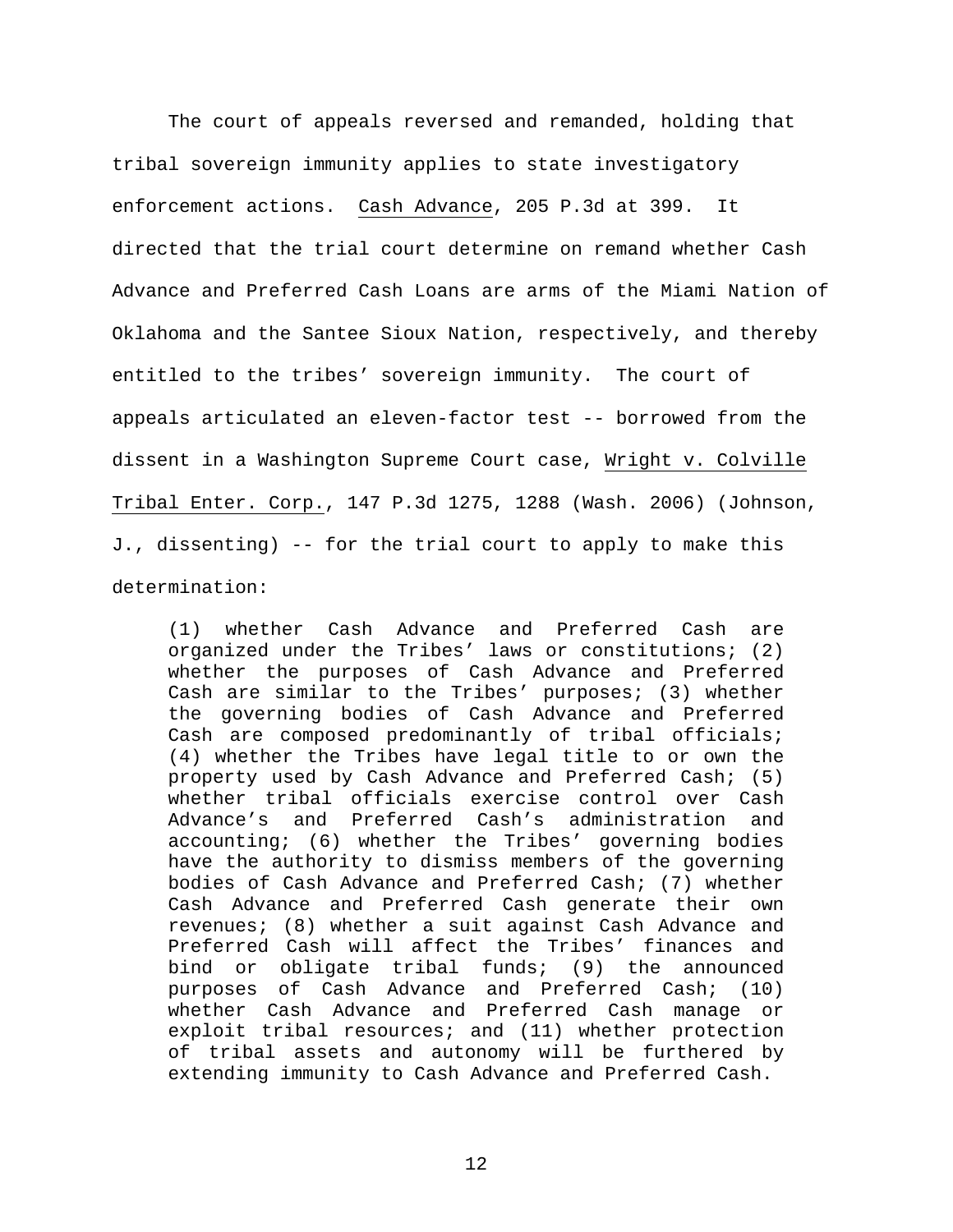#### Cash Advance, 205 P.3d at 406.

Attempting to provide additional guidance in anticipation that the trial court, on remand, might encounter a variety of complex issues related to the tribal entities' claim of sovereign immunity, the court of appeals also addressed a number of issues not directly before it. First, it determined that the trial court must compel discovery of additional information relevant to the immunity determination and articulated a broad rule that courts have authority to compel tribes to produce documents where "the purpose of producing the documents is to enforce the law and protect the constitutional rights of defendants." Id. at 402. Citing the stayed arrest warrants for the individual officers of the tribal entities, the court of appeals next found that tribal sovereign immunity does not extend to tribal officers engaged in conduct allegedly violating state law because such conduct is beyond the scope of the officer's lawful authority. Next, the court of appeals directed the trial court to look to a variety of sources, including contract terms such as an arbitration clause contained in agreements with Colorado consumers, for a waiver of tribal sovereign immunity from the state enforcement action. Finally, the court of appeals held that the state bears the burden of proof on remand to show, by a preponderance of the evidence, that Cash Advance and Preferred Cash Loans are not entitled to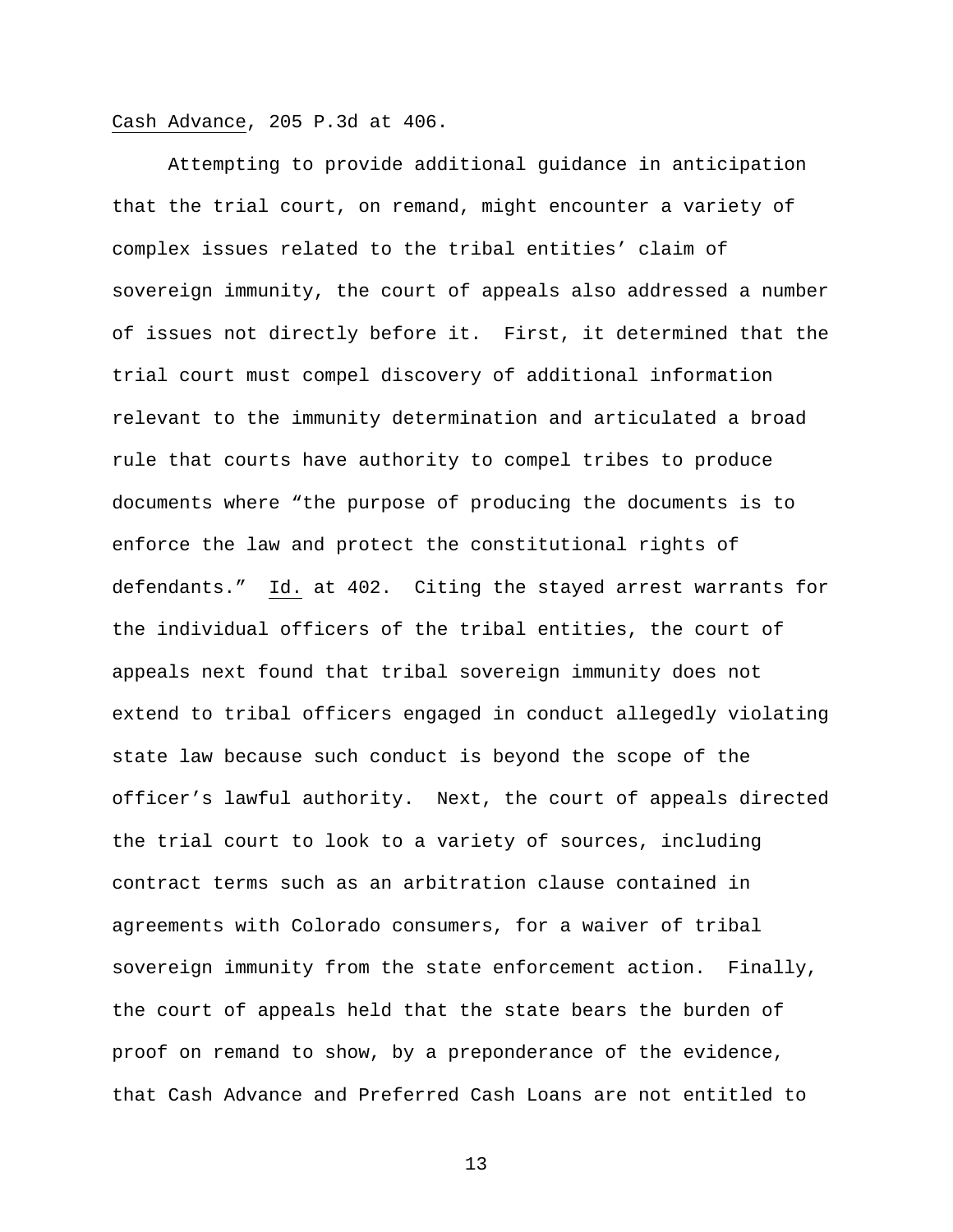immunity and therefore that the trial court has subject matter jurisdiction.

Responding to the court of appeals' various holdings, the parties cross-petitioned for writ of certiorari. The tribal entities challenge the court of appeals' determination that the trial court has authority to compel production of a wide variety of documents. The tribal entities also contest the court of appeals' formulation of the eleven-part test, asserting that the test is inconsistent with governing federal law. Further, the tribal entities challenge the court of appeals' holding that tribal officers who allegedly violate state law necessarily act outside the scope of their authority and therefore are not entitled to immunity. Finally, the tribal entities challenge the court of appeals' suggestion that terms contained in contracts with non-parties to this state enforcement action may effect a waiver of tribal sovereign immunity.<sup>[6](#page-16-0)</sup>

 $\overline{\phantom{0}}$ 

<span id="page-16-0"></span> $^6$  We granted certiorari on the following issues presented by the petitioner/cross-respondent tribal entities:

<sup>(1)</sup> Whether the court of appeals erred in holding petitioners do not have tribal sovereign immunity from Colorado trial court orders compelling them to produce information regarding their eligibility for tribal sovereign immunity.

<sup>(2)</sup> Whether the court of appeals contravened Congress's plenary power over Indian tribes by implementing its own test to determine if a tribe's commercial enterprise is sufficiently connected to the tribe such that the enterprise is protected by tribal sovereign immunity.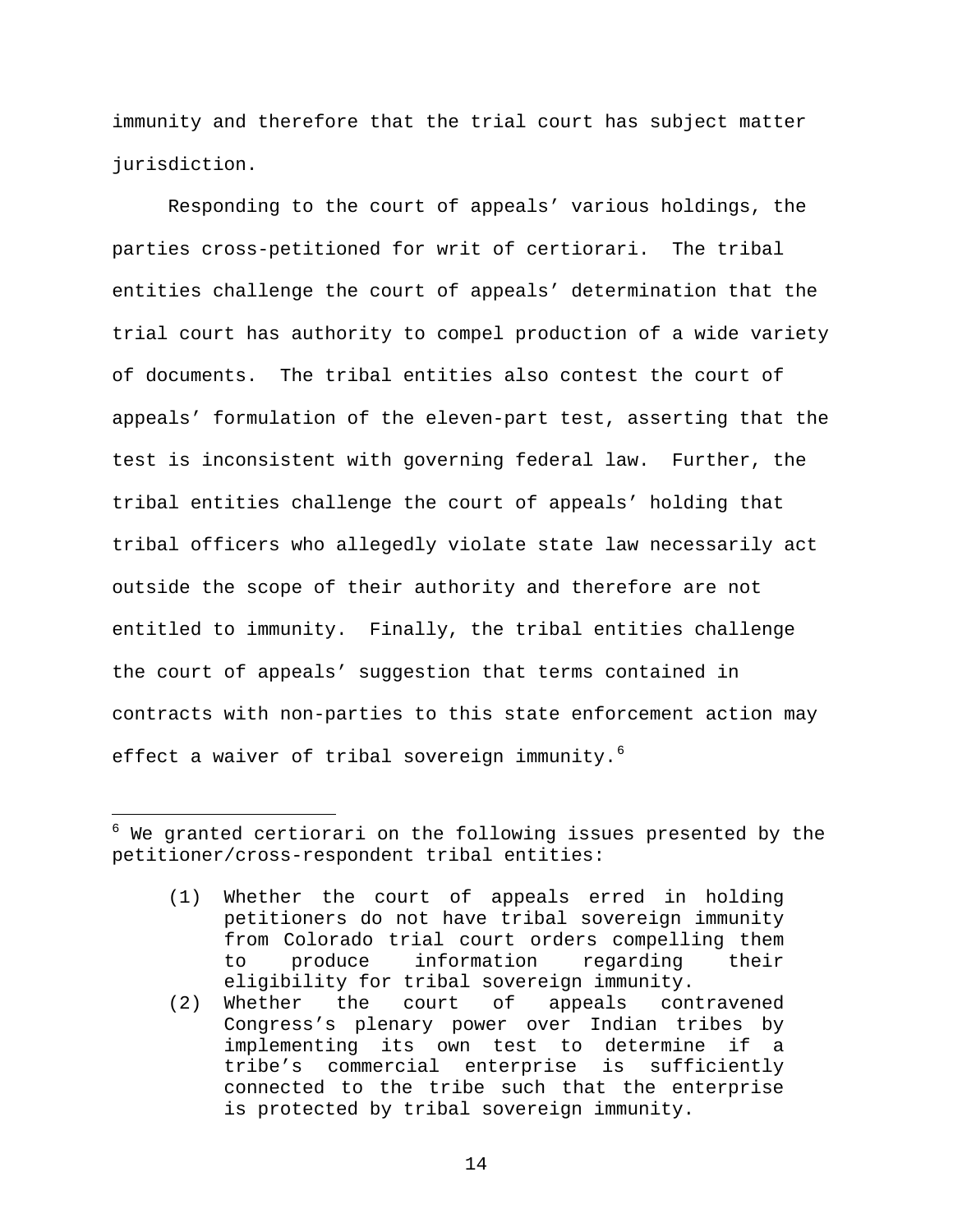The state contests the court of appeals' determination that tribal sovereign immunity applies in the context of this investigative subpoena enforcement proceeding. The state also challenges the court of appeals' holding that the state bears the burden of proof to show, by a preponderance of the evidence, that the tribal entities are not entitled to immunity.<sup>[7](#page-17-0)</sup>

# **II. Principles of Tribal Sovereign Immunity**

"Indian tribes are 'domestic dependent nations' that exercise inherent sovereign authority over their members and territories." Okla. Tax Comm'n v. Citizen Band of Potawatomi Indian Tribe, 498 U.S. 505, 509 (1991) (citing Cherokee Nation

i<br>Li

- (3) Whether the court of appeals erred by stating that tribal officers are not protected by tribal sovereign immunity when acting outside state authority.
- (4) Whether the court of appeals erred by stating petitioners may have waived sovereign immunity against Colorado's enforcement actions by including arbitration clauses in loan agreements with Colorado consumers.

<span id="page-17-0"></span> $^7$  We granted certiorari on the following issues presented by the respondent/cross-petitioner state:

- (5) Whether the court of appeals erred in reaching the question of sovereign immunity in an investigative subpoena enforcement proceeding.
- (6) Whether the court of appeals erred in allocating the burden of proof to the state when sovereign immunity is an affirmative defense, not a challenge to the court's subject matter jurisdiction.
- (7) Whether the court of appeals erred in holding the state's burden of proof is "preponderance of the evidence" when the burden of proof in an investigative subpoena enforcement proceeding is "cause to believe."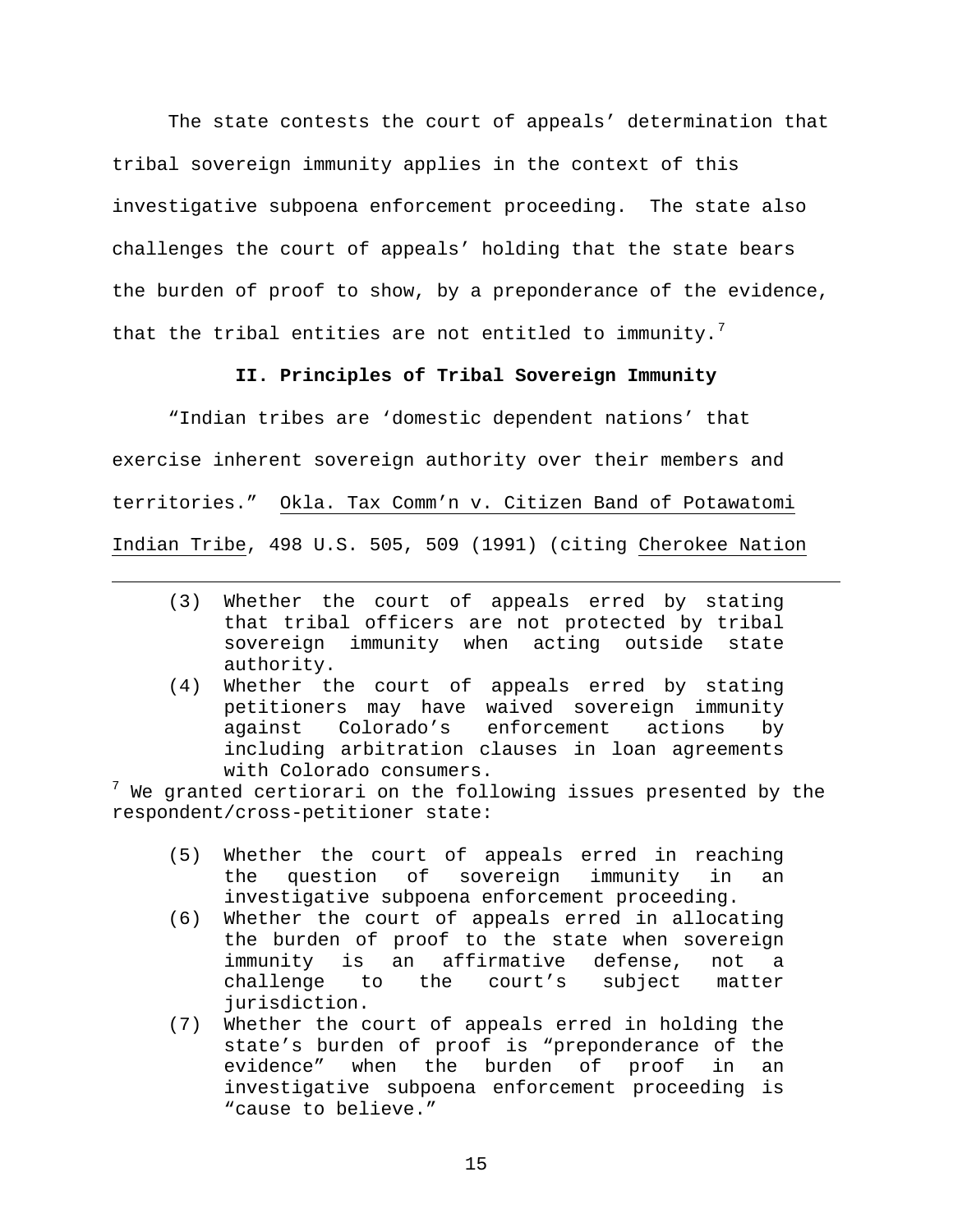v. Georgia, 30 U.S. 1, 13 (1831)). As Chief Justice John Marshall described nearly two centuries ago, Indian tribes are "distinct, independent political communities, retaining their original natural rights, as the undisputed possessors of the soil, from time immemorial . . . . " Worcester v. Georgia, 31 U.S. 515, 559 (1832). Felix Cohen's Handbook of Federal Indian Law -- widely considered the foremost secondary authority on federal Indian law -- describes the independent origin of tribal sovereignty as follows:

Most Indian tribes were independent, selfgoverning societies long before their contact with European nations, although the degree and kind of organization varied widely among them. The forms of political order included multi-tribal confederacies, governments based on towns or pueblos, and systems in which authority rested in heads of kinship groups or clans. For most tribes, these forms of selfgovernment were also sacred orders, supported by creation stories and ceremonies invoking spiritual powers. . . .

The history of tribal self-government forms the basis for the exercise of modern powers. Indian tribes consistently have been recognized, first by the European nations, and later by the United States, as "distinct, independent political communities," qualified to exercise powers of self-government, not by virtue of any delegation of powers, but rather by reason of their original tribal sovereignty. The right of tribes to govern their members and territories flows from a preexisting sovereignty limited, but not abolished, by their inclusion within the territorial bounds of the United States. Tribal powers of self-government are recognized by the Constitution, legislation, treaties, judicial decisions, and administrative practice. They necessarily are observed and protected by the federal government in accordance with a relationship designed to ensure continued viability of Indian self-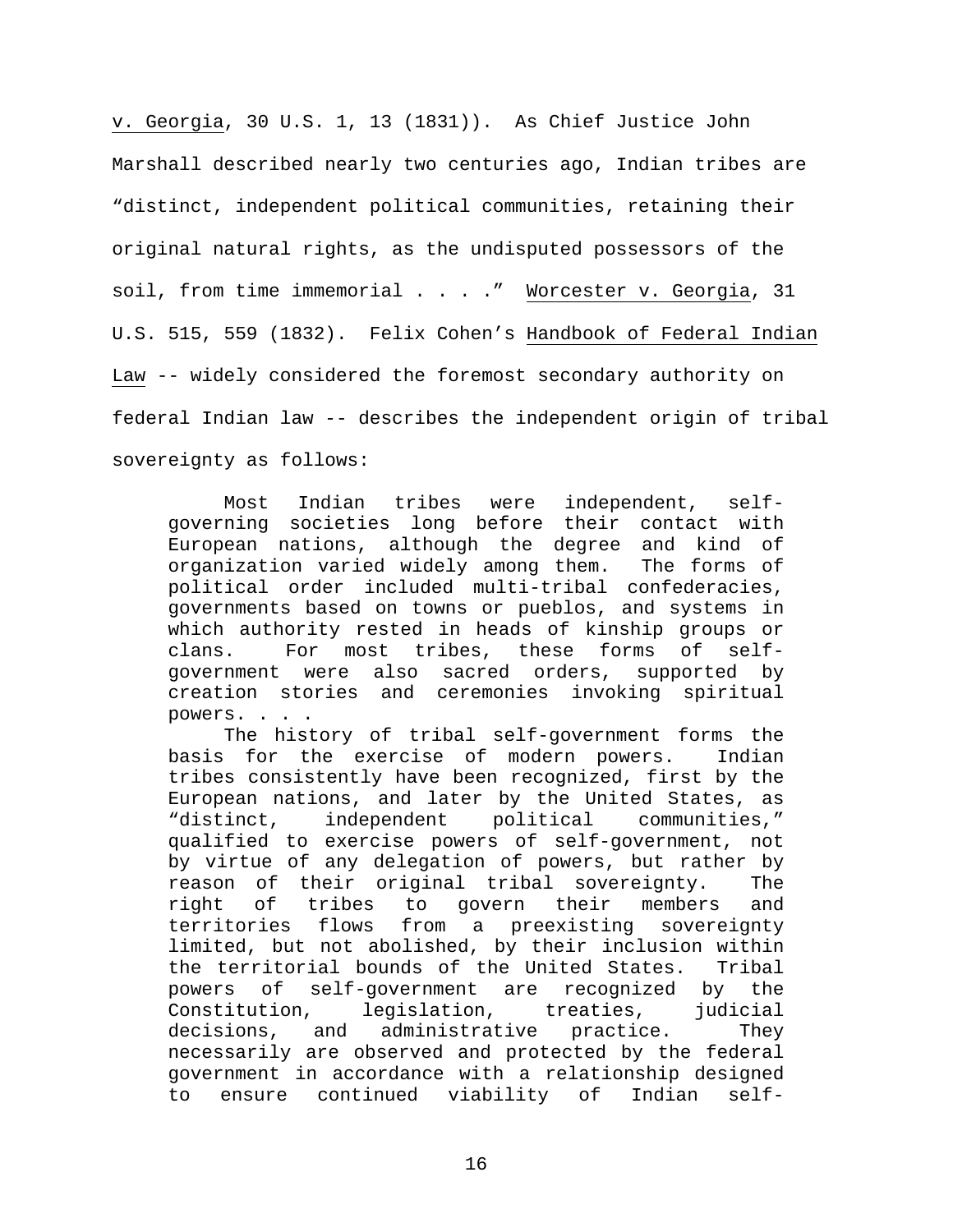government insofar as governing powers have not been limited or extinguished by lawful federal authority. Neither the passage of time nor the apparent assimilation of native peoples can be interpreted as diminishing or abandoning a tribe's status as a selfgoverning entity. Once recognized as a political body of the United States, a tribe retains its sovereignty until Congress acts to divest that sovereignty.

§ 4.01[1][a], at 204-06 (Matthew Bender, 2005).

As described above, tribal sovereignty is an inherent, retained sovereignty that pre-dates European contact, the formation of the United States, the U.S. Constitution, and individual statehood. Accordingly, the relevant inquiry with respect to a tribe's exercise of its sovereignty is whether Congress -- which exercises plenary power over Indian affairs, Talton v. Mayes, 163 U.S. 376, 384 (1896) -- has limited that sovereignty in any way. See Nat'l Farmers Union Ins. Cos. v. Crow Tribe of Indians, 471 U.S. 845, 852-53 (1985).

The long-standing, federal common law doctrine of tribal sovereign immunity is rooted in the inherent sovereignty of Indian tribes; it is "a necessary corollary to Indian sovereignty and self-governance." Three Affiliated Tribes of Ft. Berthold Reservation v. Wold Eng'g, 476 U.S. 877, 890 (1986). "As a matter of federal law, an Indian tribe is subject to suit only where Congress has authorized the suit or the tribe has waived its immunity." Kiowa Tribe of Okla. v. Mfg. Techs., Inc., 523 U.S. 751, 754 (1998); see also C & L Enters., Inc. v.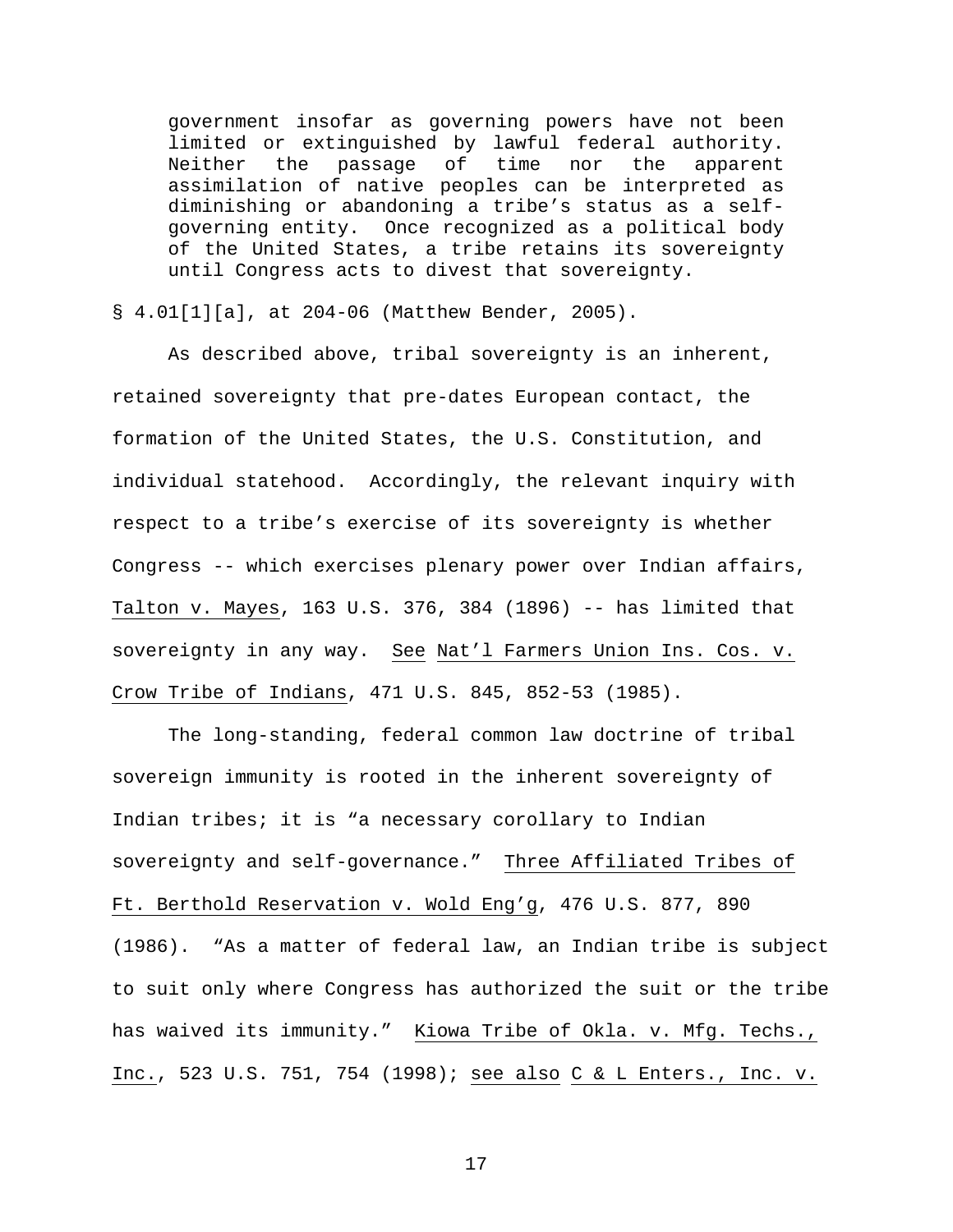Citizen Band of Potawatomi Indian Tribe, 532 U.S. 411, 418 (2001); Potawatomi, 498 U.S. at 509; Santa Clara Pueblo v. Martinez, 436 U.S. 49, 58 (1978). Congressional abrogation or tribal waiver of sovereign immunity "cannot be implied but must be unequivocally expressed." Santa Clara Pueblo, 436 U.S. at 58 (quotations and citations omitted). "[T]ribal immunity is a matter of federal law and is not subject to diminution by the States." Kiowa, 523 U.S. at 756; see also Three Affiliated Tribes, 476 U.S. at 891 ("[T]ribal immunity, like all aspects of tribal sovereignty, is privileged from diminution by the States.").

The modern realities of tribal sovereignty explain the broad applicability of the doctrine of tribal sovereign immunity. As Indian law scholar Robert A. Williams, Jr. recognized twenty-five years ago, "[t]erritorial remoteness, an inadequate public infrastructure base, capital access barriers, land ownership patterns, and an underskilled labor and managerial sector combine with paternalistic attitudes of federal policymakers to stifle Indian Country development and investment." Robert A. Williams, Jr., Small Steps on the Long Road to Self-Sufficiency for Indian Nations: The Indian Tribal Government Tax Status Act of 1982, 22 Harv. J. on Legis. 335, 335-36 (1985). Because of these barriers and tribes' virtual lack of a tax base, tribal economic development -- often in the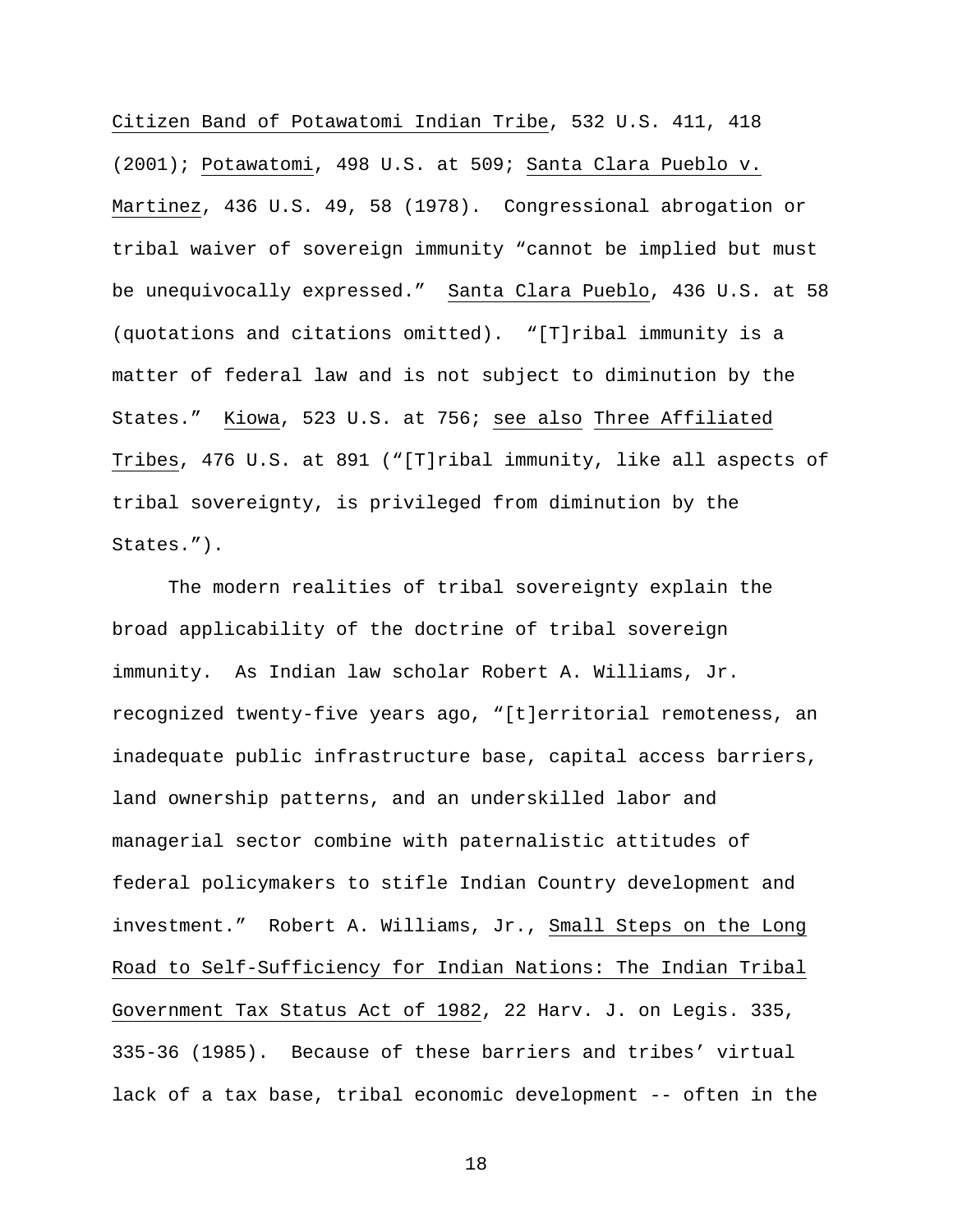form of tribally owned and controlled businesses -- is necessary to generate revenue to support tribal government and services. See generally Matthew L.M. Fletcher, In Pursuit of Tribal Economic Development as a Substitute for Reservation Tax Revenue, 80 N.D.L. Rev. 759 (2004).

Unsurprisingly, tribes recognize the critical nature of economic development and provide for it in their laws and governing charters. For example, the preamble to the Constitution of the Santee Sioux Nation includes the purpose of forming businesses, and section 1(k) of article VI addressing the powers of self-government provides tribal council with authority to charter subordinate organizations for economic purposes.<sup>[8](#page-21-0)</sup> Similarly, the preamble to the Constitution of the Miami Tribe of Oklahoma discusses taking advantage of opportunities for self-determination and economic independence, and section 1 of article VI provides for a Business Committee with authority to transact business and enact resolutions and ordinances to that end.<sup>[9](#page-21-1)</sup>

Two established rules regarding the application of tribal sovereign immunity are derived from the reality of tribes' need to generate revenue via tribal business. First, tribal

 $\overline{\phantom{0}}$ 

<span id="page-21-0"></span><sup>&</sup>lt;sup>8</sup> The Constitution of the Santee Sioux Nation is available in the record at 421-32.

<span id="page-21-1"></span> $^9$  The Constitution of the Miami Nation of Oklahoma is available in the record at 483-92.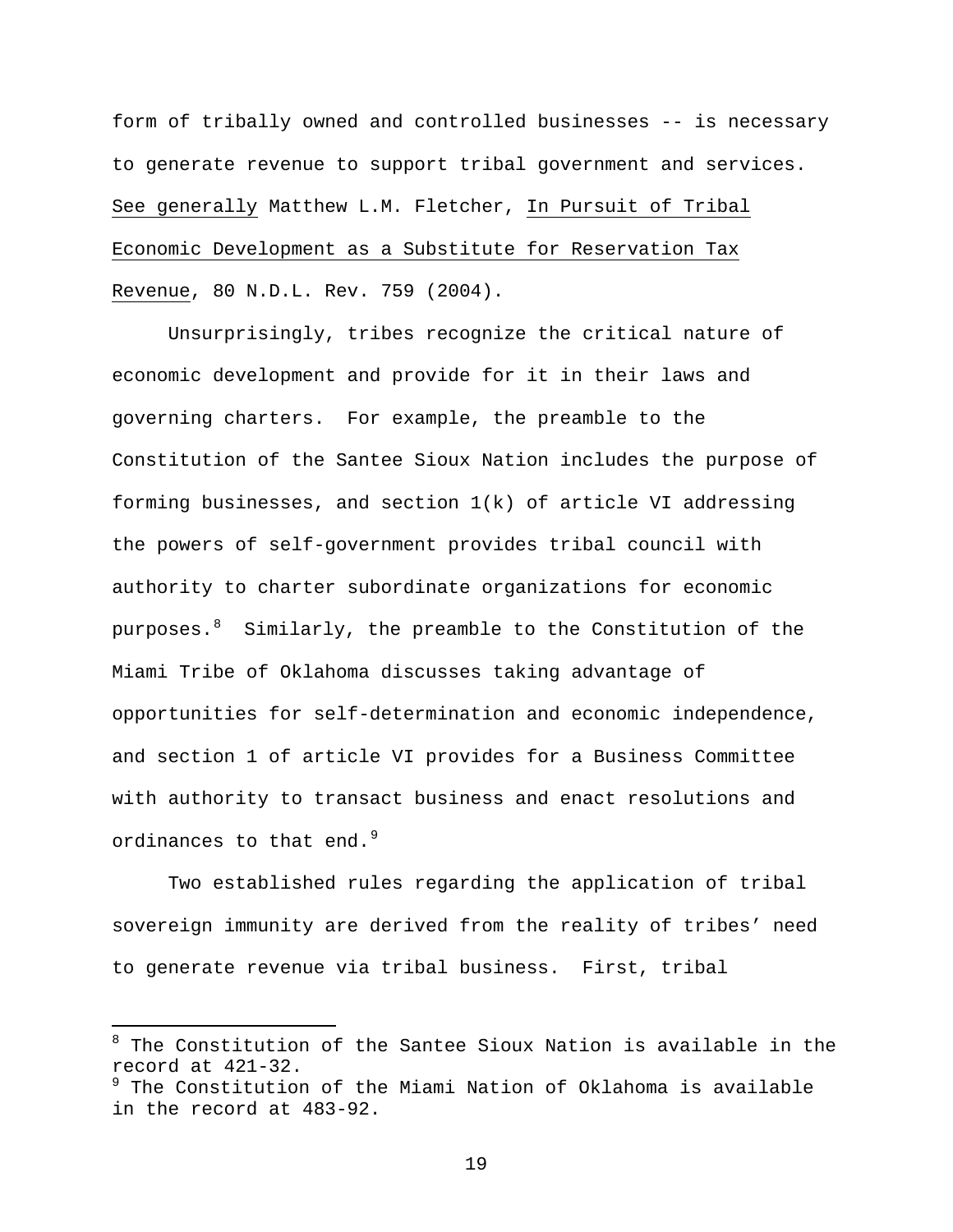sovereign immunity applies without distinction between on- or off-reservation activities or between governmental or commercial activities. Kiowa, 523 U.S. at 754-55. Despite the criticism that tribes' off-reservation, commercial business has, in some instances, become disconnected from tribal self-governance, Congress has not abrogated tribal sovereign immunity with respect to such activities, and the U.S. Supreme Court has upheld the doctrine's application irrespective of the location or type of activity at issue. Id. at 757; Potawatomi, 498 U.S. at 510. Second, tribal sovereign immunity protects subordinate secular or commercial entities acting as arms of a tribe. Memphis Biofuels, LLC v. Chickasaw Nation Indus., Inc., 585 F.3d 917, 920-21 (6th Cir. 2009); North American Distrib. v. Seneca-Cayuga Tobacco Co., 546 F.3d 1288, 1292 (10th Cir. 2008); Allen v. Gold Country Casino, 464 F.3d 1044, 1046 (9th Cir. 2006); Hagen v. Sisseton-Wahpeton Cmty. Coll., 205 F.3d 1040, 1043 (8th Cir. 2000); Ninigret Dev. Corp. v. Narragansett Indian Wetuomuck Hous. Auth., 207 F.3d 21, 29 (1st Cir. 2000); see also Inyo County v. Paiute-Shoshone Indians, 538 U.S. 701, 705 n.1 (2003) (noting that the United States asserted, and the County did not dispute, that a corporation operating a casino was an arm of the tribe for the purposes of sovereign immunity). The arm-of-thetribe rule is discussed in detail in Section IV, infra.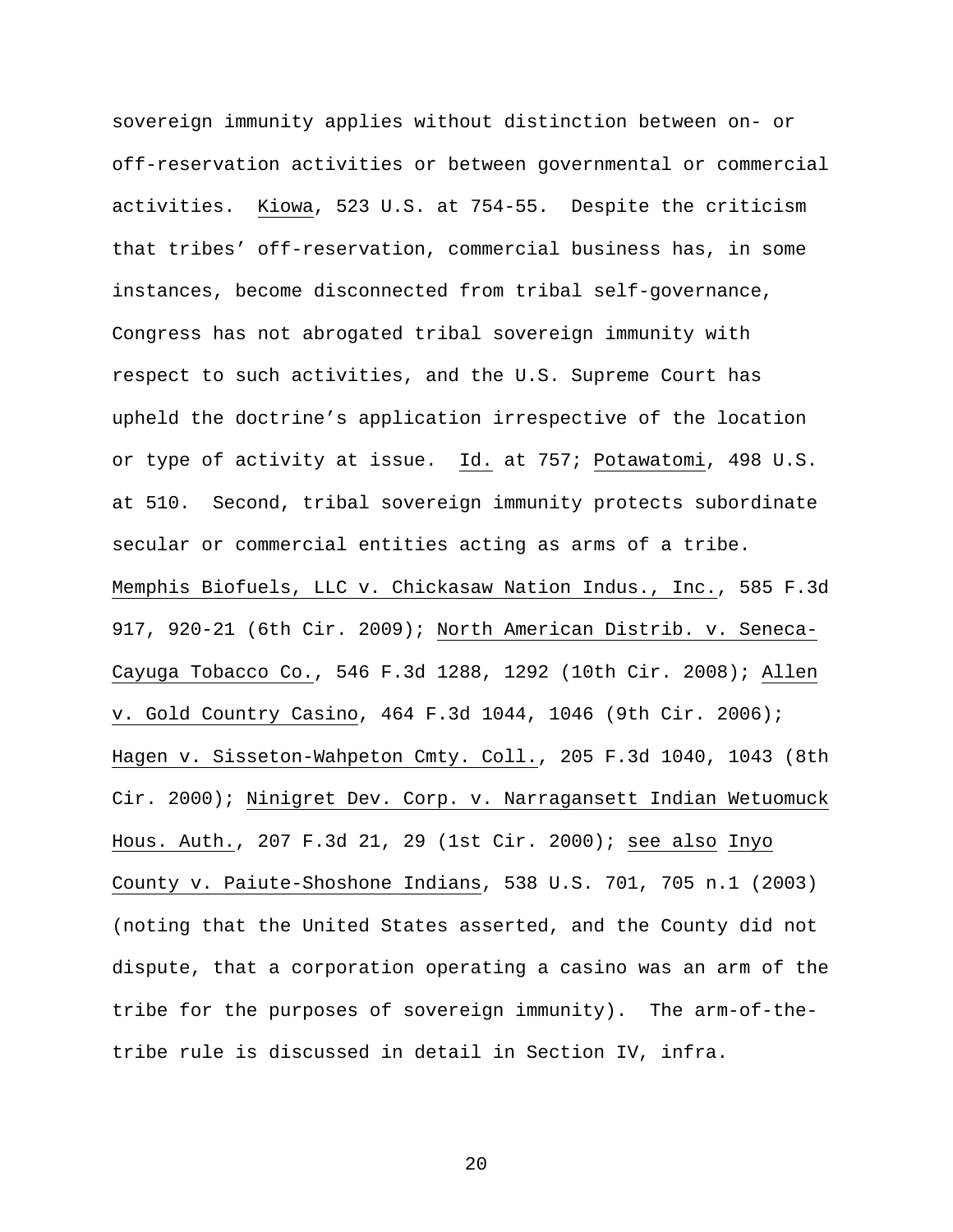# **III. Application of Tribal Sovereign Immunity to State Investigatory Enforcement Actions**

U.S. Supreme Court precedent is clear that tribal sovereign immunity applies to state law enforcement actions. Although tribes are subject to non-discriminatory state laws for offreservation conduct, Mescalero Apache Tribe v. Jones, 411 U.S. 145, 148-49 (1973), they are immune from state enforcement actions with respect to those laws, Potawatomi, 498 U.S. at 510-11. As the U.S. Supreme Court has explained, "[t]here is a difference between the right to demand compliance with state laws and the means available to enforce them." Kiowa, 523 U.S. at 755; see also Potawatomi, 498 U.S. at 514 (recognizing alternatives to state enforcement actions, including, inter alia, negotiating inter-governmental agreements and seeking appropriate legislation from Congress).

Despite the state's arguments to the contrary in this case, tribal sovereign immunity also applies to judicial enforcement of state investigatory actions with respect to alleged violations of state law. At least two federal courts have held that sovereign immunity protects a tribe against judicial enforcement of subpoenas. United States v. James, 980 F.2d 1314, 1319 (9th Cir. 1992), cert. denied, 510 U.S. 838 (1993) (holding that the district court properly quashed a subpoena to the Quinault Indian Nation on sovereign immunity grounds);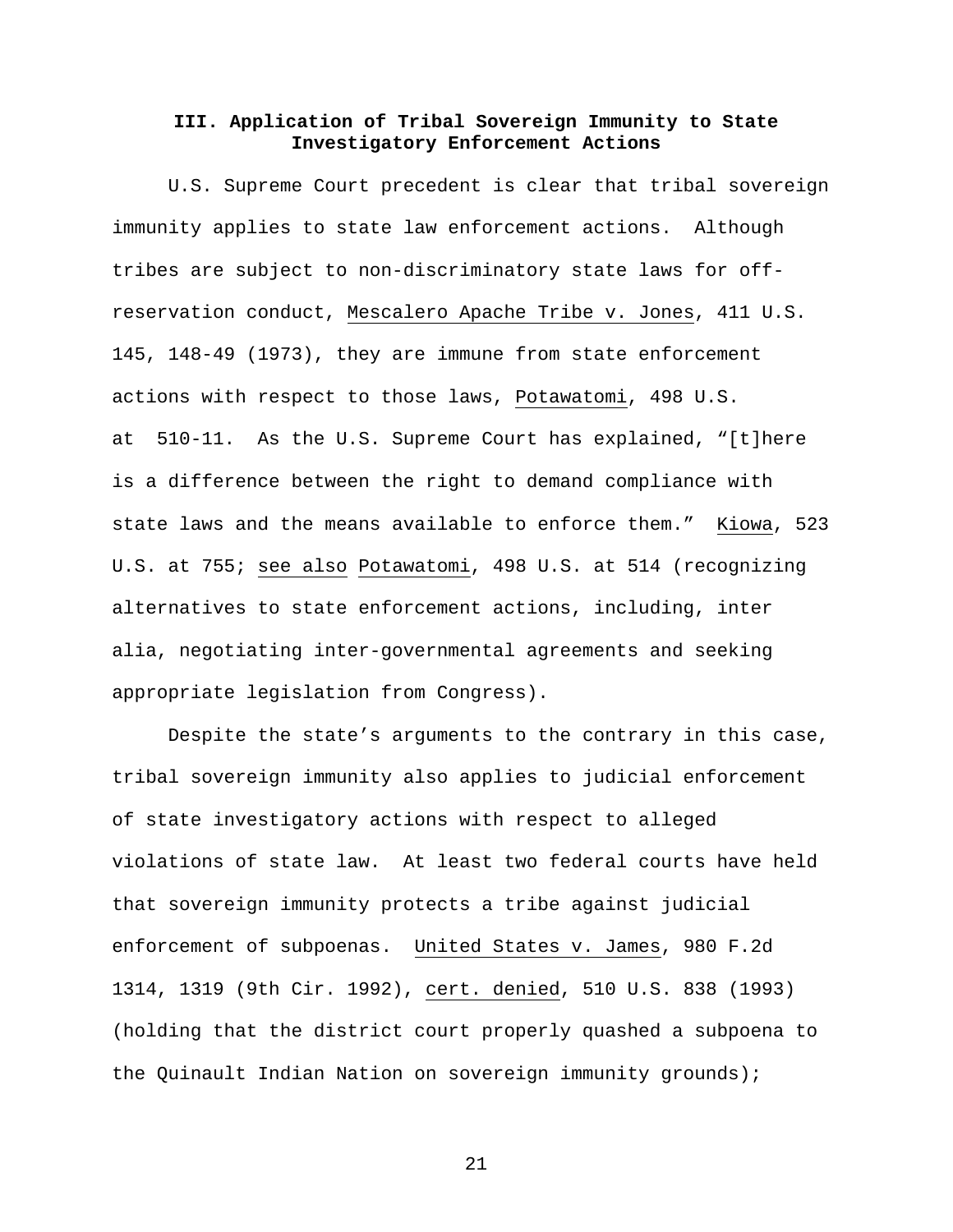Catskill Dev., L.L.C. v. Park Place Entm't Corp., 206 F.R.D. 78, 86 (S.D.N.Y. 2002) (holding that sovereign immunity protects the St. Regis Mohawk Tribe against enforcement of non-party civil subpoena). And the U.S. Supreme Court has, on tribal sovereign immunity grounds, vacated a state court order directing the Puyallup Tribe to provide information regarding its members' off-reservation fishing activities, which the state demanded in an effort to investigate alleged violations of and enforce Washington state fishing regulations. Puyallup Tribe, Inc. v. Dep't of Game, 433 U.S. 165, 173 (1977).

Accordingly, we hold that tribal sovereign immunity applies to this state investigative subpoena enforcement action and agree with the court of appeals that the trial court erred in denying the tribal entities' motion to dismiss on the basis that tribal sovereign immunity does not preclude enforcement of the state's investigatory powers with respect to alleged violations of state law. Based on this incorrect legal conclusion, the trial court failed to determine whether Cash Advance and Preferred Cash Loans are entitled to tribal sovereign immunity. Therefore, we also agree with the court of appeals that a remand is necessary to determine whether Cash Advance and Preferred Cash Loans are arms of the Miami Nation of Oklahoma and the Santee Sioux Nation, respectively. However, we disagree with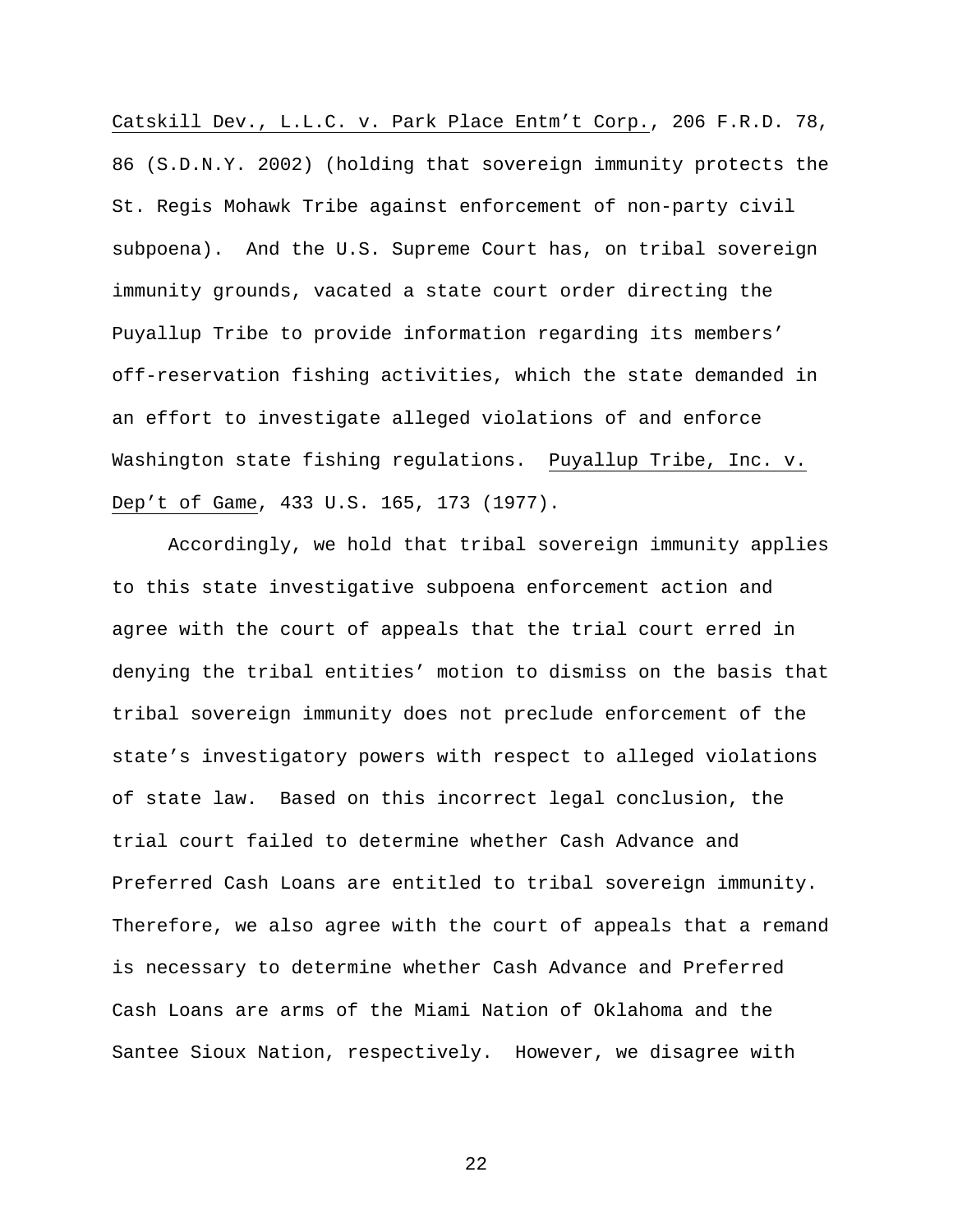the court of appeals with respect to the proper arm-of-the-tribe analysis for the trial court to apply on remand.

### **IV. Arm-of-the-Tribe Analysis**

Recognizing that Congress has not imposed any limitation on the application of tribal sovereign immunity to entities acting as arms of a tribe, all the federal courts of appeals that have addressed this issue have held that such entities are entitled to immunity. See, e.g., Memphis Biofuels, LLC, 585 F.3d at 920- 21 (6th Cir. 2009); Seneca-Cayuga Tobacco Co., 546 F.3d at 1292 (10th Cir. 2008); Allen, 464 F.3d at 1046-47 (9th Cir. 2006); Hagen, 205 F.3d at 1042-43 (8th Cir. 2000); Ninigret, 207 F.3d at 29 (1st Cir. 2000). Although the U.S. Supreme Court has not addressed this issue, it has acknowledged that the United States has taken the position that corporate entities may be arms of the tribe entitled to the tribe's sovereign immunity. See Inyo County, 538 U.S. at 705 n.1. We are persuaded by the reasoning of the federal courts of appeals. Accordingly, in the absence of binding precedent from the U.S. Supreme Court, we must articulate the appropriate standard for the trial court to apply on remand to determine whether Cash Advance and Preferred Cash Loans are arms of the Miami Nation of Oklahoma and the Santee Sioux Nation, respectively, and therefore entitled to the tribes' sovereign immunity.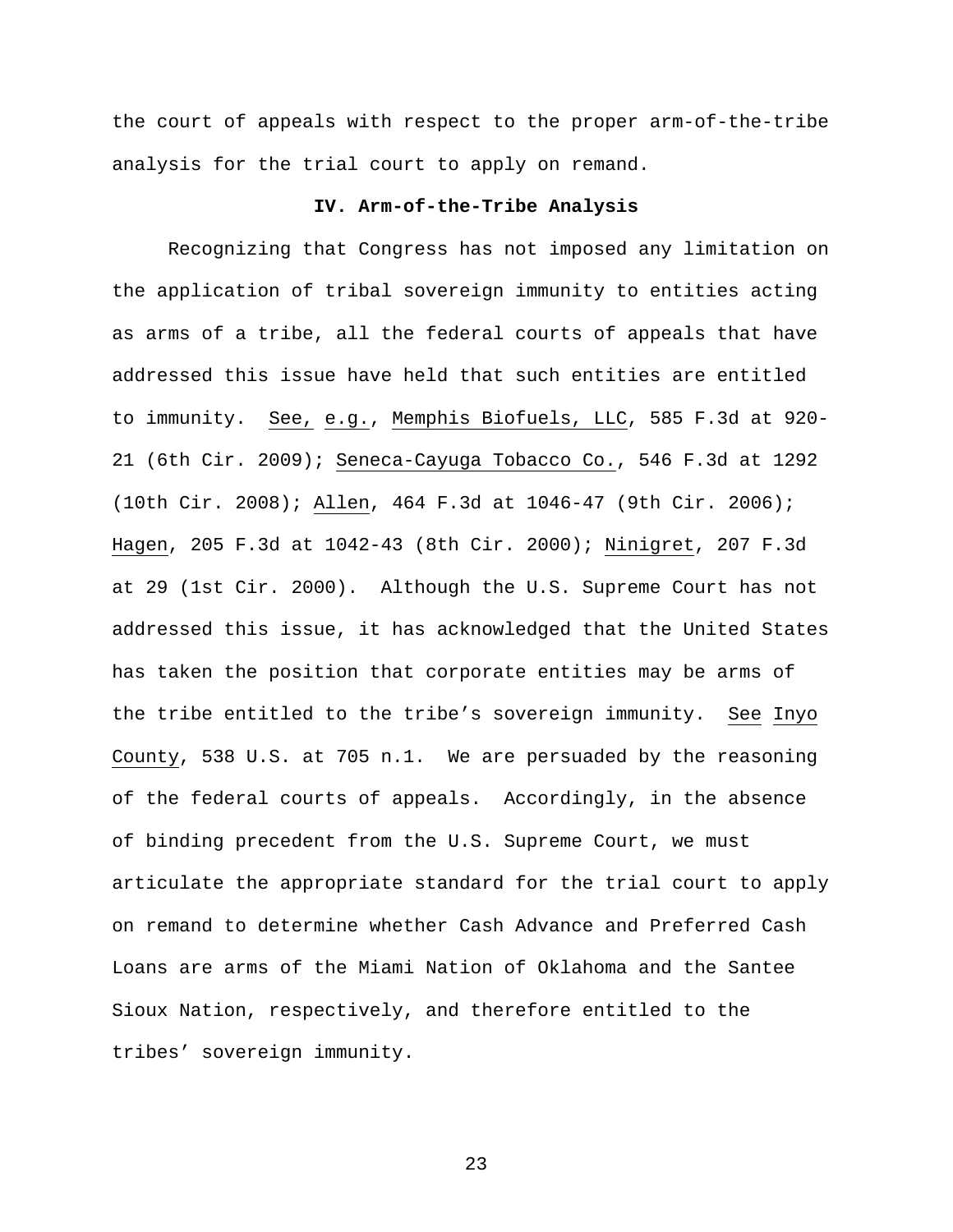According to the federal courts of appeals, the proper inquiry is "whether the entity acts as an arm of the tribe so that its activities are properly deemed to be those of the tribe." Allen, 464 F.3d at 1046; see also Hagen, 205 F.3d at 1043; Ninigret, 207 F.3d at 29. In making this determination, those courts have considered a variety of facts that help define whether an entity acts as an arm of the tribe. The Ninth Circuit in Allen provided the most detailed discussion of the facts it relied upon in determining that the entity at issue, a casino, was an arm of the Tyme Maidu Tribe of the Berry Creek Rancheria entitled to sovereign immunity. 464 F.3d at 1046-47. The court considered that the tribe owned and operated the casino and that the casino's creation was dependent upon tribal government approval at numerous levels. Id. at 1046. Additionally, the casino's benefits -- both economic and otherwise -- inured to the tribe in its sovereign capacity: the casino "enable[d] the Tribe to develop self-sufficiency, promote tribal economic development, and generate jobs and revenues to support the Tribe's government and governmental services and programs." Id. at 1046-47. Finally, the casino's immunity directly protected the tribe's treasury. Id. at 1047.

The Eighth and First Circuits also have found particular entities to be arms of a tribe entitled to sovereign immunity. In Hagen, the Eighth Circuit considered a tribal community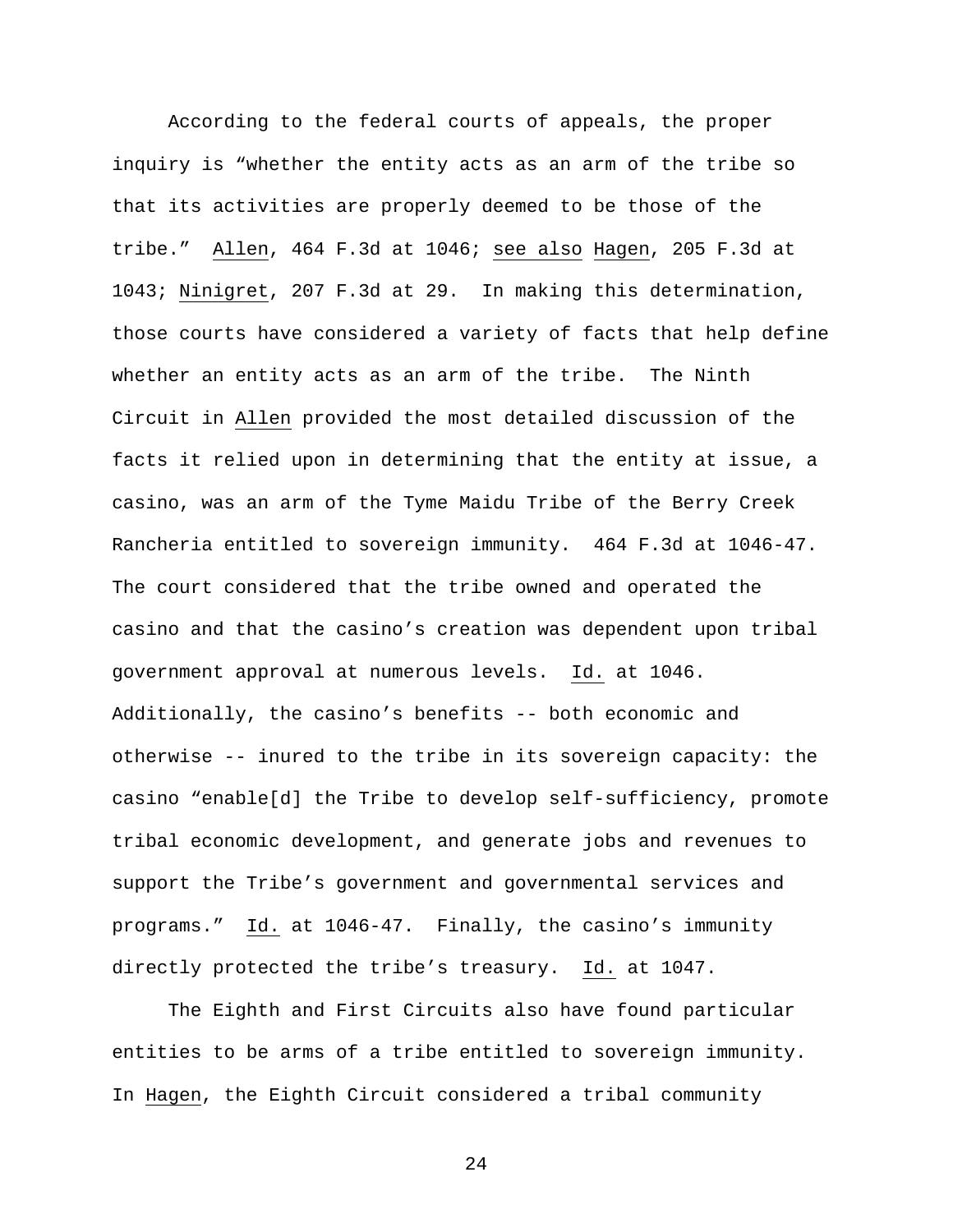college chartered as a nonprofit corporation under the Sisseton-Wahpeton Sioux Tribe's constitution and controlled by a board of trustees comprised of enrolled members from the tribe's various districts. 205 F.3d at 1042. The court determined that the college "serves as an arm of the tribe and not as a mere business and is thus entitled to tribal sovereign immunity." Id. at 1043. And in Ninigret, the First Circuit held, without significant discussion, that a tribal housing authority, established by the Narragansett Tribe pursuant to a tribal ordinance, was an arm of the tribe entitled to sovereign immunity. 207 F.3d at 29.

Federal case law in the analogous context of the "Indian Tribe" exemption in Title VII of the Civil Rights Act of 1964, 42 U.S.C. § 2000e(b) (2006) -- pursuant to which tribes enjoy immunity from liability for employment discrimination -- also is instructive with respect to the facts relevant to the determination whether a tribal entity is closely enough associated with the tribe to be entitled to the tribe's immunity.<sup>[10](#page-27-0)</sup> For example, in Pink v. Modoc Indian Health Project, Inc., the Ninth Circuit determined that a nonprofit corporation "organized to control a collective enterprise" of the Alturas and Cedarville Rancherias "served as an arm of the sovereign

i

<span id="page-27-0"></span> $10$  The Eighth and First Circuits cited this line of cases in support of their arm-of-the-tribe holdings. See Hagen, 205 F.3d at 1043; Ninigret, 207 F.3d at 29.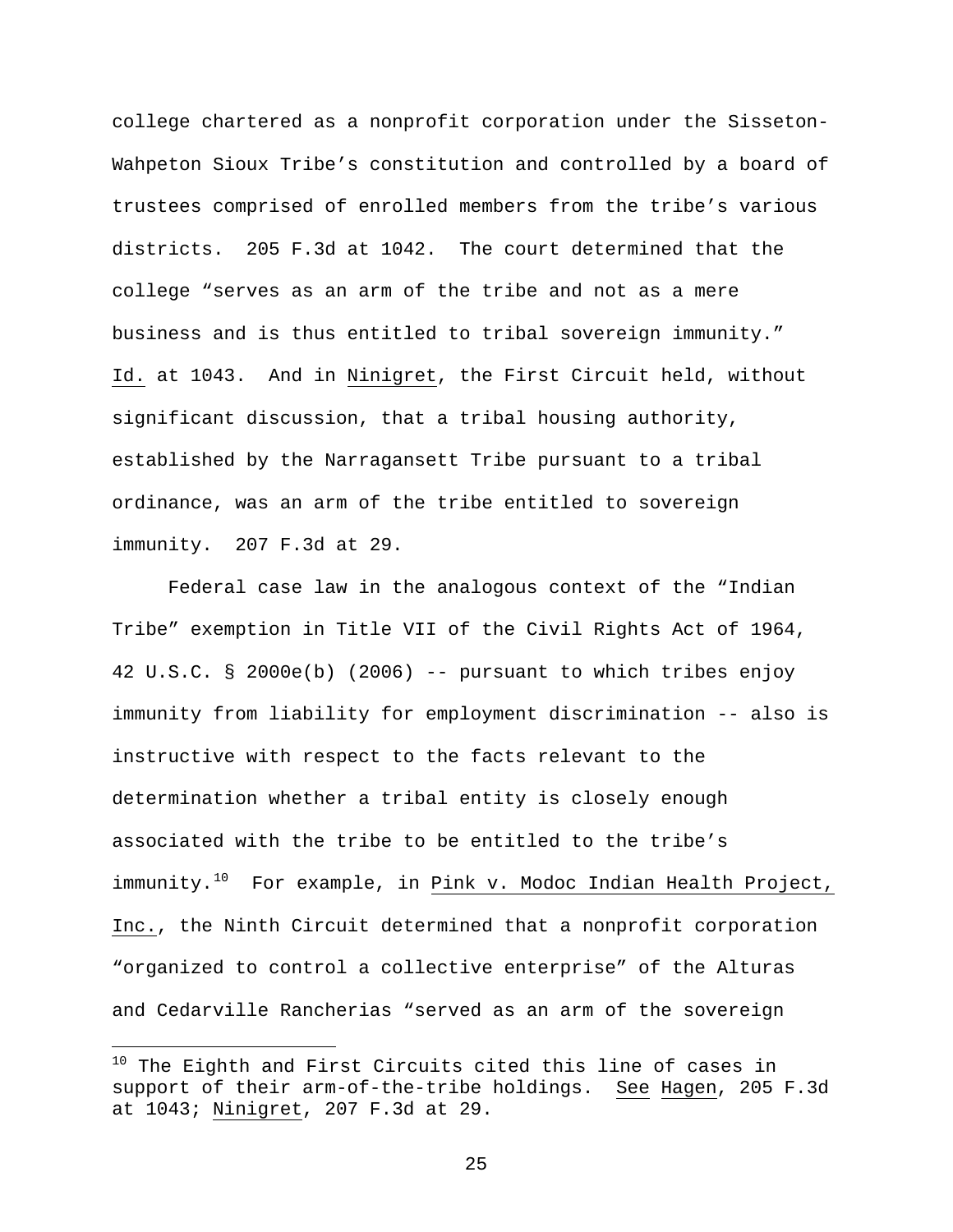tribes, acting as more than a mere business," and therefore qualified for the exemption. 157 F.3d 1185, 1188 (9th Cir. 1998), cert. denied, 528 U.S. 877 (1999). In Dillon v. Yankton Sioux Tribe Housing Authority, the Eighth Circuit found a tribal housing authority established by the Yankton Sioux Tribe was a tribal agency entitled to the exemption. 144 F.3d 581, 583 (8th Cir. 1998). And in Dille v. Council of Energy Resource Tribes, the Tenth Circuit held that an organization representing the energy resource interests of thirty-nine Indian tribes qualified for the exemption where the purpose of the council mirrored that of the exemption "to promote the ability of sovereign Indian tribes to control their own economic enterprises"; the council was comprised entirely of member tribes; and the designated representatives of those tribes made all council decisions. 801 F.2d 373, 375-76 (10th Cir. 1986).

We find the reasoning of these federal courts of appeals cases persuasive. Further, given the potential -- in the absence of direction from the U.S. Supreme Court -- for variance among the numerous state and federal courts that may have to determine whether a particular entity is entitled to immunity as an arm of a tribe, we prefer to utilize an arm-of-the-tribe analysis that is consistent with these cases. Finally, reliance on these cases mitigates the risk that the arm-of-the-tribe analysis we utilize might subsequently be found an improper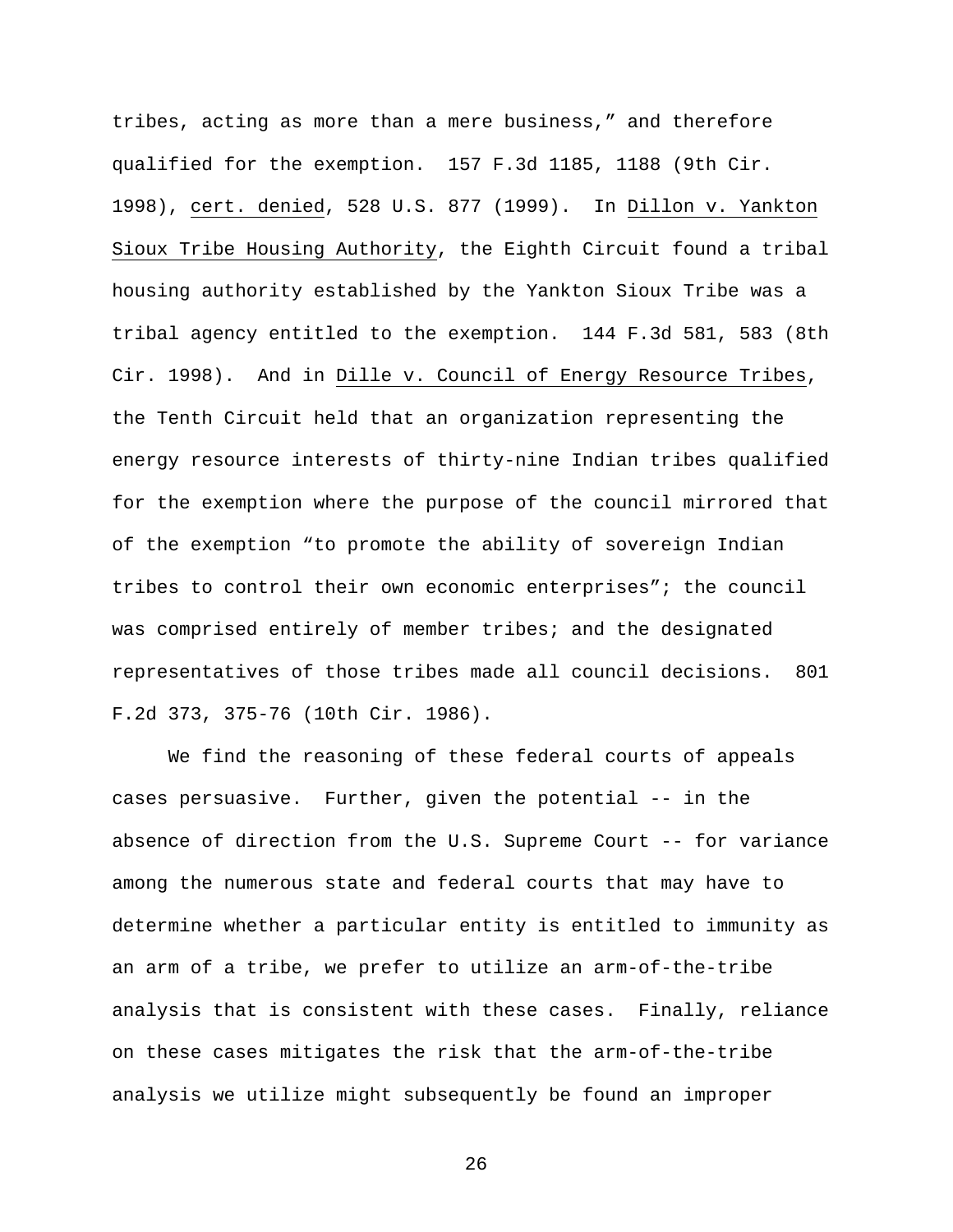state-imposed limitation on tribal sovereign immunity. $11$ Accordingly, we follow the federal courts of appeals and identify three factors, each of which focuses on the relationship between the tribal entities and the tribes, to help guide the trial court's determination whether the entities in this case act as arms of the tribes so that their activities are properly deemed to be those of the tribes: (1) whether the tribes created the entities pursuant to tribal law; (2) whether the tribes own and operate the entities; and (3) whether the entities' immunity protects the tribes' sovereignty. We believe this arm-of-the-tribe analysis is consistent with governing

 $\overline{\phantom{0}}$ 

<span id="page-29-0"></span> $11$  In contrast, the Amici Curiae States invite us to ground our arm-of-the-tribe analysis in Eleventh Amendment arm-of-thesovereign jurisprudence. In Simon v. State Compensation Insurance Authority, we set forth the three primary considerations for determining whether an entity is an arm-ofthe-sovereign entitled to Eleventh Amendment immunity. 946 P.2d 1298, 1303 (Colo. 1997). The United States Supreme Court has stated, however, that "the immunity possessed by Indian tribes is not coextensive with that of the States." Kiowa, 523 U.S. at 756; see also Blatchford v. Native Vill. of Noatak, 501 U.S. 775, 782 (1991). Instead, the inherent nature of tribal sovereignty, see, e.g., Potawatomi, 498 U.S. at 509, requires us to distinguish tribal sovereign immunity from state sovereign immunity. Other federal courts have only analogized to arm-ofthe-sovereign caselaw, all the while making it clear that they are not bound by those cases in determining whether an entity is an arm of a tribe. See e.g., Allen, 464 F.3d at 1047 (citing by comparison to a Supreme Court state sovereign immunity case). We prefer an approach that recognizes, without diminishing, the inherent nature of tribal sovereignty. See Kiowa, 523 U.S. at 756. We therefore decline to adopt Simon wholesale. Instead, as we have explained, we ground our arm-of-the-tribe analysis in federal courts of appeals cases that determine whether an entity is entitled to immunity as an arm of a tribe.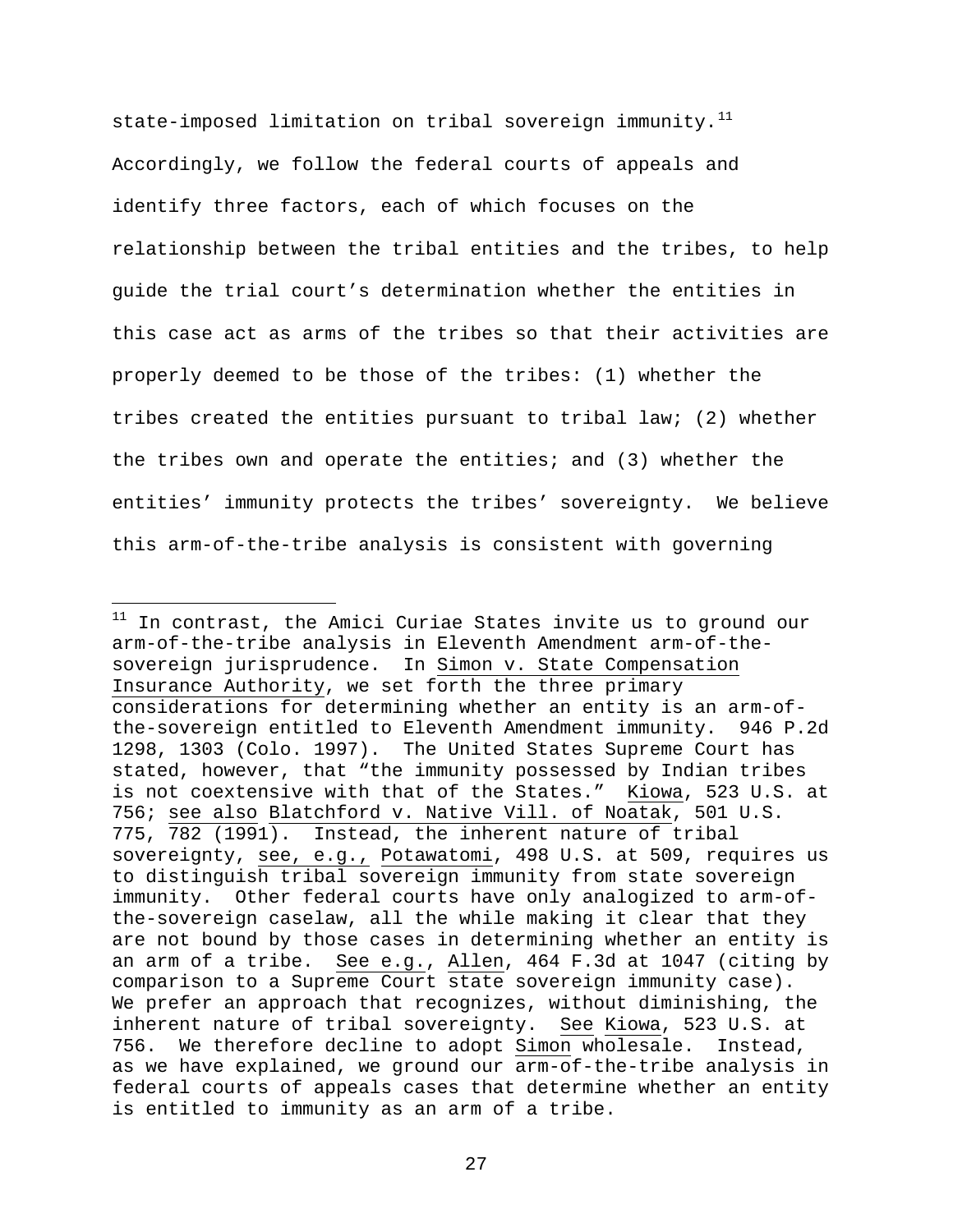federal law and is not likely to function as a state diminution of tribal sovereign immunity. See Kiowa, 523 U.S. at 756.

In contrast, the court of appeals' eleven-factor test is contrary to federal law in at least some respects and threatens to intrude on tribal sovereign immunity by articulating limits on the doctrine's application for which Congress has not provided. Although some of the eleven factors relate or are similar to the three factors we articulated above, others find no support in federal law because they are not narrowly tailored to the nature of the relationship between the tribal entity and the tribe.<sup>[12](#page-30-0)</sup> Further, at least two of the eleven factors are contrary to federal law. Factors  $(2)$  and  $(9)$  -- each of which examine the purpose of the entity claiming tribal sovereign immunity -- contradict U.S. Supreme Court precedent rendering the entity's purpose and its activities irrelevant to the determination whether it qualifies for immunity. See Kiowa, 523

 $\overline{\phantom{0}}$ 

<span id="page-30-0"></span> $^{12}$  The source of the eleven factors used by the court of appeals is the dissent in a Washington Supreme Court case. Cash Advance, 205 P.3d at 405-06 (citing Wright, 147 P.3d at 1288 (Johnson, J., dissenting)). Three of the four other state court opinions cited by the dissenting opinion in Wright and discussed by the court of appeals in this case predate the U.S. Supreme Court's decision in Kiowa, and each of these four decisions rely, at least in part, upon the governmental versus commercial activity distinction, in contravention of Kiowa. See Runyon ex rel. B.R. v. Ass'n of Vill. Council Presidents, 84 P.3d 437, 441 (Alaska 2004); Dixon v. Picopa Constr. Co., 772 P.2d 1104, 1110 (Ariz. 1989); Gavle v. Little Six, Inc., 555 N.W.2d 284, 294 (Minn. 1996); Ransom v. St. Regis Mohawk Educ. & Cmty. Fund, Inc., 658 N.E.2d 989, 992 (N.Y. 1995).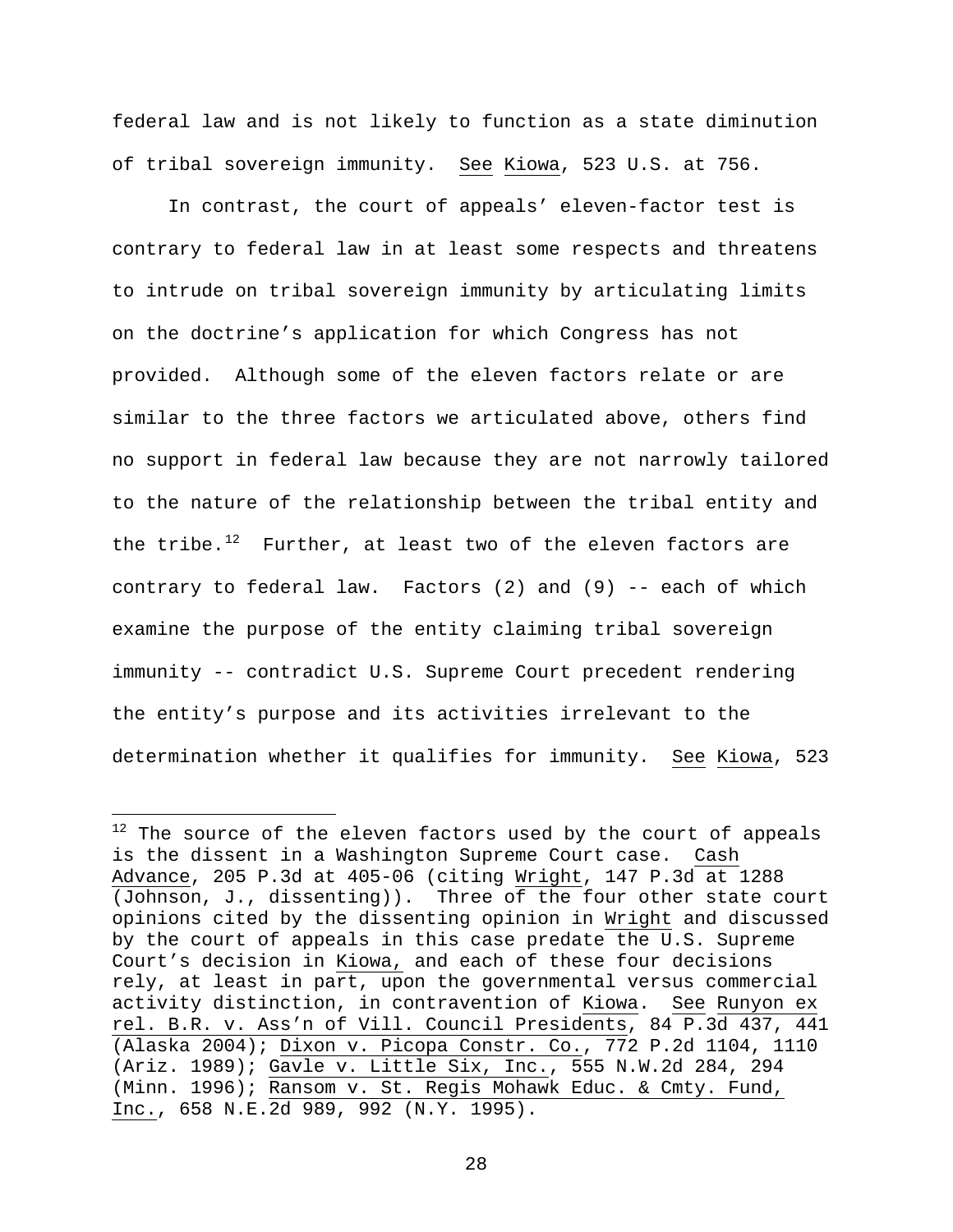U.S. at 754-55 (citing Puyallup Tribe, 433 U.S. 165 (immunity extends to fishing, "which may well be a commercial activity"); Potawatomi, 498 U.S. 505 (immunity extends to suit over taxation of cigarette sales); United States v. U.S. Fid. & Guar. Co., 309 U.S. 506 (1940) (immunity extends to coal-mining lease)). Consideration of the entity's purpose would function as a stateimposed limitation on tribal sovereign immunity, in contravention of federal law. See id. at 756. Because the remaining factors could also function as a state-imposed limitation on tribal sovereign immunity, we disagree with the court of appeals' eleven-factor arm-of-the-tribe test.

Instead, the trial court, on remand, must determine whether Cash Advance and Preferred Cash Loans act as arms of the Miami Nation of Oklahoma and the Santee Sioux Nation, respectively, so that their activities are properly deemed to be those of the tribes. In making this determination, the trial court shall consider the following factors, each tailored to the nature of the relationship between the tribal entities and the tribes: (1) whether the tribes created the entities pursuant to tribal law; (2) whether the tribes own and operate the entities; and (3) whether the entities' immunity protects the tribes' sovereignty.

# **V. Tribal Officer Immunity**

Although the issue was not presented to or briefed before it, the court of appeals addressed tribal officer immunity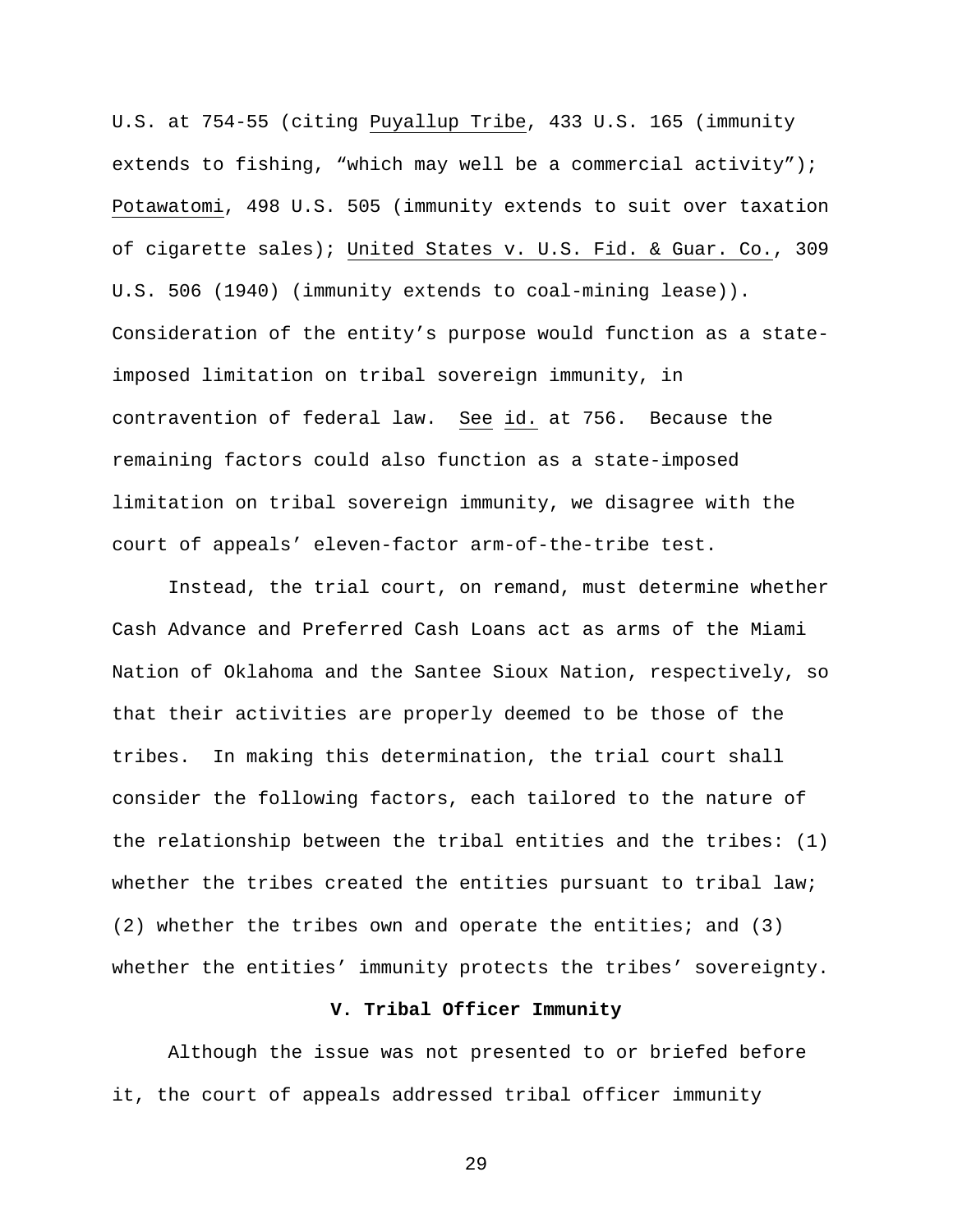because of the stayed arrest warrants for the officers of the tribal entities. We address the issue because we recognize that sovereign tribes necessarily act through individual officers, thereby implicating the tribes' sovereign immunity, and because we do not want the trial court to be misled by the court of appeals' determination that tribal sovereign immunity does not extend to tribal officers engaged in conduct allegedly violating state law.

It is undisputed that tribal sovereign immunity does not protect individual tribal members. Puyallup Tribe, 433 U.S. at 171-72. However, because tribes necessarily exercise their sovereignty through the actions of individuals, tribal sovereign immunity protects tribal officers acting within the scope of their lawful authority; conversely, tribal officers may be subject to suit for declaratory or injunctive relief where they act beyond the scope of their lawful authority. Dawavendewa v. Salt River Project Agric. Improvement & Power Dist., 276 F.3d 1150, 1159-61 (9th Cir. 2002), cert. denied, 537 U.S. 820 (2002); Tamiami Partners, Ltd. ex rel. Tamiami Dev. Corp. v. Miccosukee Tribe of Indians ("Tamiami III"), 177 F.3d 1212, 1225 (11th Cir. 1999), cert. denied, 529 U.S. 1018 (2000); Fletcher v. United States, 116 F.3d 1315, 1324 (10th Cir. 1997); see also Santa Clara Pueblo, 436 U.S. at 59. The rule prevents plaintiffs from circumventing tribal sovereign immunity by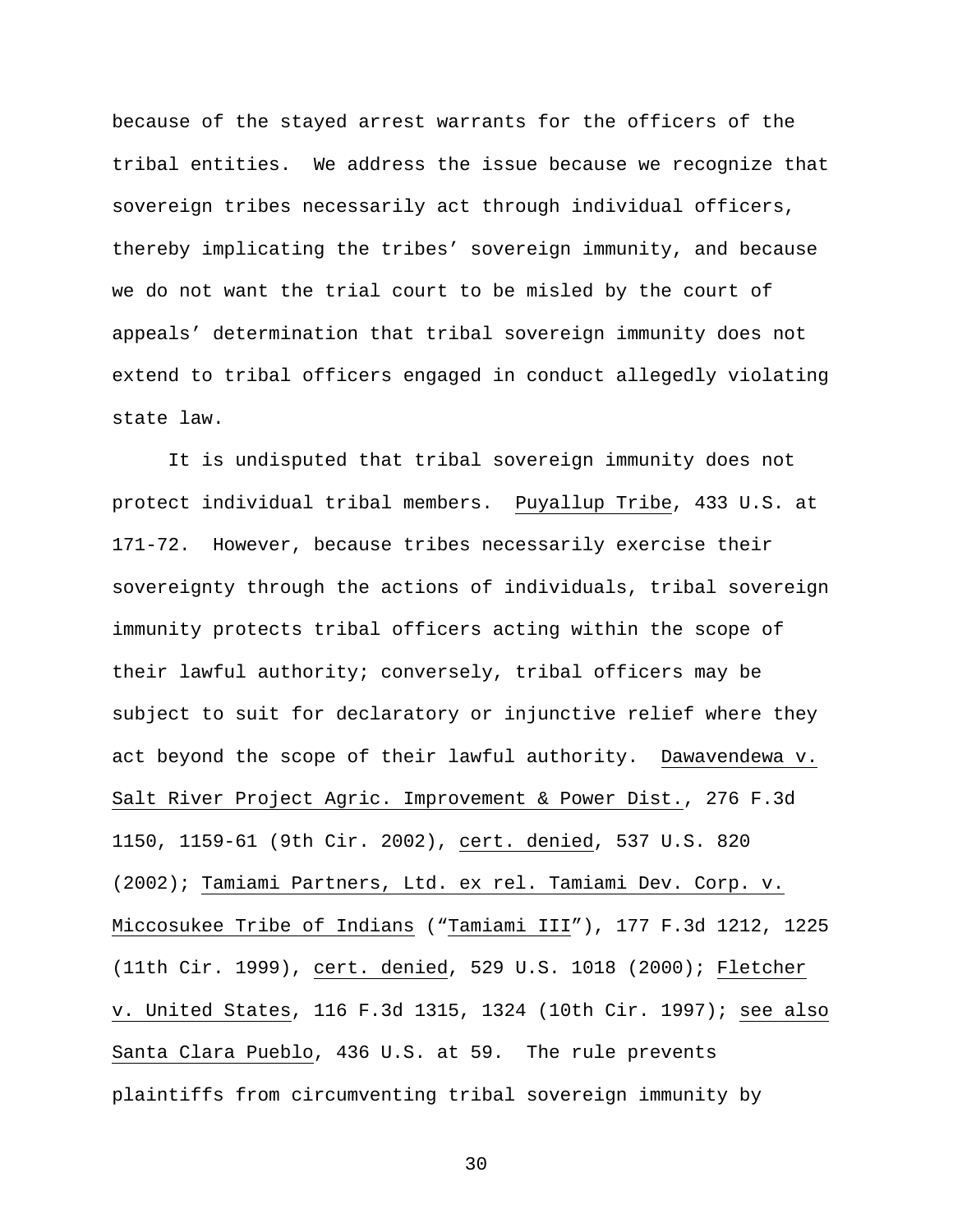simply substituting a tribal officer for the tribe. See Dawavendewa, 276 F.3d at 1161.

Given Congress' plenary authority over Indian affairs, federal law may define or limit the scope of a tribal officer's lawful authority. See Santa Clara Pueblo, 436 U.S. at 59; see also, e.g., Dawavendewa, 276 F.3d at 1159-60 (tribal sovereign immunity does not bar suit against tribal officers allegedly acting in violation of federal law); Tamiami Partners, Ltd. ex rel. Tamiami Dev. Corp. v. Miccosukee Tribe of Indians ("Tamiami II"), 63 F.3d 1030, 1050-51 (11th Cir. 1995) (tribal officers are not entitled to immunity where acting in violation of the federal Indian Gaming Regulatory Act, and therefore beyond the scope of lawful authority the tribe is capable of bestowing); Tenneco Oil Co. v. Sac & Fox Tribe of Indians, 725 F.2d 572, 574 (10th Cir. 1984) (tribal officer necessarily acts beyond the scope of his authority in enforcing a tribal ordinance that violates federal law). In Santa Clara Pueblo, the U.S. Supreme Court extended the doctrine of Ex parte Young, 209 U.S. 123 (1908), to a case involving an alleged violation of the federal Indian Civil Rights Act of 1968, 25 U.S.C. §§ 1301-1303 (2006). The Court held that the tribal officer was not entitled to immunity because, by allegedly violating federal law, the officer necessarily acted outside the scope of his lawful authority. See Santa Clara Pueblo, 436 U.S. at 59; see also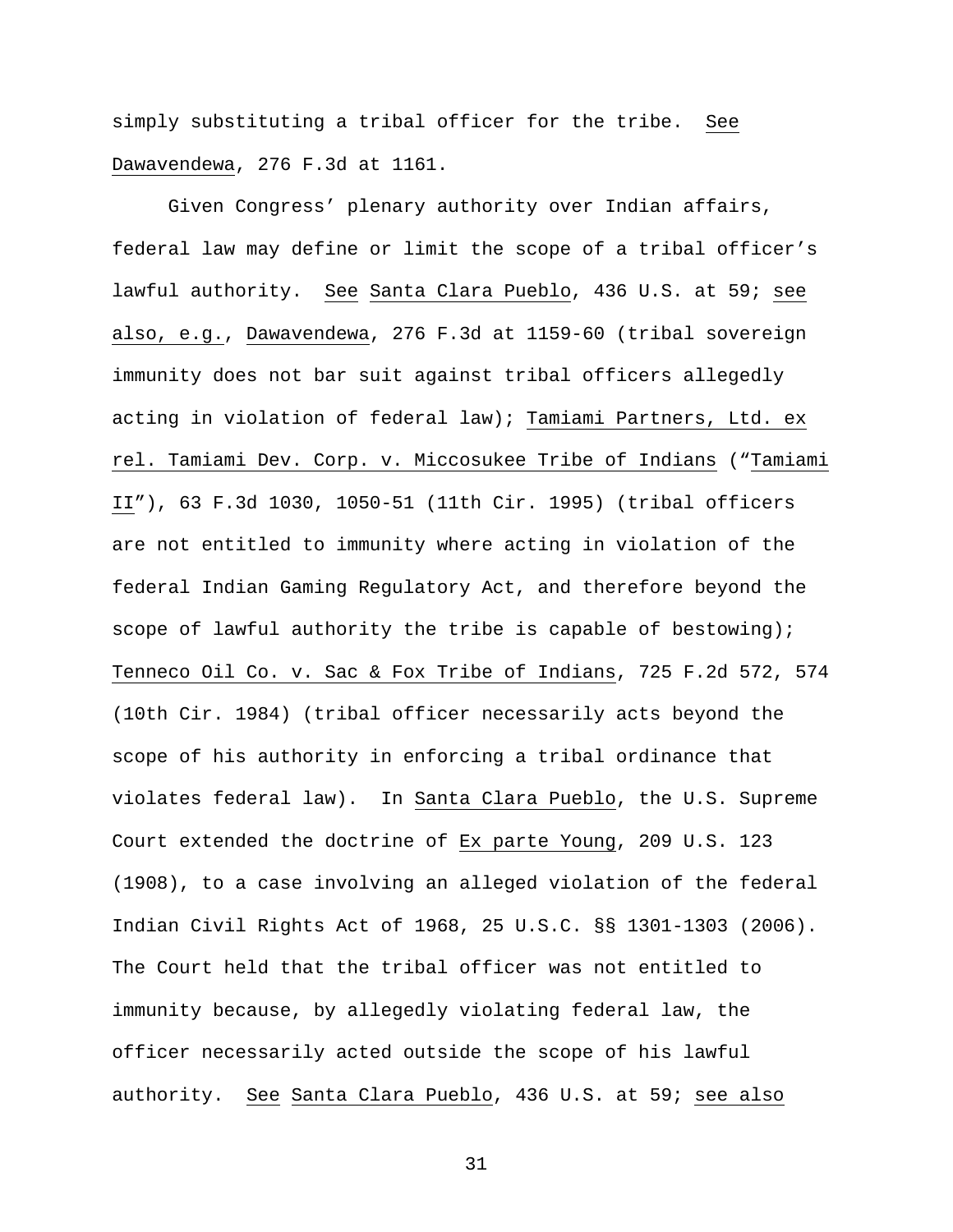Cohen's Handbook of Federal Indian Law § 7.05[1][a], at 637. This holding is a simple recognition that, by enacting the Indian Civil Rights Act, Congress exercised its exclusive authority to impose particular limitations on tribal sovereignty, thereby defining the scope of lawful authority a tribe may bestow upon its officers.

The court of appeals determined that an alleged violation of state law, forming the basis of a state enforcement action, divests tribal officers otherwise acting within the scope of their lawful authority of tribal sovereign immunity. In effect, the court of appeals held that state law defines the scope of a tribal officer's lawful authority. Such a determination places a limitation on tribal sovereign immunity for which Congress has not provided, in contravention of the prohibition on state diminution of tribal sovereign immunity. See Kiowa, 523 U.S. at 756; Nat'l Farmers Union, 471 U.S. at 852-53.

Contrary to the court of appeals' determination, actions allegedly violating state law are not necessarily outside the scope of a tribal officer's lawful authority because that authority is defined by the sovereign tribe, not by state law. Frazier v. Turning Stone Casino, 254 F. Supp. 2d 295, 310 (N.D.N.Y. 2003) (alleged violation of state law inadequate to demonstrate that tribal officers acted outside the scope of their lawful authority); Bassett v. Mashantucket Pequot Museum &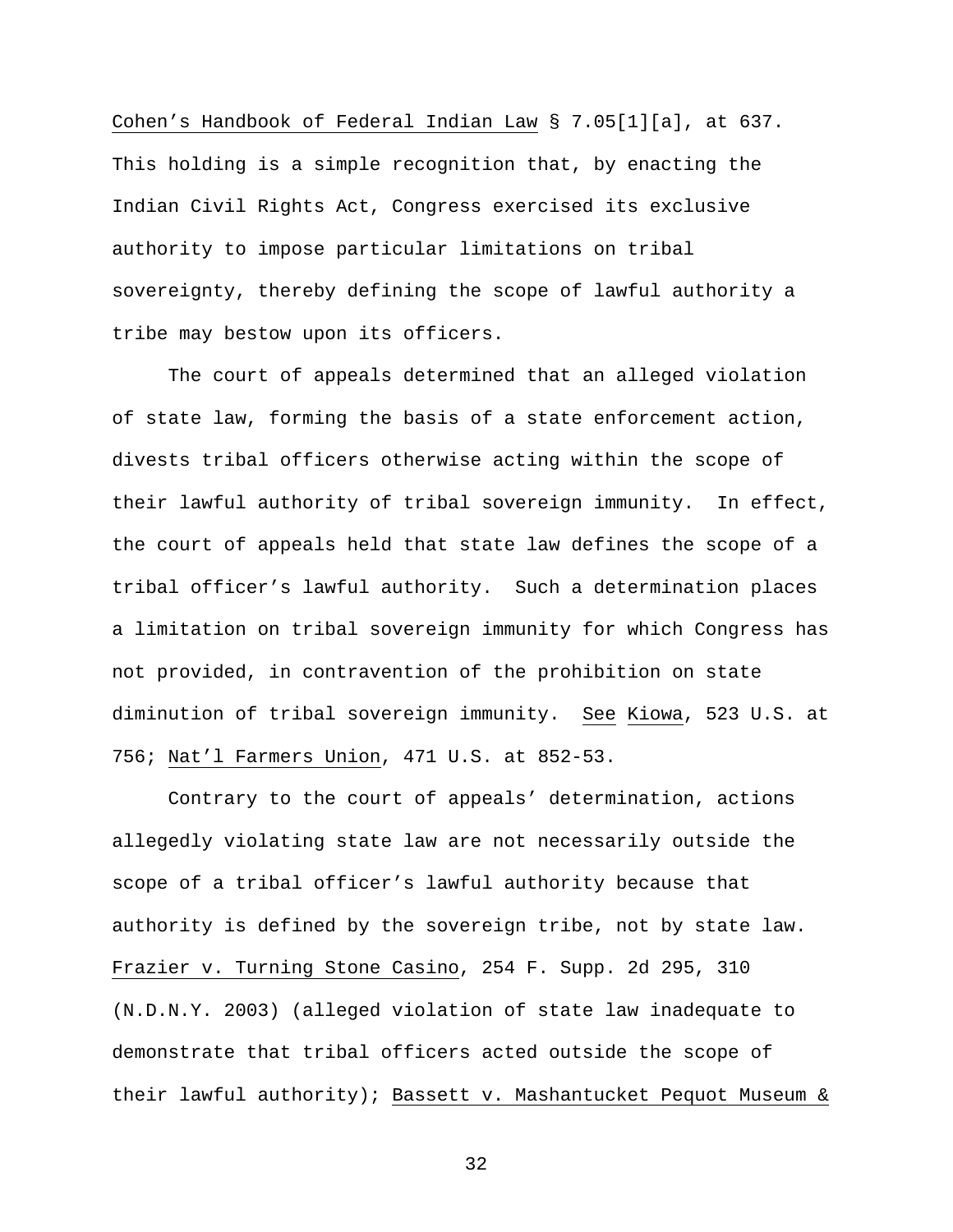Research Ctr. Inc., 221 F. Supp. 2d 271, 280-81 (D. Conn. 2002) (equating an allegation that tribal officers violated state law with a claim that they acted beyond the scope of their lawful authority "would be tantamount to eliminating tribal immunity"); but see Narragansett Indian Tribe v. Rhode Island, 449 F.3d 16, 21 n.3, 30 (1st Cir. 2006) (en banc) (providing, in dicta, that tribal officers' violation of state cigarette tax scheme would fall outside the scope of their lawful authority where Rhode Island Indian Claims Settlement Act, 25 U.S.C. §§ 1701-1716 (2006) -- creating a "unique relationship between the Tribe and the State" -- requires the tribe to comply with the scheme and subjects the tribe to state regulatory jurisdiction).

Accordingly, we disagree with the court of appeals' determination that tribal officers allegedly violating state law are not entitled to tribal sovereign immunity. Instead, should the trial court determine on remand that Cash Advance and Preferred Cash Loans are entitled to immunity as arms of the tribes, the appropriate determination with respect to individual tribal officers is whether they acted within the scope of their lawful authority, as defined by the tribe and limited only by federal law.

### **VI. Procedure for Asserting Tribal Sovereign Immunity**

This appeal arises in the context of the trial court's denial of the tribal entities' C.R.C.P. 12(b)(1) motion to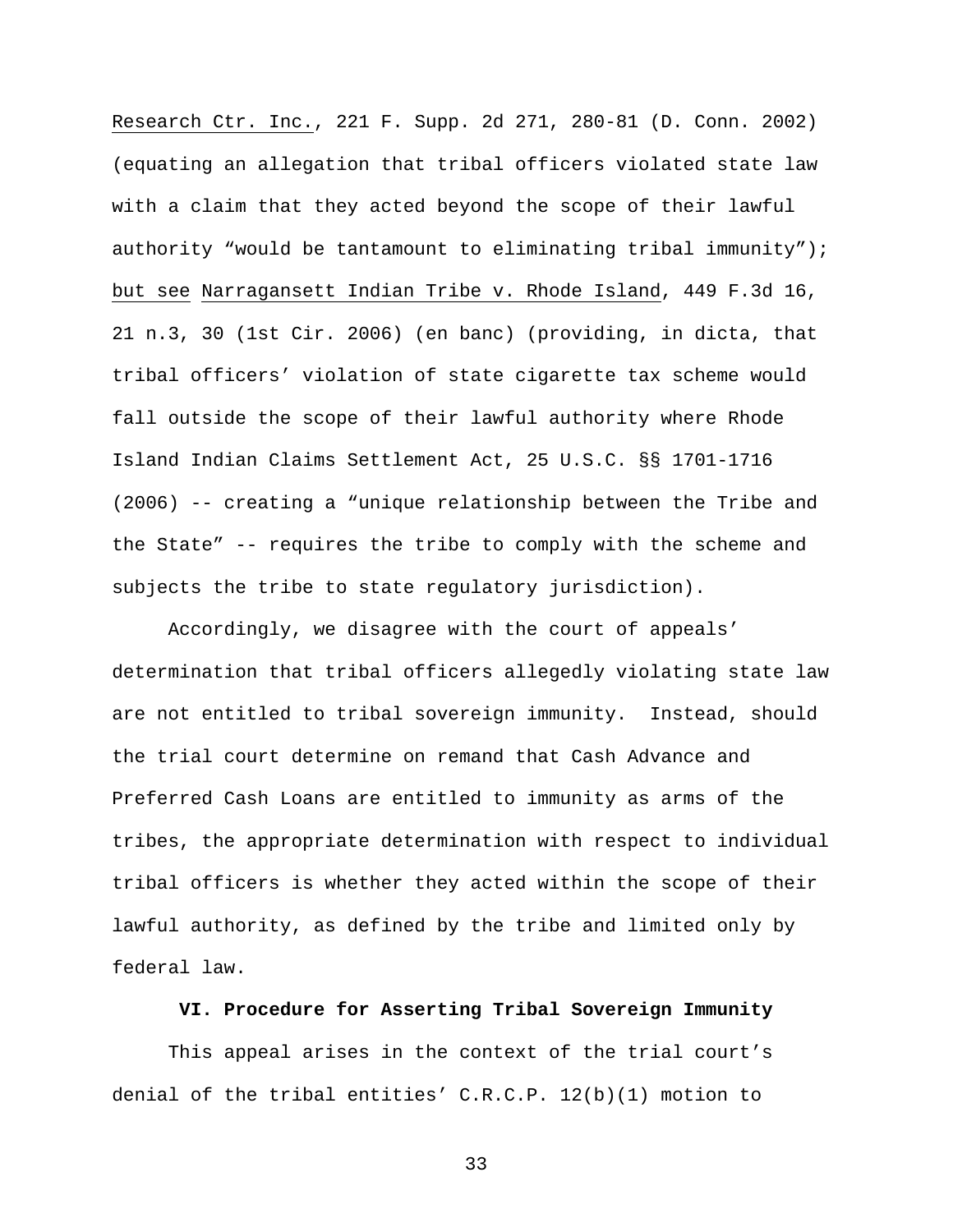dismiss for lack of subject matter jurisdiction. The court of appeals determined that, at the hearing on remand, the state bears the burden of establishing by a preponderance of the evidence that subject matter jurisdiction is proper. The state asserts that the court of appeals erred in so holding because a claim of tribal sovereign immunity is an affirmative defense with its proponent bearing the burden of proof and because the civil preponderance-of-the-evidence burden of proof is inapplicable to this investigatory subpoena enforcement action. We agree with the court of appeals.

A claim of tribal sovereign immunity is jurisdictional in nature. Puyallup Tribe, 433 U.S. at 172; Miner Elec., Inc. v. Muscogee Nation, 505 F.3d 1007, 1009 (10th Cir. 2007); Hagen, 205 F.3d at 1043-44 (expressly rejecting tribal sovereign immunity as an affirmative defense); California ex rel. Cal. Dep't of Fish & Game v. Quechan Tribe of Indians, 595 F.2d 1153, 1154-55 (9th Cir. 1979). Some courts have found it to be a question of subject matter jurisdiction. E.g., Miner Elec., 505 F.3d at 1009 ("Tribal sovereign immunity is a matter of subject matter jurisdiction, which may be challenged by a motion to dismiss under Fed. R. Civ. P. 12(b)(1).") (citation and quotations omitted); Fletcher, 116 F.3d at 1319 (tribal sovereign immunity divests the courts of subject matter jurisdiction); McClendon v. United States, 885 F.2d 627, 629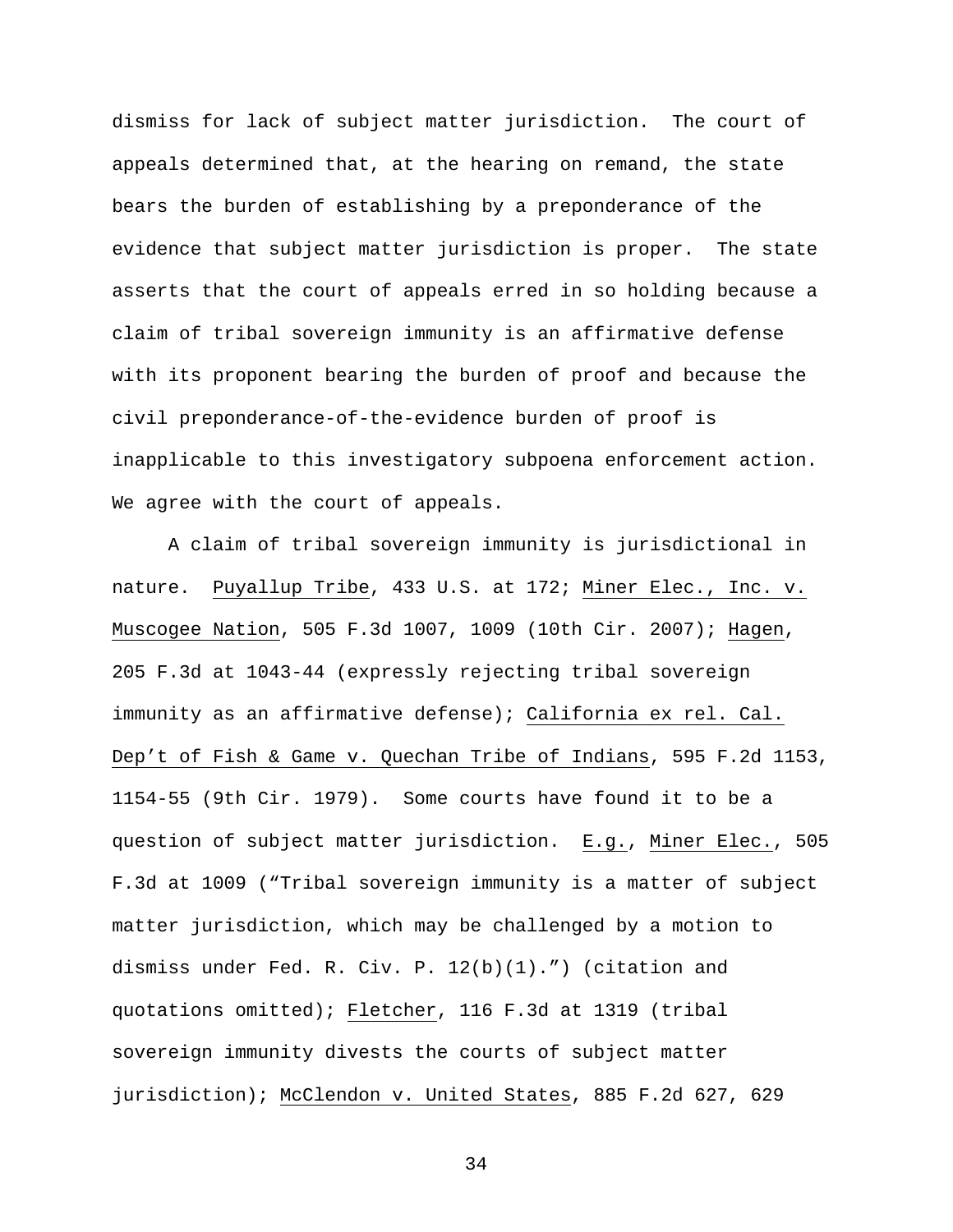(9th Cir. 1989) (same). Others have determined that it is "a jurisdictional consideration separate from subject matter jurisdiction." In re Prairie Island Dakota Sioux, 21 F.3d 302, 305 (8th Cir. 1994); see also Oglala Sioux Tribe v. C & W Enters., Inc., 487 F.3d 1129, 1131 n.4 (8th Cir. 2007) ("[S]overeign immunity is jurisdictional in nature but is not of the same character as subject matter jurisdiction."). We conclude that tribal sovereign immunity bears a substantial enough likeness to subject matter jurisdiction to be treated as such for procedural purposes. Consequently, the tribal entities properly raised their claim of tribal sovereign immunity in a C.R.C.P. 12(b)(1) motion to dismiss for lack of subject matter jurisdiction.

Our determination accords with the fact that, irrespective of whether all courts find that tribal sovereign immunity is precisely a question of subject matter jurisdiction, the claim is generally raised in a rule 12(b)(1) motion, pursuant either to federal or state rules of civil procedure. See, e.g., Kiowa, 523 U.S. at 754; Miner Elec., 505 F.3d at 1009; Allen, 464 F.3d at 1046; Garcia v. Akwesasne Hous. Auth., 268 F.3d 76, 84 (2d Cir. 2001); Hagen, 205 F.3d at 1043; Bales v. Chickasaw Nation Indus., 606 F. Supp. 2d 1299, 1301 (D.N.M. 2009); Rush Creek Solutions, Inc. v. Ute Mountain Ute Tribe, 107 P.3d 402, 404 (Colo. App. 2004). This is true even in the Eighth Circuit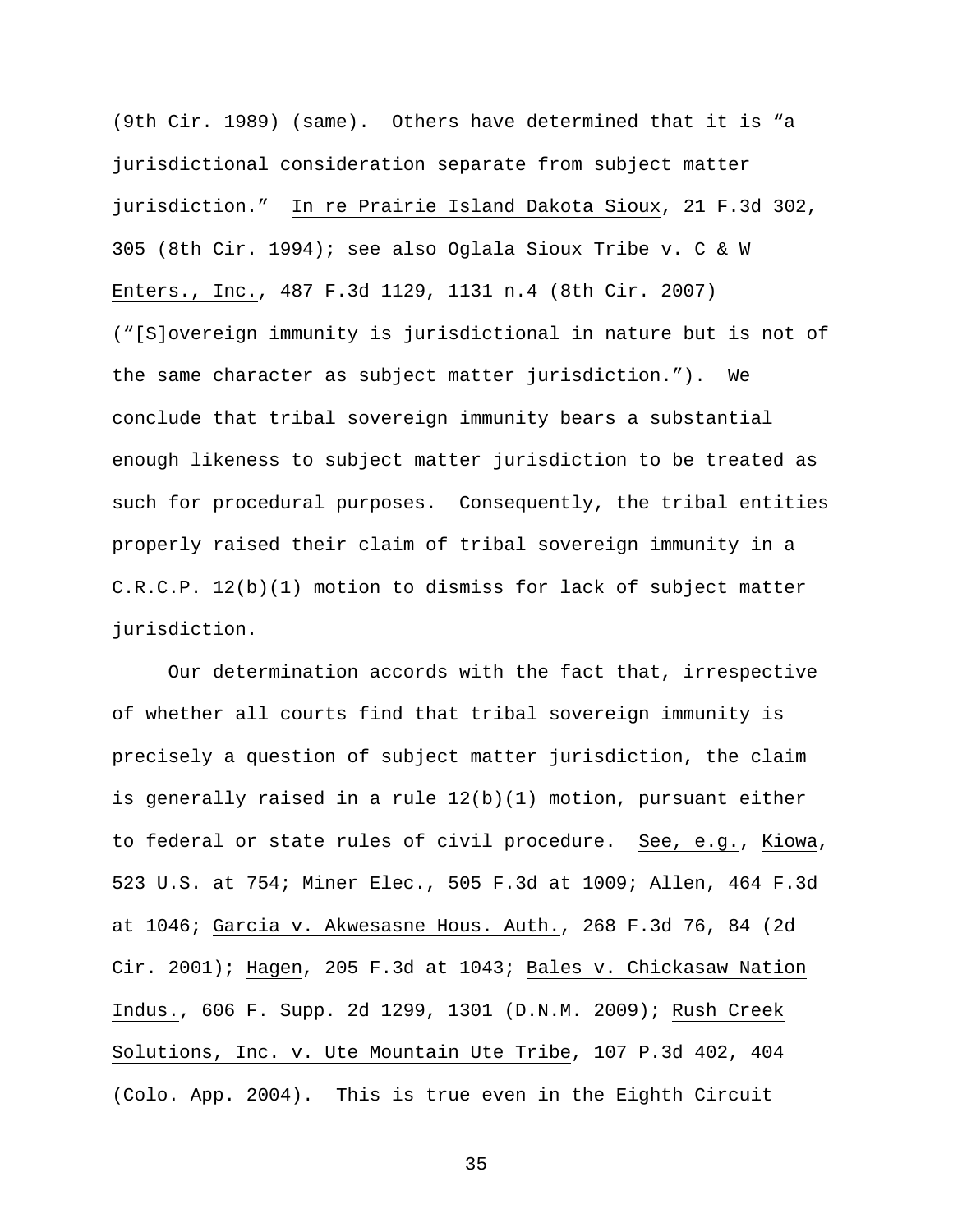where the court has held that tribal sovereign immunity is a jurisdictional consideration distinct from subject matter jurisdiction. E.g., Hagen, 205 F.3d at 1043.

 $C.R.C.P. 12(b)(1)$  is identical to Fed. R. Civ. P.  $12(b)(1)$ . Trinity Broad. of Denver, Inc. v. City of Westminster, 848 P.2d 916, 924 (Colo. 1993). Pursuant to either Fed. R. Civ. P.  $12(b)(1)$  or C.R.C.P.  $12(b)(1)$ , the trial court must determine contested issues of fact, and the plaintiff, or non-moving party, bears the burden of proving jurisdiction. United States ex rel. Hafter D.O. v. Spectrum Emergency Care, Inc., 190 F.3d 1156, 1160 n.5 (10th Cir. 1999); Trinity Broad., 848 P.2d at 924-25. Here, the court of appeals properly determined that the state, as the plaintiff and non-movant, bears that burden.

The court of appeals required that the state meet its burden of proving that the tribal entities are not entitled to immunity by a preponderance of the evidence. Preponderance of the evidence is the applicable burden of proof in civil cases.  $\S$  13-25-127(1), C.R.S. (2009). Although we have not directly addressed whether preponderance of the evidence is the proper evidentiary standard to resolve a  $12(b)(1)$  motion, the court of appeals has so found, Ferrel v. Colo. Dep't of Corr., 179 P.3d 178, 184 (Colo. App. 2007), as have the federal courts, e.g., Garcia, 268 F.3d at 84; Hafter D.O., 190 F.3d at 1160 n.5, and other state courts, e.g., Lawrence v. Barona Valley Ranch Resort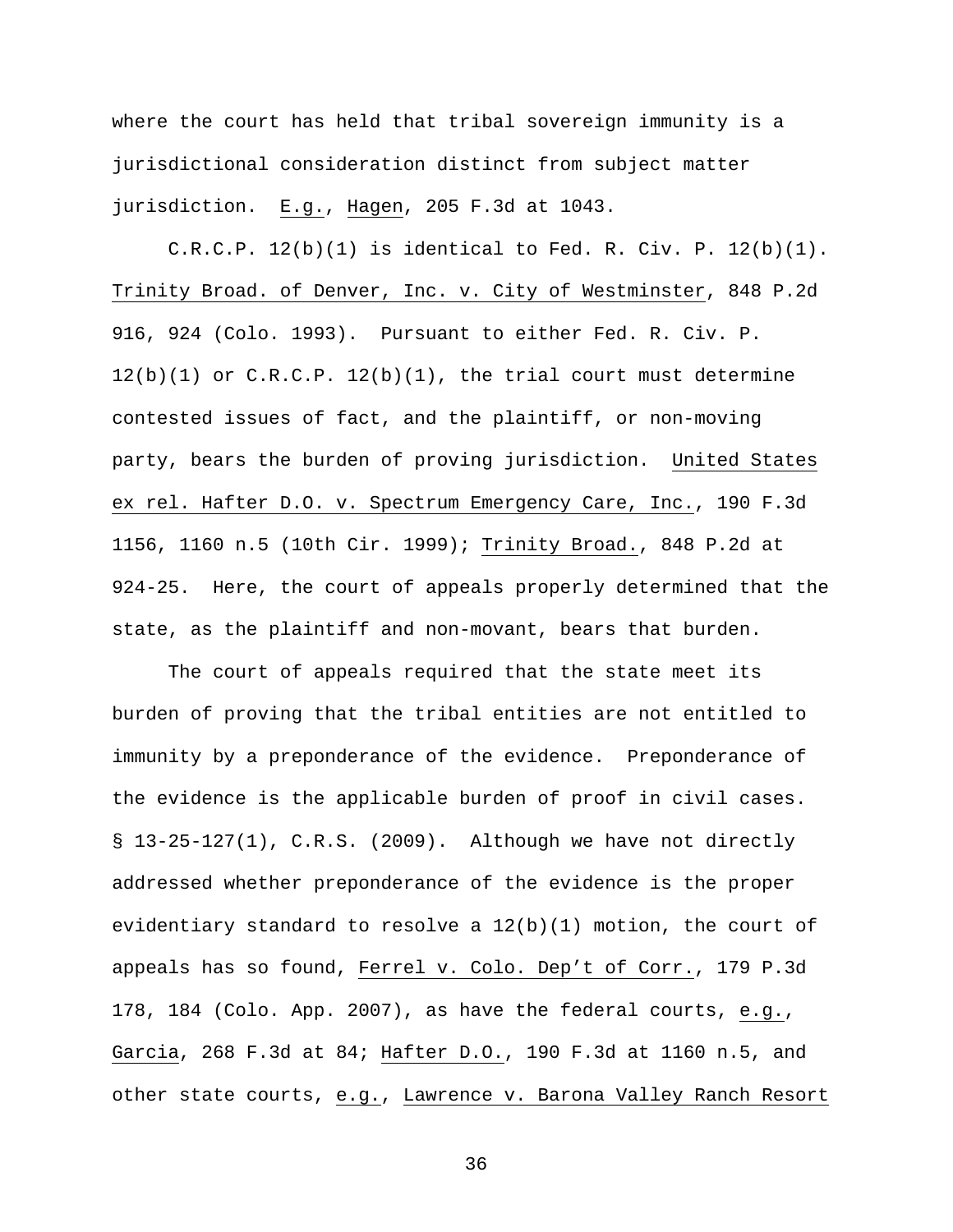& Casino, 64 Cal. Rptr. 3d 23, 26 (Cal. App. 2007); Bradley v. Crow Tribe of Indians, 67 P.3d 306, 311 (Mont. 2003). Accordingly, we agree with the court of appeals that the state bears the burden of proving, by a preponderance of the evidence, that Cash Advance and Preferred Cash Loans are not entitled to tribal sovereign immunity.

# **VII. Waiver of Tribal Sovereign Immunity**

 Although the trial court did not decide whether the tribal entities have waived their immunity<sup>[13](#page-39-0)</sup> (nor the necessary predicate, whether they are entitled to immunity in the first place), the court of appeals directed the trial court, on remand, to look for waiver in a broad range of sources it deemed relevant -- and therefore subject to compelled production -- to a determination of waiver. These sources included tribal resolutions, lending agreements, representations made by the tribal entities to third parties, statements made to borrowers, and evidence of conduct in other states. In particular, the court of appeals suggested that contract terms, such as an arbitration clause, contained in agreements with Colorado consumers who are non-parties to this action may effect a waiver of tribal sovereign immunity from the state's investigatory subpoena enforcement action. We disagree with the court of

i

<span id="page-39-0"></span> $13$  The state did argue in its brief to the court of appeals that the tribal entities waived their immunity via tribal charter, enabling act, and loan agreement.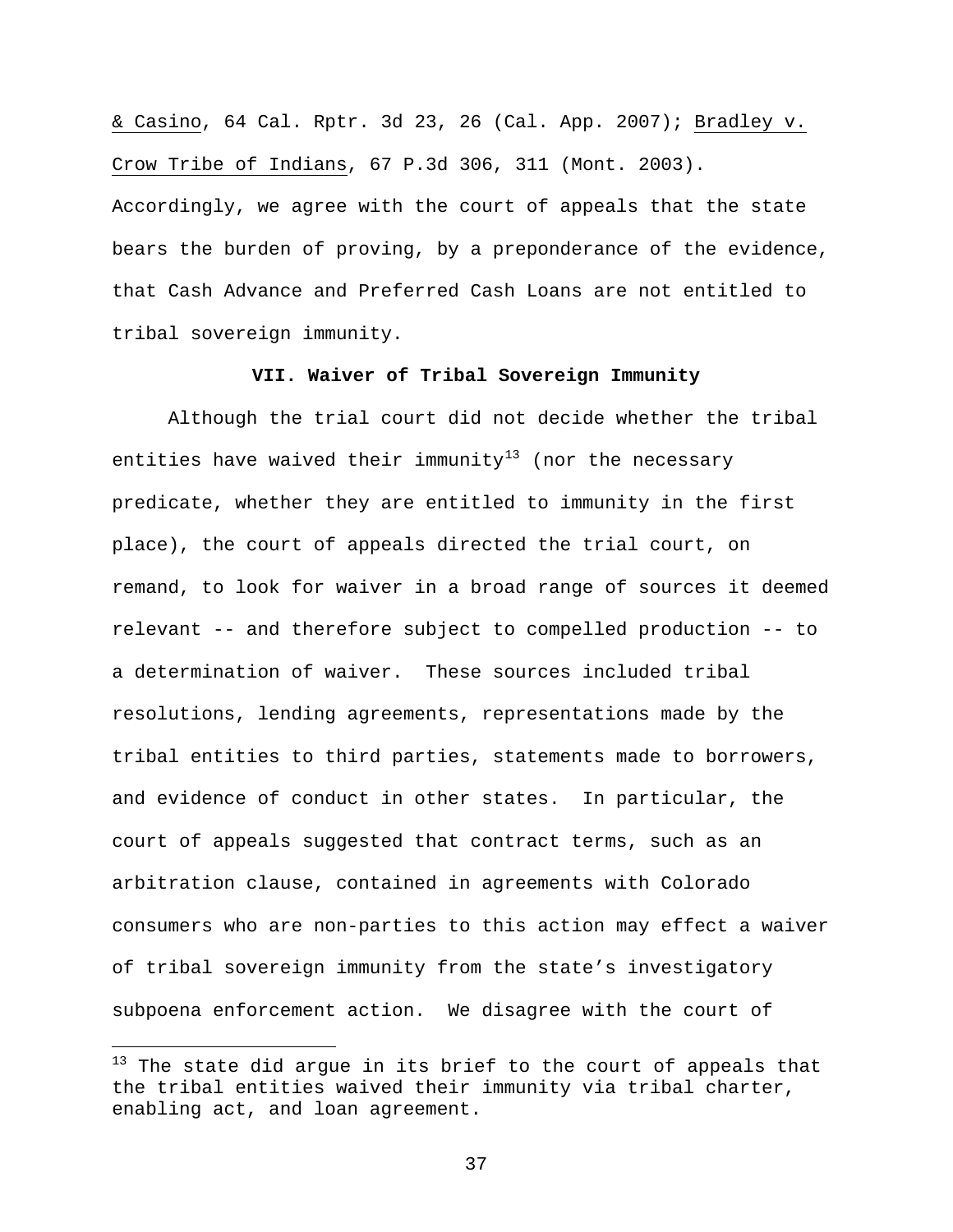appeals' direction to the trial court and caution that any waiver of tribal sovereign immunity must be explicit and unequivocal, see Santa Clara Pueblo, 436 U.S. at 58.

An explicit and unequivocal waiver of tribal sovereign immunity from the state's investigatory subpoena enforcement action would not be found in an arbitration clause with Colorado consumers. First, the state, which is bringing the instant action, was not a party to such agreements, and was without opportunity to request that the agreements include such a waiver. Second, the consumers, who are not parties to this action, would not have secured the inclusion of a provision in the agreements that explicitly and unequivocally confers jurisdiction over a state investigative subpoena enforcement action to Colorado courts.

In our view, the U.S. Supreme Court's decision in C & L Enterprises does not support the proposition that an arbitration agreement affects a wholesale waiver of tribal immunity from any suit, including one brought by the state, as a non-party to the agreement. 532 U.S. at 411. The Court in C & L Enterprises simply held that an arbitration agreement -- one explicitly requiring that resolution of all contract-related disputes be submitted to arbitration and that ensuing arbitration awards be reduced to judgment "in accordance with applicable law in any court having jurisdiction thereof" -- effected waiver of a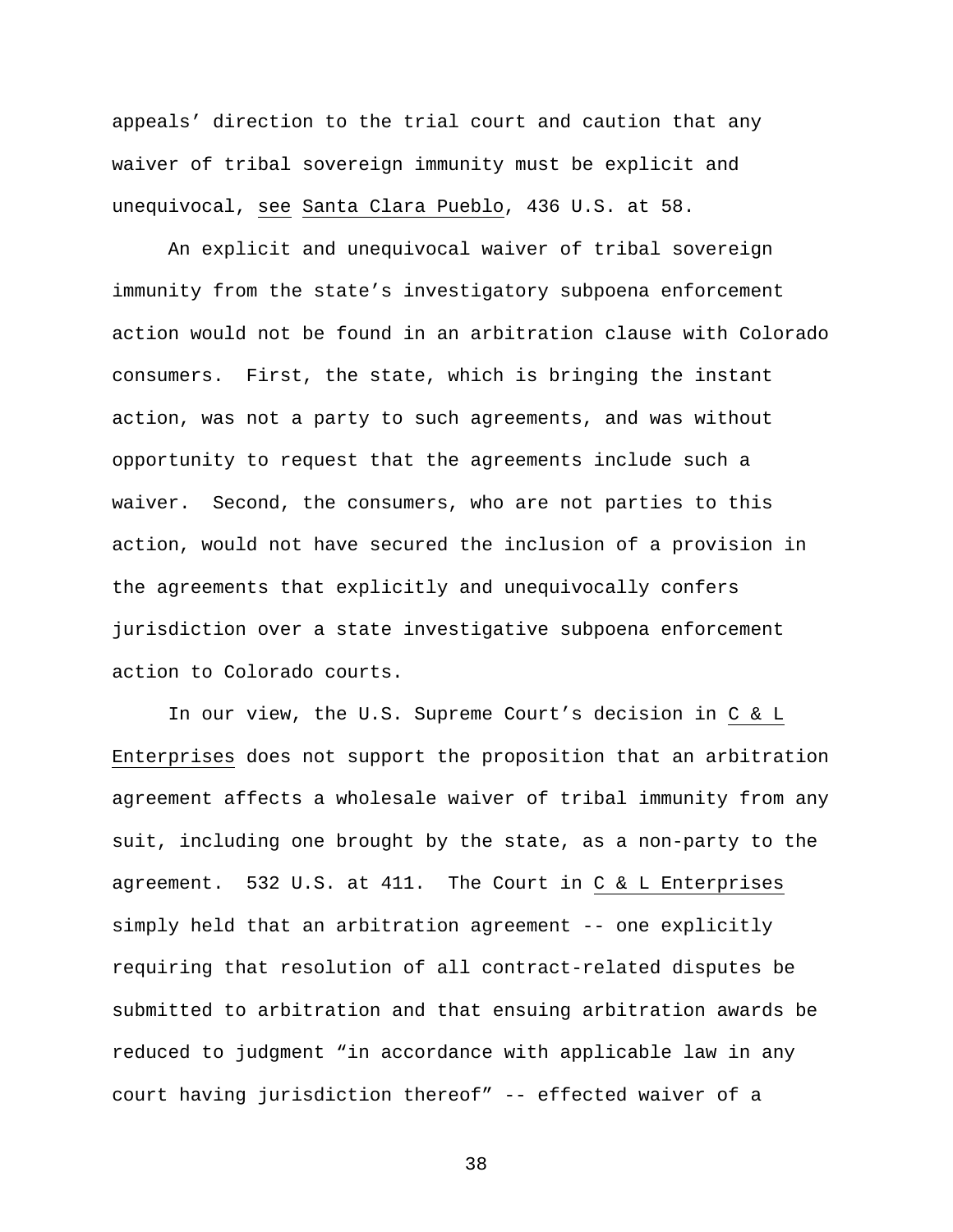tribe's sovereign immunity from suit by parties to the agreement to enforce an arbitration award. Id. at 419-20. In other words, the tribe, via its arbitration agreement, unequivocally expressed its consent to judicial enforcement of an arbitration award. See id.

We also caution against the court of appeals' examples of compellable information it deemed relevant to the waiver determination. Such information is relevant only to the extent it might include an explicit and unequivocal waiver of tribal sovereign immunity from the state's investigatory subpoena enforcement action. The proper scope of compellable information with respect to the immunity determination is discussed in Section VIII, infra.

Accordingly, we disagree with the court of appeals to the extent it would recognize waiver of tribal sovereign immunity that is not explicit and unequivocal.

### **VIII. Scope of Discovery Relevant to Immunity Determination**

We acknowledge the disagreement between the parties with respect to whether additional discovery of information relevant to the immunity determination is necessary on remand. Although both parties recognize that some information is required for the trial court to be equipped to make the immunity determination, the tribal entities assert that their voluntary production of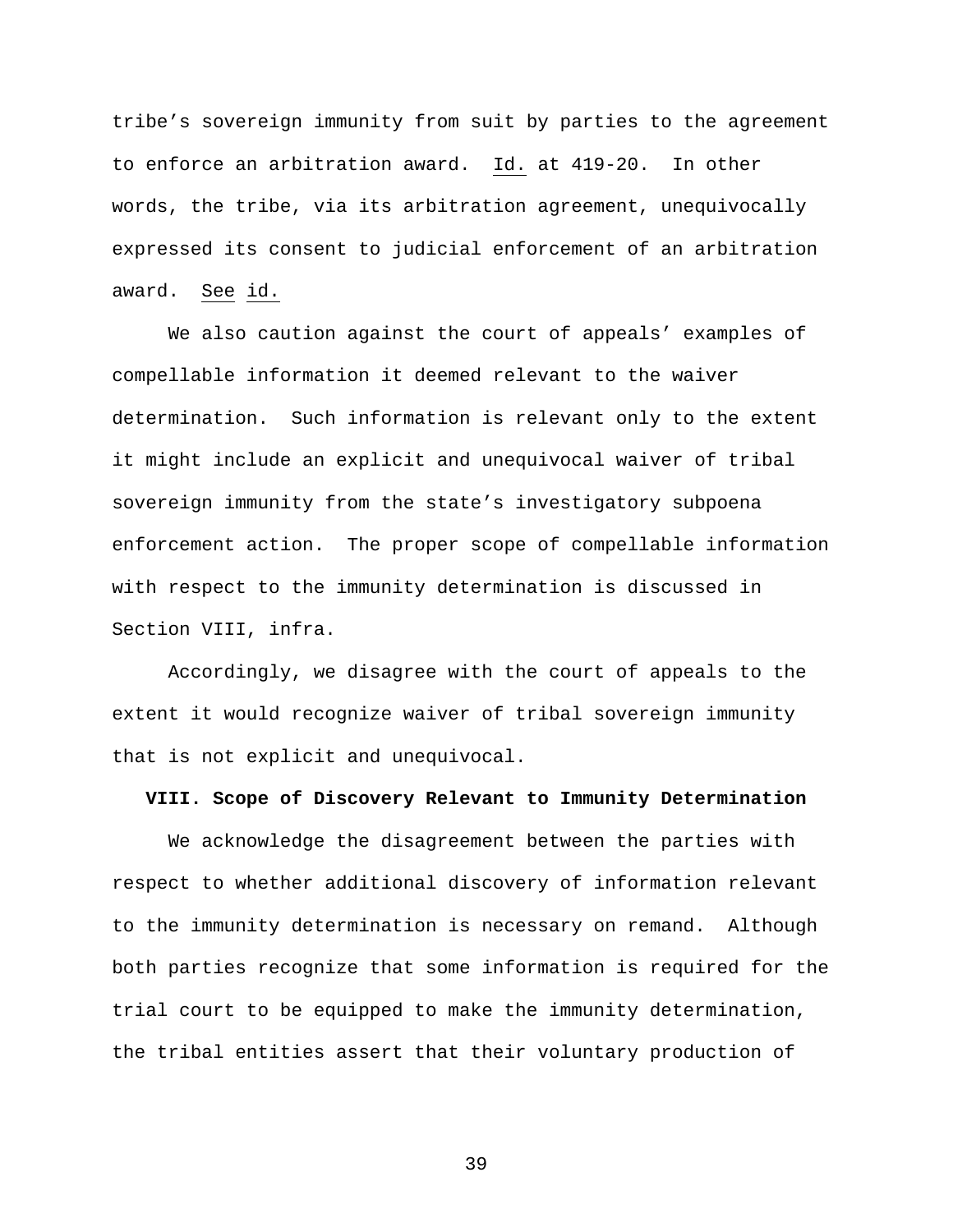certain information is sufficient to make that determination, and the state asserts otherwise.

The court of appeals attempted to resolve this discovery dispute by placing upon the tribal entities an initial burden of producing a broad range of additional evidence that it deemed relevant to the immunity determination. Cash Advance, 205 P.3d at 409. Placing the burden of production on the tribal entities would have required them to submit "sufficient evidence to permit the trial court to determine that the Cash Advance and Preferred Cash Internet lending businesses are connected with the Tribes." Id. The burden of production articulated by the court of appeals may function as an impermissible limitation on tribal sovereign immunity. See Kiowa, 523 U.S. at 756; Nat'l Farmers Union, 471 U.S. at 852-53. Further, a court-imposed burden of production would appear to run contrary to governing federal law, as discussed in detail in Section III, supra. See Puyallup Tribe, 433 U.S. at 173 (tribal sovereign immunity prevents compelled production of information to assist a state in investigating violation of and enforcing its laws); Kiowa, 523 U.S. at 755; Potawatomi, 498 U.S. at 514; James, 980 F.2d at 1319; Catskill Dev., 206 F.R.D. at 86. In the absence of guidance from Congress or the U.S Supreme Court, and because the tribal entities have voluntarily produced information in this case, we decline to address the burden of production.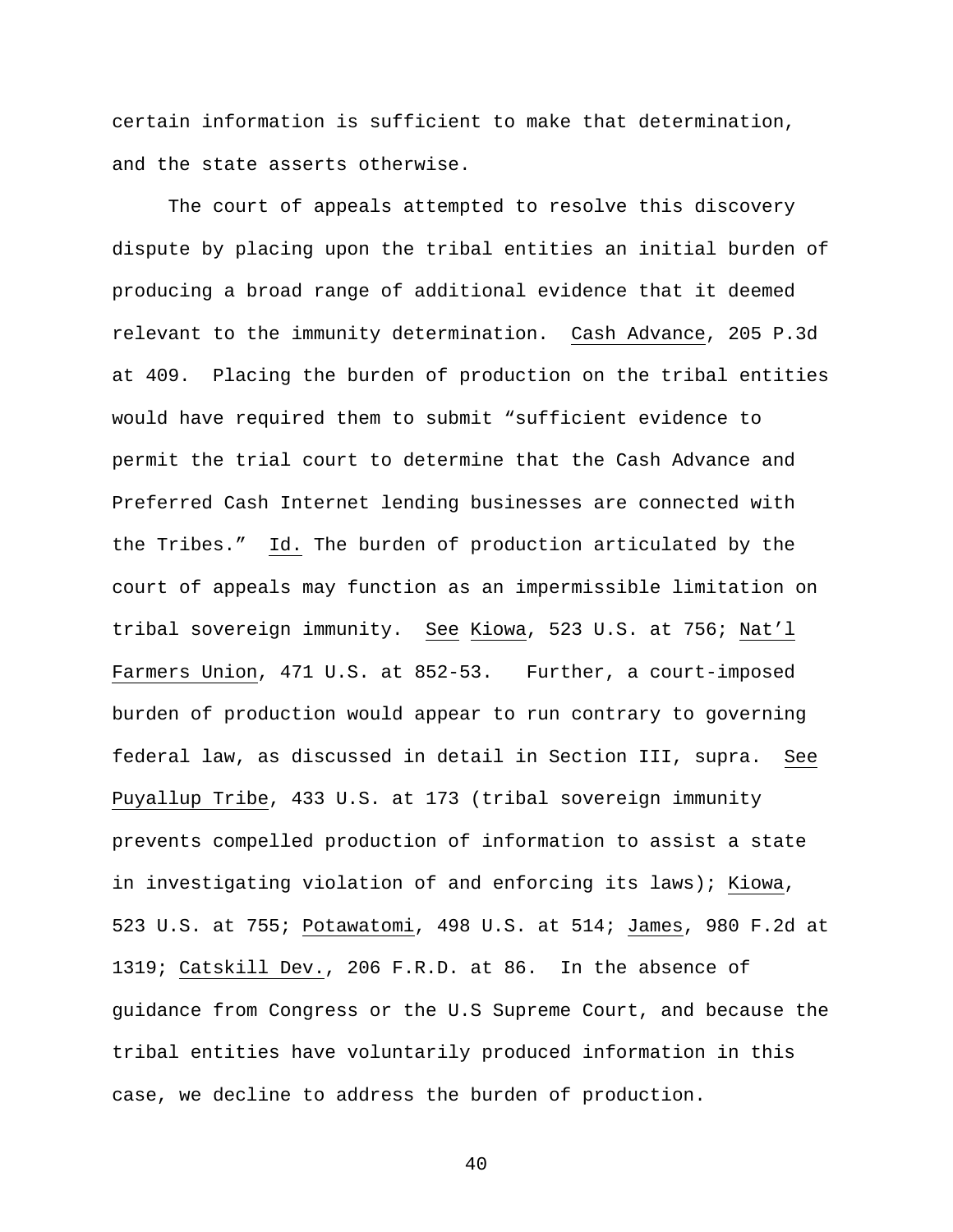Instead, we find that the tribal entities explicitly and unequivocally waived their immunity with respect to that information directly relevant to their entitlement to immunity. Over the course of proceedings, the tribal entities voluntarily provided the state with some information relevant to the immunity determination. The tribal entities' voluntary disclosure of some information functions as a limited waiver of their immunity with respect to all information. See James, 980 F.2d at 1320 (tribe's production of some relevant documents from a particular agency functions as a limited waiver of immunity with respect to all relevant documents from that agency). Further, it is unnecessary to consider whether the tribal entities' production could be regarded as involuntary because it may have been responsive to court mandated production of information, or to avoid court mandated production of information, because the tribal entities explicitly maintained in their briefs to this Court that they voluntarily provided the state with extensive discovery of documents relevant to the issue of whether the district court had subject matter jurisdiction. The position of the tribal entities with respect to the voluntariness of disclosure is consistent with their earlier representations. Cash Advance, 205 P.3d at 403. Therefore, the tribal entities have explicitly and unequivocally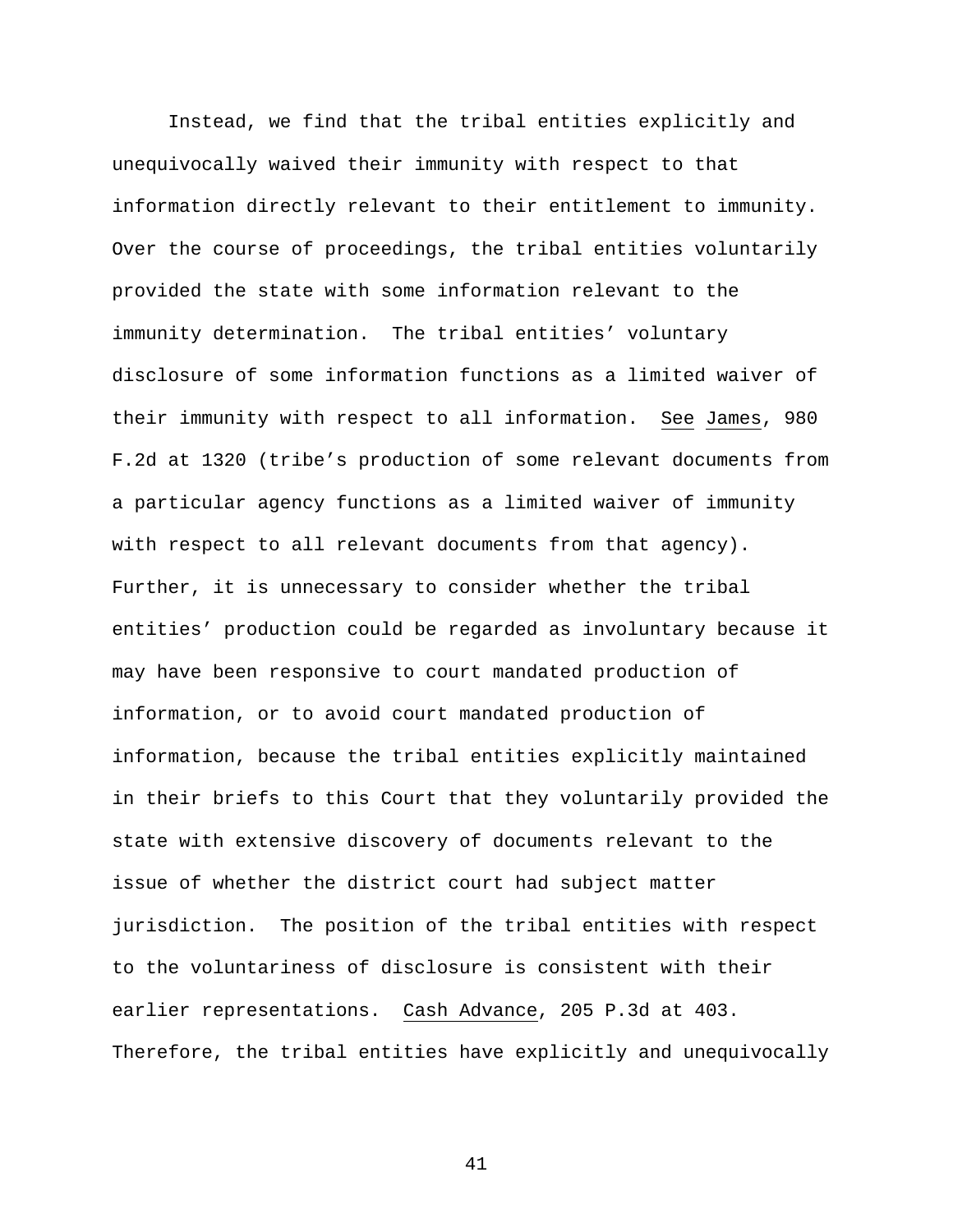waived sovereign immunity for the limited purpose of determining whether the tribal entities are arms of the tribe.

Consequently, on remand, the state may request additional information relevant to the immunity determination, provided it specifies how its inquiry is tailored to fall within the limited scope of the tribal entities' waiver. After providing the tribal entities with an opportunity to respond, the trial court must determine whether the request falls within these parameters.

# **IX. Conclusion**

Accordingly, we affirm the judgment of the court of appeals and remand the case for a determination whether Cash Advance and Preferred Cash Loans are arms of the Miami Tribe of Oklahoma and the Santee Sioux Nation, respectively, and therefore entitled to those federally recognized tribes' sovereign immunity from this investigatory subpoena enforcement action.

JUSTICE EID concurs in part and concurs in the judgment in part. JUSTICE COATS concurs in part and dissents in part.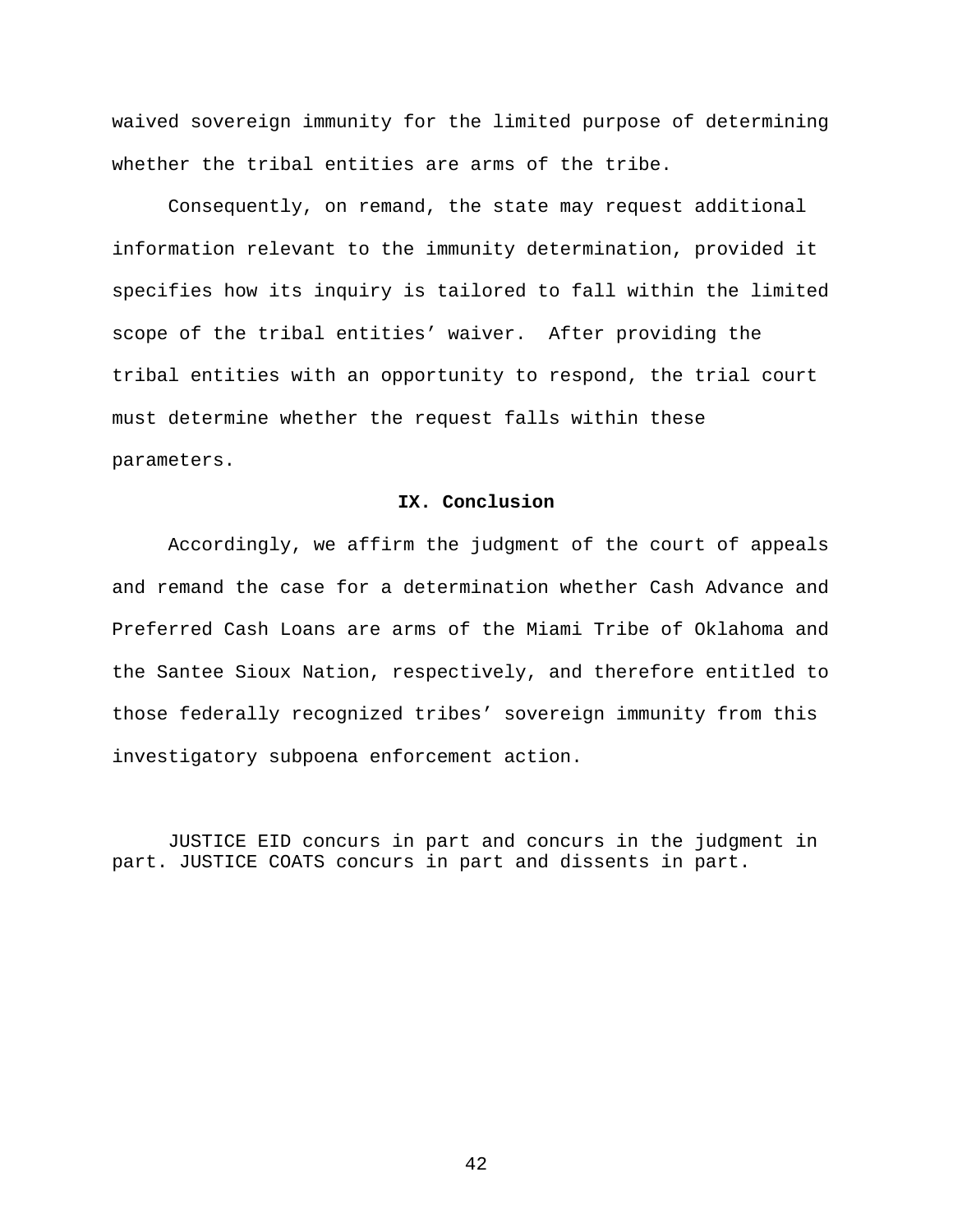JUSTICE EID, concurring in part and concurring in the judgment in part.

I agree with the majority's holding that tribal sovereign immunity applies to state investigatory enforcement actions as well as its adoption of a three-part test to determine whether a tribal entity acts as an arm of the tribe, and therefore join parts III and IV of the majority's opinion. I would find, however, that the tribal entities in this case have voluntarily produced sufficient information, including tribal constitutions, statutes, resolutions, correspondence, license applications, and licenses to conduct business, see maj. op. at 10-11, 41-42 (mentioning but not adopting the argument), to make the arm-ofthe-tribe determination under the three-part test. Accordingly, I would remand the case to the trial court to make that determination based on the documents now in the record. Because it is not necessary to reach the additional issues addressed by the majority (and inserted into the case by the court of appeals), I concur in the judgment of the remainder of the majority's opinion.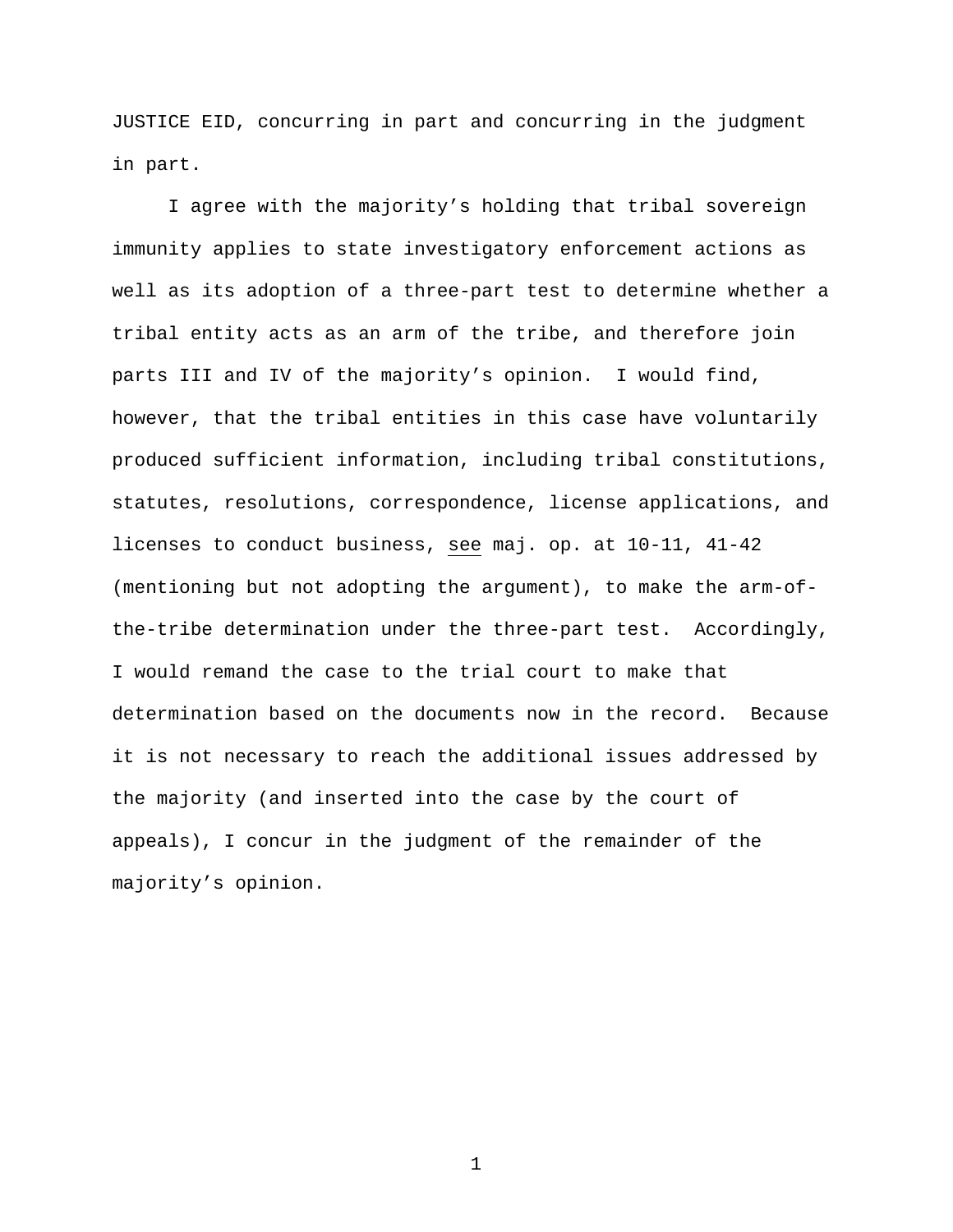JUSTICE COATS, concurring in part and dissenting in part.

 Although I also believe the district court erred in finding that tribal immunity cannot bar the state from judicially enforcing its investigative subpoenas, and I too would reject the eleven-factor arm-of-the-tribe test devised by the court of appeals, I find the majority's analysis no more satisfying or helpful. More fundamentally, I object to the majority's disregard for our own prior interpretations of United States Supreme Court sovereign immunity doctrine, in deference to those of various inferior federal tribunals. Finally, and of perhaps greatest significance for actual practice, I believe the majority's confused jurisdictional analysis leads it to an unjustifiable and in fact illogical allocation of burdens, making it virtually impossible for the state to protect its own citizens from even the most blatant acts of fraud.

 The majority's lengthy paean to tribal sovereignty notwithstanding, the Supreme Court has told us little about the scope and nature of tribal immunity, other than designating it a matter of federal law subject only to congressional limitation. See Kiowa Tribe of Okla. v. Mfg. Techs., Inc., 523 U.S. 751, 759 (1998). And unlike the immunity of foreign nations, with respect to which it has legislated freely, see Foreign Sovereign Immunities Act of 1976, Pub. L. No. 94-583, 90 Stat. 2891, Congress has yet to take a similarly active role in defining or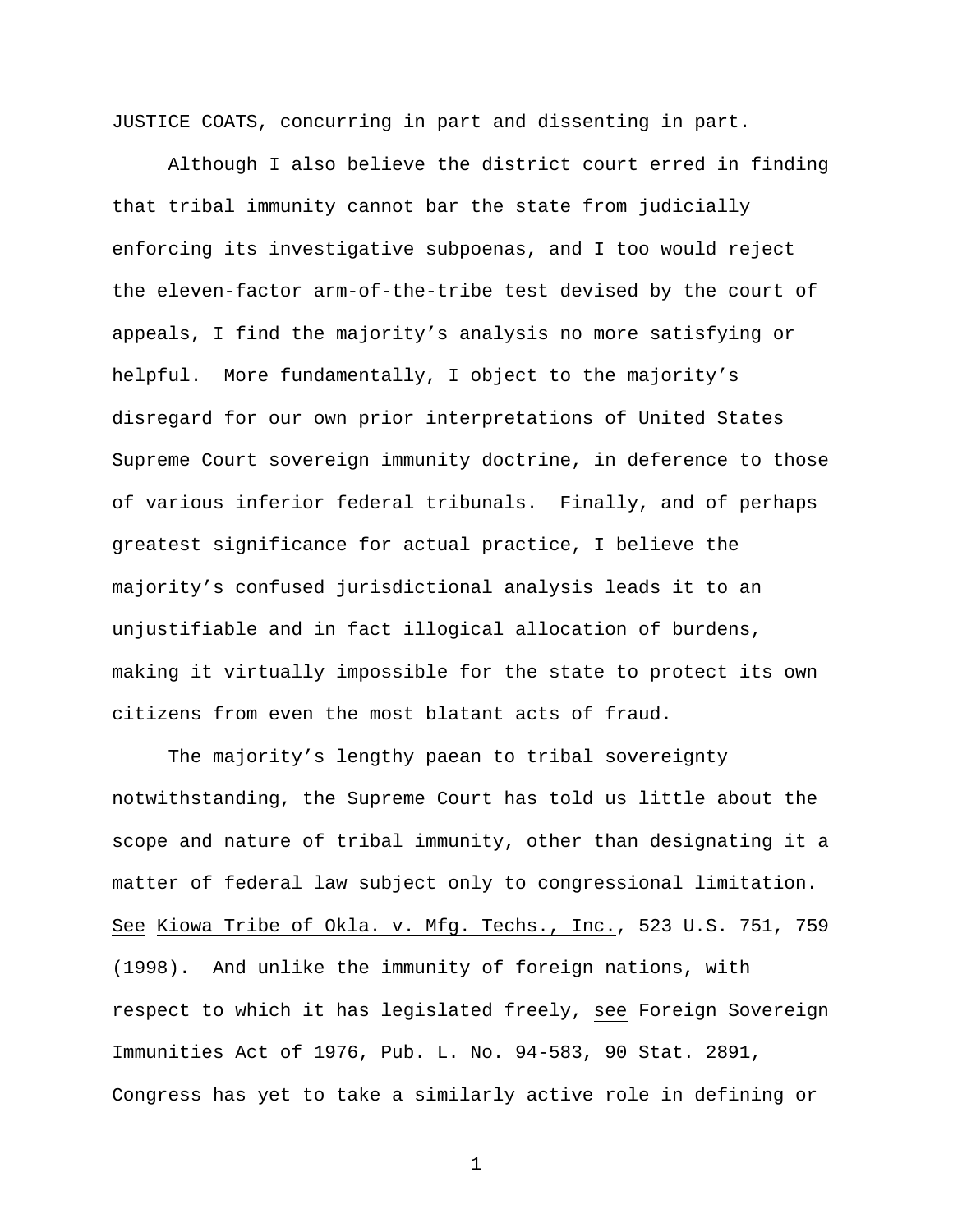regulating tribal immunity. Kiowa, 523 U.S. at 759. Aside from a handful of Supreme Court pronouncements, arising largely from private disputes and state regulation of commercial activities, the incidents of tribal immunity, including the particular acts and actors to which it may apply, can be assessed only by extrapolation from general principles of sovereign immunity developed in other contexts.

 There can be absolutely no question that Indian Tribes are separate "Nations," and as "sovereigns or quasi sovereigns," they enjoy immunity "from judicial attack." Kiowa Tribe, 523 U.S. at 757 (quoting United States v. United States Fidelity & Guaranty Co., 309 U.S. 506, 512 (1940)). The Supreme Court has therefore held that absent consent or congressional authorization, the exercise of state judicial power over an Indian Tribe, just as the exercise of state judicial power over the United States government itself, is void. USF & G, 309 U.S. at 514. In the absence of congressional action, it has also steadfastly declined to narrow the applicability of the judicial doctrine of tribal sovereign immunity, either by excluding commercial activities altogether or by limiting tribal immunity for commercial activities to those conducted on reservations. Id. at 758; Okla. Tax Comm'n v. Citizen Band Potawatomi Indian Tribe of Okla., 498 U.S. 505, 510 (1991). Beyond suits for injunctive relief or damages, it has even upheld a tribe's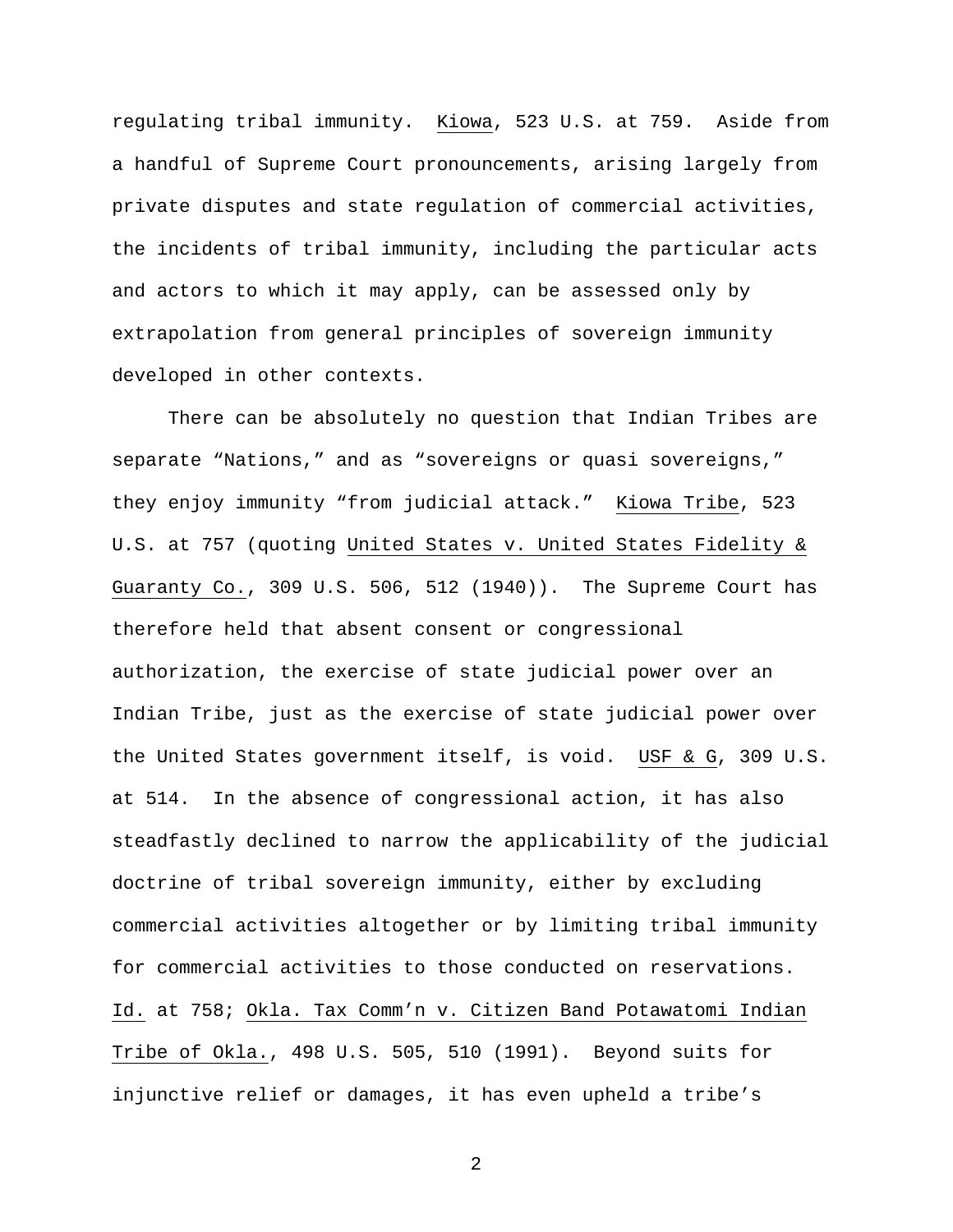immunity from state-court demands for information about its enrolled members and reports on their fishing operations. See Puyallup Tribe, Inc. v. Wash. Dep't of Game, 433 U.S. 165, 172, 178 (1977). Thus far, however, the Supreme Court has never extended tribal immunity to officers or entities facially distinct from Indian Tribes themselves. $<sup>1</sup>$  $<sup>1</sup>$  $<sup>1</sup>$ </sup>

In fact, the Court has drawn a distinction between statecourt orders that involve relief against a tribe itself, which must be vacated, and suits to enjoin violations of state law by individual tribal members, which are permissible, Puyallup, 433 U.S. at 171-73, making clear that tribal immunity does not immunize individual tribal members as such, even if they are officers of the tribe. Santa Clara Pueblo v. Martinez, 436 U.S. 49, 59 (1978); Puyallup, 433 U.S. at 171. Pointedly explaining

i<br>Li

<span id="page-48-0"></span> $1$  To the extent the majority suggests otherwise, I cannot agree that the Supreme Court has even implicitly addressed the arm-ofthe-tribe question. See Maj. op. at 23. The Supreme Court's only arm-of-the-tribe reference appears in the footnote cited by the majority, see Inyo County v. Paiute-Shoshone Indians, 538 U.S. 701, 705 n.1 (2003), and that footnote does no more than acknowledge the undisputed assertion of the Solicitor General, appearing as amicus curiae, that the Tribe's gaming corporation should be treated as an arm of the tribe, which would of course subject it to the Tribe's same inability to bring suit against the county. Because the Supreme Court disposed of the case by holding that a plaintiff could not simultaneously claim to be a "person," entitled to sue under 42 U.S.C. § 1983, and a "sovereign," whose immunity was violated by execution of the County's search warrant, the questions whether the Tribe's immunity was actually violated and whether the Tribe's gaming corporation shared that immunity were never at issue in this section 1983 action and were never addressed.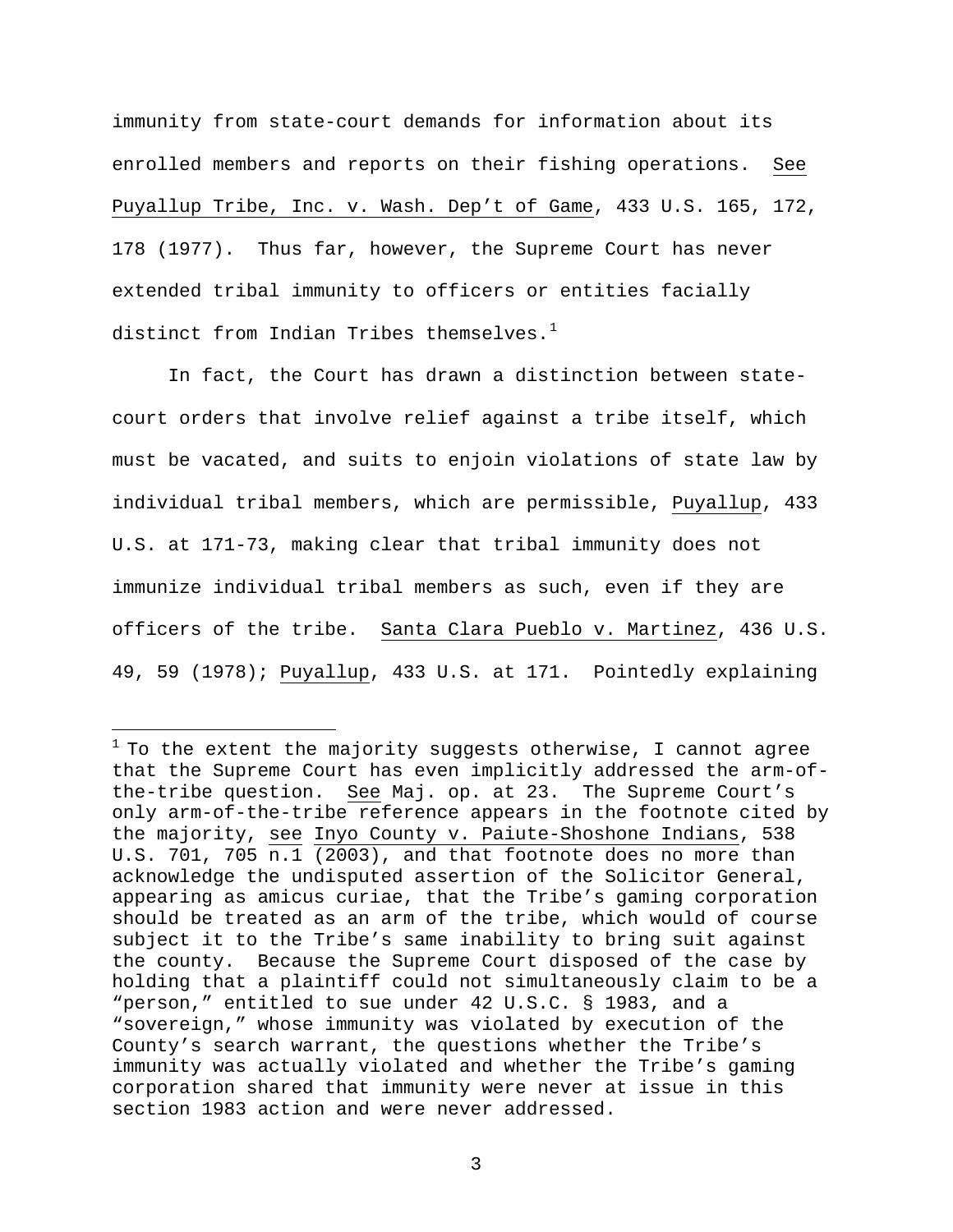why permitting a state to require Indian retailers to collect a state-imposed cigarette tax from nonmembers of the tribe would not amount to providing a right without a remedy, the Supreme Court held in Potawatomi that "individual agents or officers of a tribe" remain liable for damages in actions brought by the State, despite their tribe's enjoyment of sovereign immunity. 498 U.S. at 514.

 Sovereign immunity is generally held to extend to particular persons or entities named in a law suit only to the extent that the suit is, in effect, a suit against the sovereign. See Regents of the Univ. of Cal. v. Doe, 519 U.S. 425, 429 (1997); Pennhurst State School & Hosp. v. Halderman, 465 U.S. 89, 102 (1984); Middleton v. Hartman, 45 P.3d 721, 727 (Colo. 2002). "The general rule is that a suit is against the sovereign if 'the judgment sought would expend itself on the public treasury or domain or interfere with the public administration,' or if the effect of the judgment would be 'to restrain the Government from acting, or to compel it to act.'" Pennhurst, 465 U.S. at 102 n.11 (quoting Dugan v. Rank, 372 U.S. 609, 620 (1963)). It is this judicially promulgated body of sovereign immunity principles, rather than any congressional or Supreme Court treatment of Indian Tribes in particular, that has led to the widespread acceptance by both state and lower federal courts that tribal immunity, as a species of sovereign immunity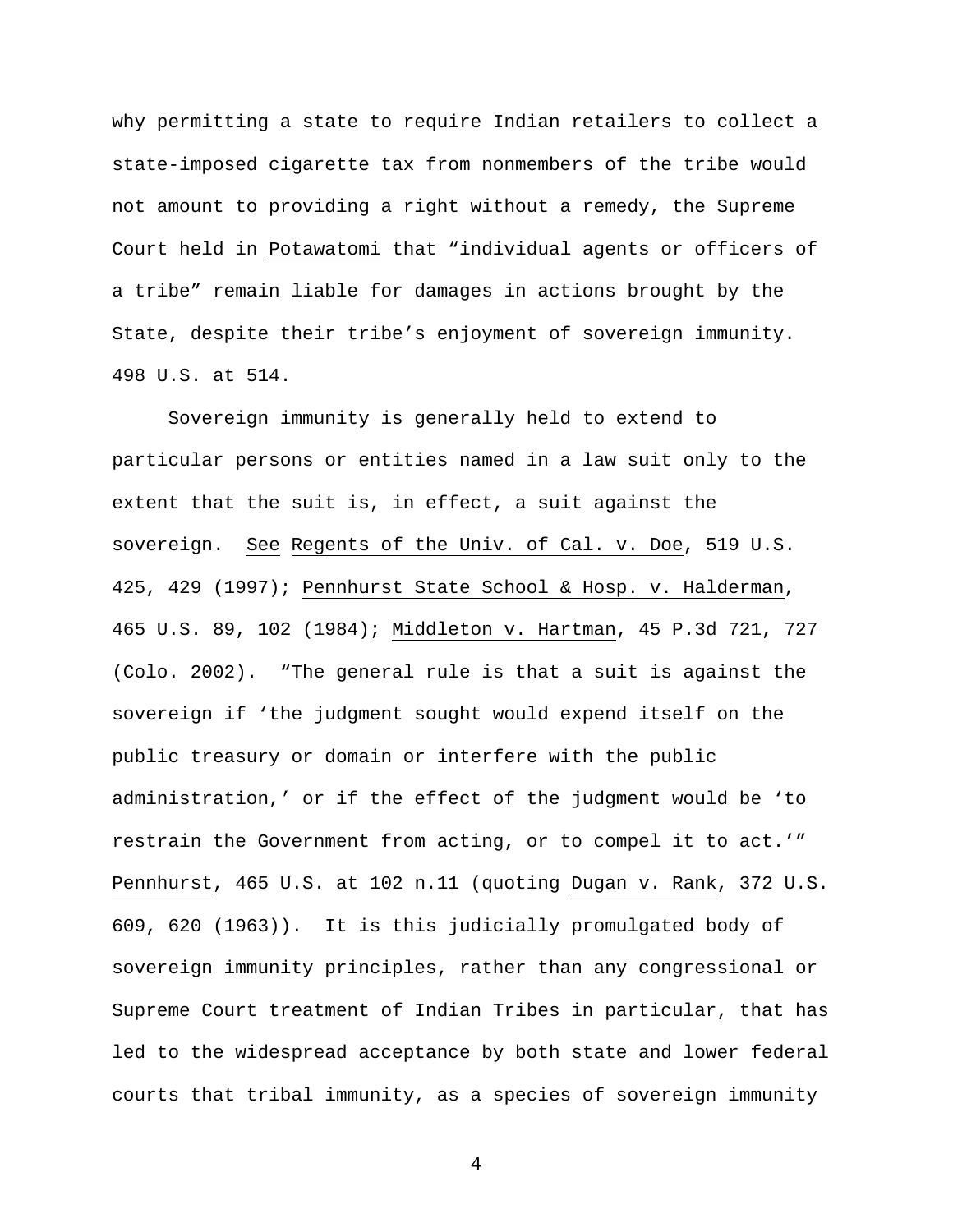generally, extends to state judicial orders that would operate, in fact even if not in name, against a sovereign tribe. Compare [Allen v. Gold Country Casino, 464 F.3d 1044, 1047 \(9th Cir.](http://web2.westlaw.com/find/default.wl?tf=-1&rs=WLW10.03&referencepositiontype=S&serialnum=2010386411&fn=_top&sv=Split&referenceposition=1047&pbc=D9B46BD2&tc=-1&ordoc=2017456388&findtype=Y&db=506&vr=2.0&rp=%2ffind%2fdefault.wl&mt=10) 

[2006\)](http://web2.westlaw.com/find/default.wl?tf=-1&rs=WLW10.03&referencepositiontype=S&serialnum=2010386411&fn=_top&sv=Split&referenceposition=1047&pbc=D9B46BD2&tc=-1&ordoc=2017456388&findtype=Y&db=506&vr=2.0&rp=%2ffind%2fdefault.wl&mt=10) (holding that a casino that "function[ed] as an arm of the Tribe" enjoyed tribal immunity), and [Ramey Constr. Co. v. Apache](http://web2.westlaw.com/find/default.wl?tf=-1&rs=WLW10.03&referencepositiontype=S&serialnum=1982113079&fn=_top&sv=Split&referenceposition=320&pbc=D9B46BD2&tc=-1&ordoc=2017456388&findtype=Y&db=350&vr=2.0&rp=%2ffind%2fdefault.wl&mt=10)  [Tribe of the Mescalero Reservation, 673 F.2d 315, 320 \(10th Cir.](http://web2.westlaw.com/find/default.wl?tf=-1&rs=WLW10.03&referencepositiontype=S&serialnum=1982113079&fn=_top&sv=Split&referenceposition=320&pbc=D9B46BD2&tc=-1&ordoc=2017456388&findtype=Y&db=350&vr=2.0&rp=%2ffind%2fdefault.wl&mt=10)  [1982\)](http://web2.westlaw.com/find/default.wl?tf=-1&rs=WLW10.03&referencepositiontype=S&serialnum=1982113079&fn=_top&sv=Split&referenceposition=320&pbc=D9B46BD2&tc=-1&ordoc=2017456388&findtype=Y&db=350&vr=2.0&rp=%2ffind%2fdefault.wl&mt=10) (holding that an inn which was "a sub-entity of the Tribe rather than a separate corporate entity" enjoyed tribal immunity), and Ninigret Dev. Corp. v. Narragansett Indian Wetuomuck Hous. Auth., 207 F.3d 21, 29 (1st Cir. 2000) (holding that as an arm of a tribe, an entity enjoys the full extent of the tribe's sovereign immunity), and Hagen v. Sisseton-Wahpeton Cmty. Coll., 205 F.3d 1040, 1043 (8th Cir. 2000) ("[T]he College serves as an arm of the tribe and not as a mere business and is thus entitled to tribal sovereign immunity."), with Samantar v. Yousuf, 130 S.Ct. 2278, 2289-92 (2010) (finding that in contradistinction to general principles of sovereign immunity, FSIA extends foreign sovereign immunity only to statutorily defined agencies and instrumentalities and not to foreign officials at all).

These principles, including the proposition that an agent or entity facially distinct from a sovereign may nevertheless be entitled to sovereign immunity when it acts as an "arm" of the sovereign, have been developed by the Supreme Court largely in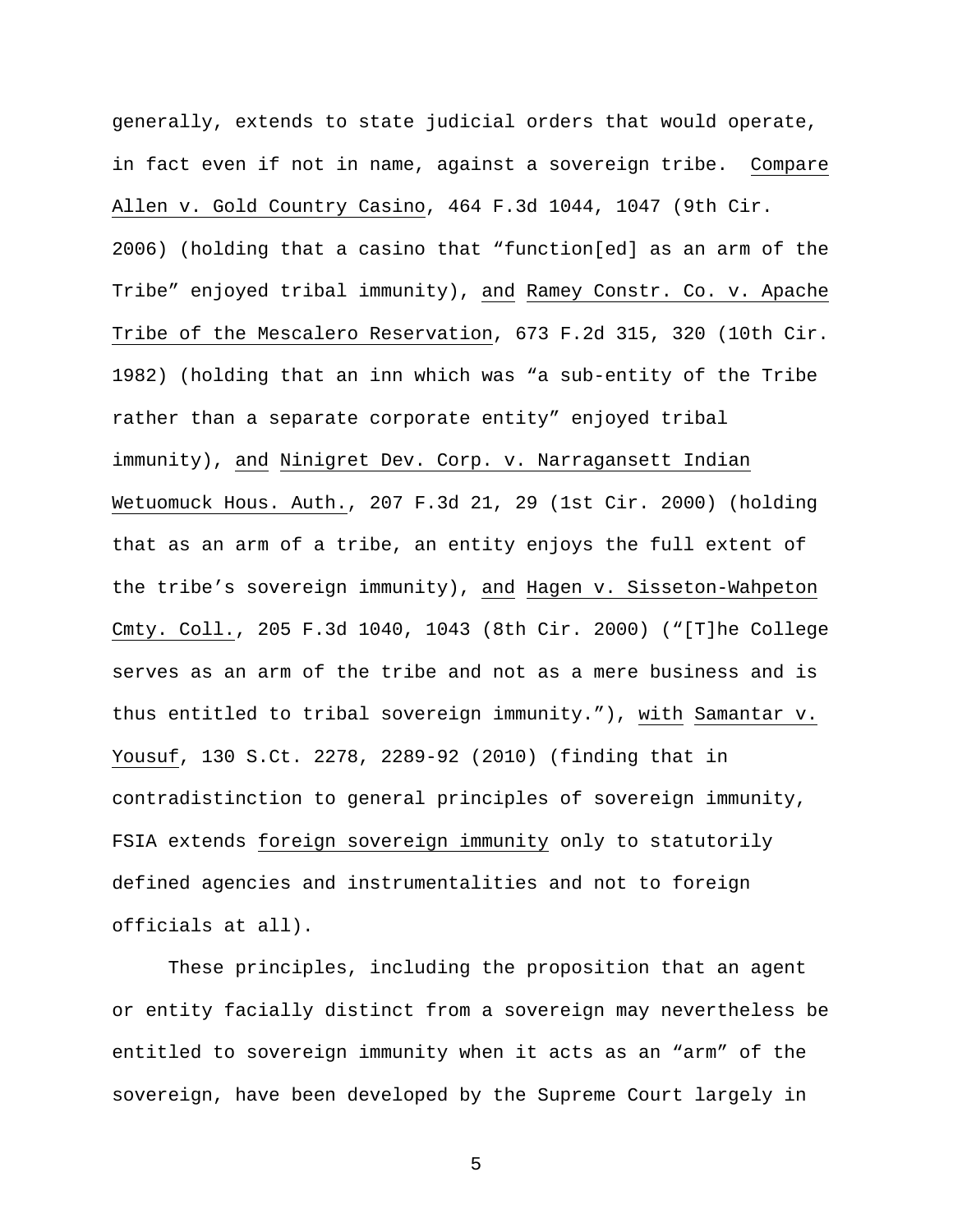the context of the Eleventh Amendment.<sup>[2](#page-51-0)</sup> It is well settled that the Eleventh Amendment's reference to actions "against one of the United States" encompasses not only actions in which a state is actually named as a defendant but also certain actions against state agents and state instrumentalities. Doe, 519 U.S. at 429. And although it has emphasized that Indian Tribes have not consensually accepted the same limitations on their sovereignty as those accepted by the states in ratifying the federal constitution, see Blatchford v. Native Vill. of Noatak, 501 U.S. 775, 782 (1991), the Court has never suggested an Eleventh Amendment limitation that might more severely restrict the class of facially distinct agents or entities to which a sovereign's immunity could extend. $3$ 

i

<span id="page-51-0"></span> $2$  While entities may be agencies or instrumentalities of the federal government as well, disputes over their status have more typically involved the interpretation of "sue or be sued" language in their enabling legislation, see, e.g., FDIC v. Meyer, 510 U.S. 471 (1994); Keifer & Keifer v. Reconstruction Fin. Corp., 306 U.S. 381 (1939), or the question whether they are agencies or instrumentalities of the United States for the purpose of individual rights guaranteed against the Government by the Constitution. See Lebron v. Nat'l R.R. Passenger Corp., 513 U.S. 374 (1995).

<span id="page-51-1"></span><sup>&</sup>lt;sup>3</sup> The majority protests that Supreme Court jurisprudence "requires" it to distinguish tribal from state sovereign immunity and suggests that looking to arm-of-the-state jurisprudence would "diminish" the "inherent nature of tribal sovereignty." Maj. op. at 27 n. 11. Apart from indicating that tribal sovereign immunity is not coextensive with that of the States, the Supreme Court has never suggested any difference that might affect the determination whether a suit brought against another person or entity is in fact a suit against the sovereign, and the majority offers none.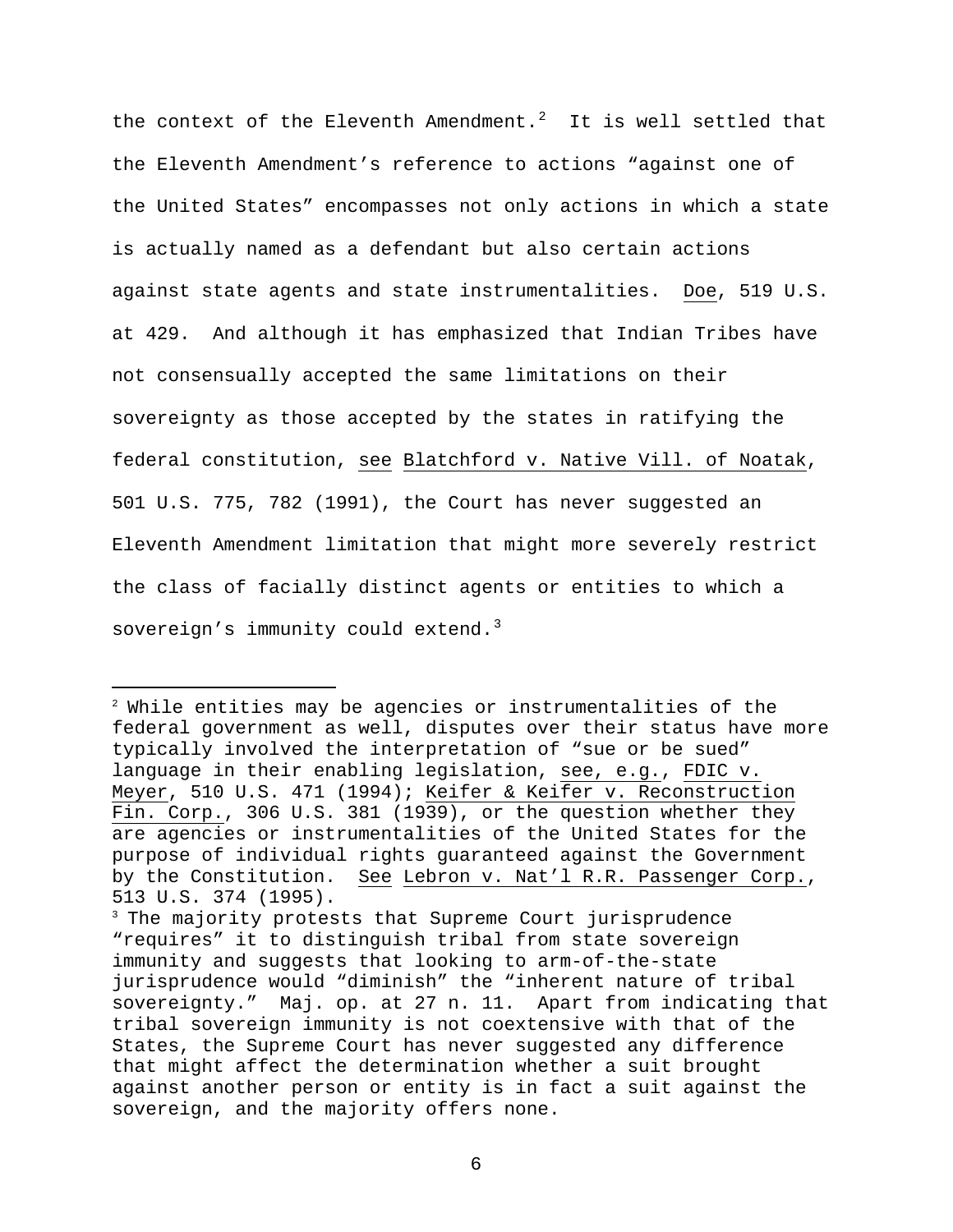With varying degrees of specificity, the federal courts upon which the majority relies have looked to their own arm-ofthe-state jurisprudence to fashion an arm-of-the-tribe doctrine. While the Supreme Court's arm-of-the-state jurisprudence had clearly required a balancing of various factors, its reference to different factors in different cases and its failure to specify the relative importance of any particular factor, however, had led the federal circuits to develop what we have previously described as a "diverse array" of arm-of-the-state balancing tests. See Simon v. State Comp. Ins. Auth., 946 P.2d 1298, 1303 (Colo. 1997). With no different guidance from the Supreme Court concerning the immunity of tribal agents or instrumentalities, the arm-of-the-tribe balancing tests of the federal circuit courts have similarly lacked uniformity.

While this court has not until today had occasion to tailor an arm-of-the-sovereign inquiry specifically to tribal immunity, we have previously found it necessary to digest these balancing tests and identify what we consider to be the dominant factors in determining whether an entity acts an arm of the sovereign. See id. at 1305 (applying Eleventh Amendment immunity analysis to determine whether state-created entity is a person for purposes of 28 U.S.C. § 1983). In Simon we described the appropriate considerations as: 1) how state law characterizes the entity; 2) whether the entity is autonomous and free from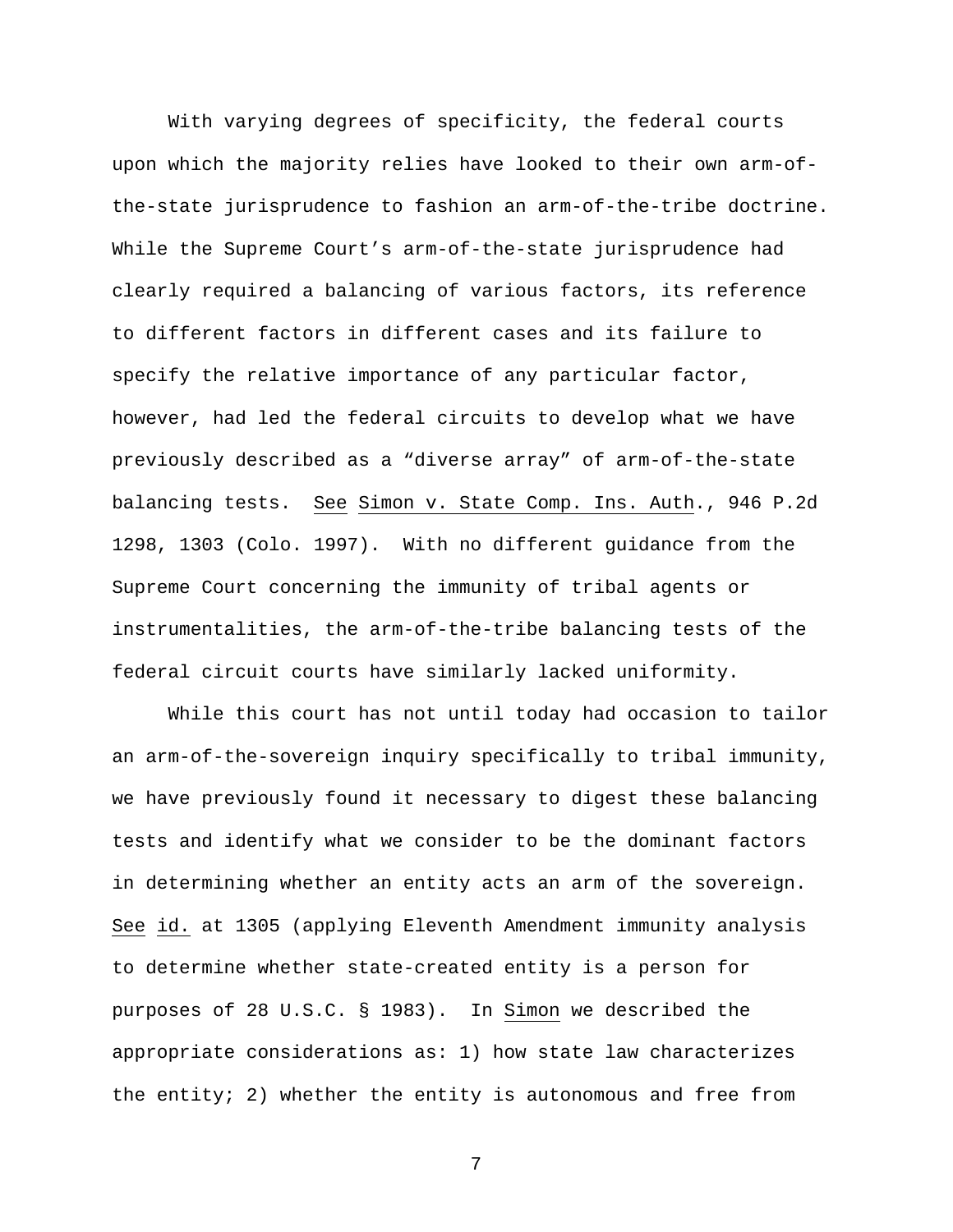the control of the state; and 3) whether the judgment against the entity would ultimately be paid by the state. Id. Although we there took into consideration the understanding of other state and federal courts, we declined to abdicate our responsibility to construe for ourselves the federal law to which the courts of this state would be subject.

The Supremacy Clause demands that state law yield to federal law, but neither federal supremacy nor any other principle of federal law requires that a state court's interpretation of federal law give way to a federal court's interpretation other than that of the United States Supreme Court. Hill v. Thomas, 973 P.2d 1246, 1255 (Colo. 1999) (quoting Community Hosp. v. Fail, 969 P.2d 667, 672 (Colo. 1998), and paraphrasing Lockhart v. Fretwell, 506 U.S. 364, 376 (1993) (Thomas, J., concurring)). This court's interpretation of federal law is no less authoritative than that of the Circuit Court of Appeals for this federal circuit, much less the interpretations of other federal courts. See id. If we follow the interpretations of inferior federal tribunals, it is because we choose to do so and not because we must. Id.

While the majority declares various lower federal court cases to be persuasive, it offers no supporting explanation why this might be so, much less why they would be more persuasive than our own precedents. Without distinguishing or overruling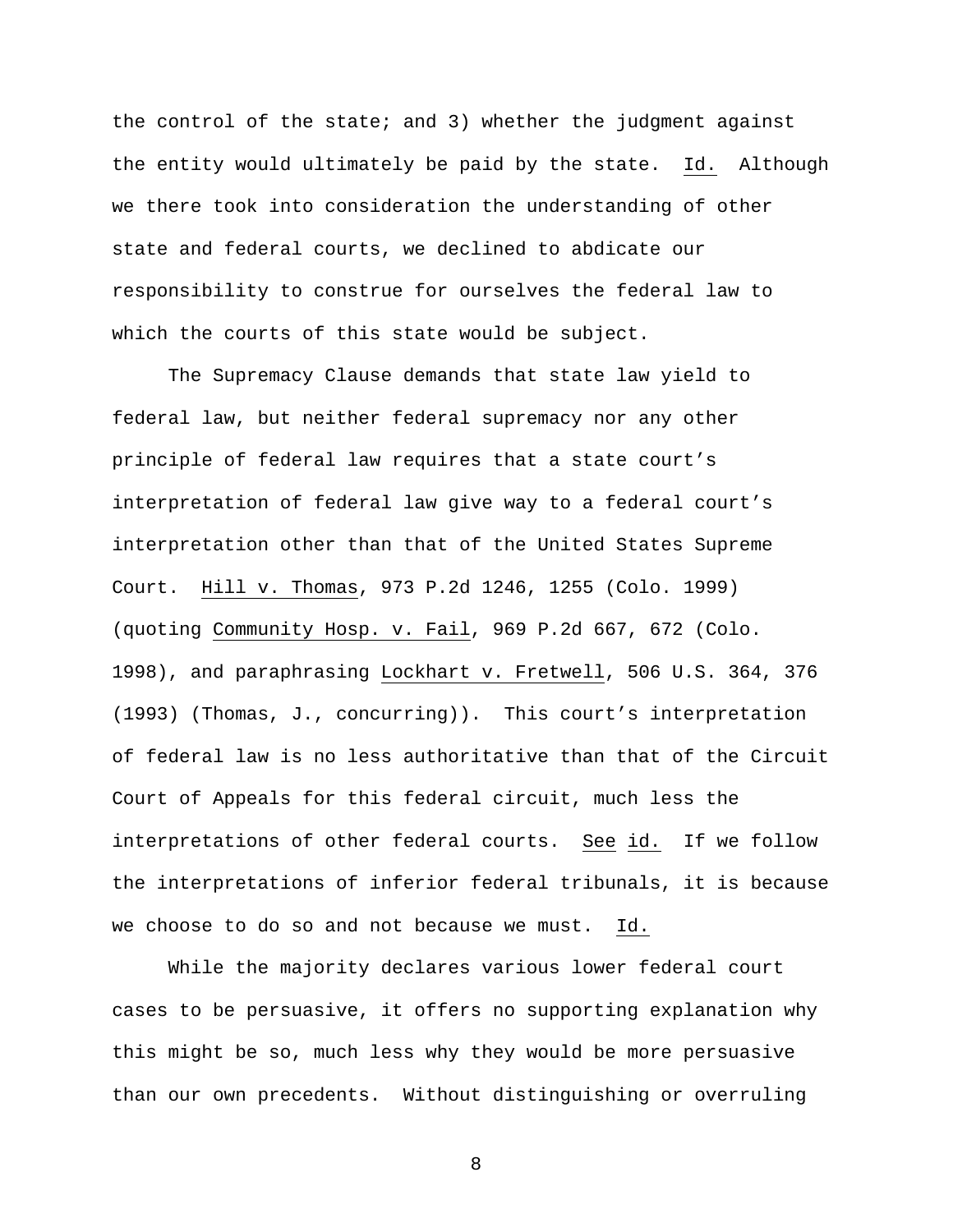our own prior interpretations of Supreme Court arm-of-thesovereign doctrine, the majority simply fails to follow them. Perhaps even more objectionably, it openly criticizes the interpretation of federal law by state courts, fearing that it may be interpreted as an improper state-imposed limitation or diminution of federal rights. Unlike the majority, I consider our construction of federal law, until it has been overruled or modified by either this court or the United States Supreme Court, to be the binding precedent of the jurisdiction.<sup>[4](#page-54-0)</sup>

 Although the majority's three-factor test, for which it credits the federal courts of appeal, is strikingly similar to our three-part arm-of-the-state test, its disparate terminology and derivation leave it virtually unconnected to the established arm-of-the-sovereign jurisprudence of both this court and the Supreme Court. In sharp contrast, by rejecting the "diverse array" of federal circuit court arm-of-the-state balancing tests and basing our own analysis in that context on first principles articulated by the United States Supreme Court, this court has already provided the framework for extending tribal sovereign immunity to facially distinct agents or entities. And by

 $\overline{\phantom{0}}$ 

<span id="page-54-0"></span><sup>4</sup> Subsequent to our articulation of a three-part test in Simon, the United States Supreme Court broadened the focus on the importance of protecting the public fisc by holding that "[t]he preeminent purpose of state sovereign immunity is to accord States the dignity that is consistent with their status as sovereign entities." See Fed. Maritime Comm'n v. S.C. State Ports Auth., 535 U.S. 743, 760 (2002).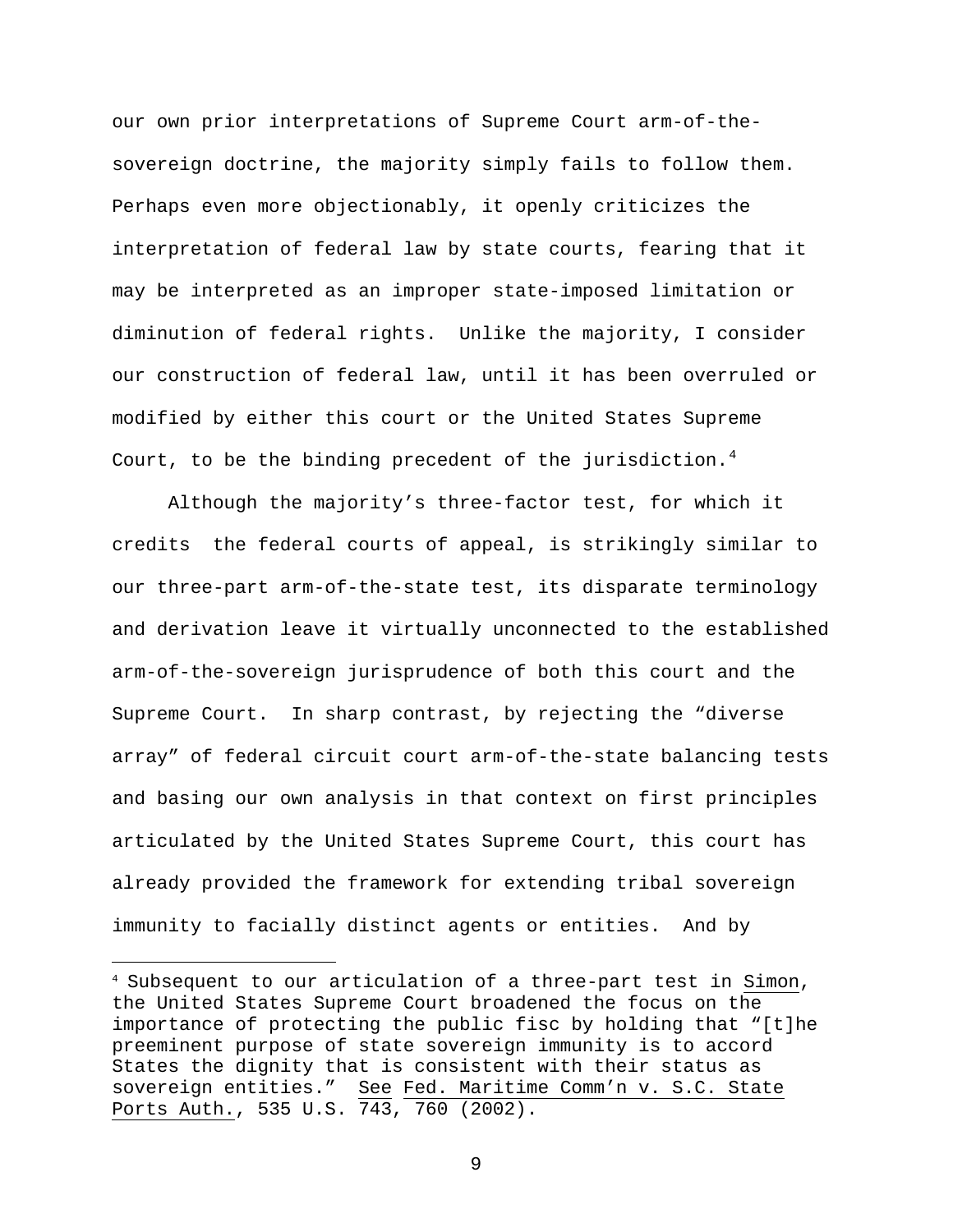applying the Supreme Court's Eleventh Amendment arm-of-thesovereign doctrine in specific factual settings, I believe we had already created relevant binding precedent for the jurisdiction, now derailed by the majority's freshly imported standard.

 Apropos of these specific motions to dismiss, alleging merely that Cash Advance and Preferred Cash Loans are business names for entities that are licensed and regulated by, and incorporated under the laws of, sovereign Indian Tribes, this court has previously made clear that classification as an arm of a sovereign necessarily requires a balance of all three relevant factors. Being licensed or regulated by a sovereign is, in itself, clearly insufficient. Our arm-of-the-sovereign jurisprudence has therefore looked to the extent to which the sovereign exercises financial and administrative control over the entity as a means of assessing whether it is simply too autonomous and free of state control to actually function as the state. See Simon, 946 P.2d at 1308-09; Graham, 956 P.2d at 563- 64. In that regard, we have found, for instance, that a sovereign's choice to characterize an entity as a body corporate or political subdivision, rather than an agency of the sovereign, actually militates against a determination that the entity is authorized to function as the sovereign and share its immunity. See Simon, 946 P.2d at 1305; cf. Graham, 956 P.2d at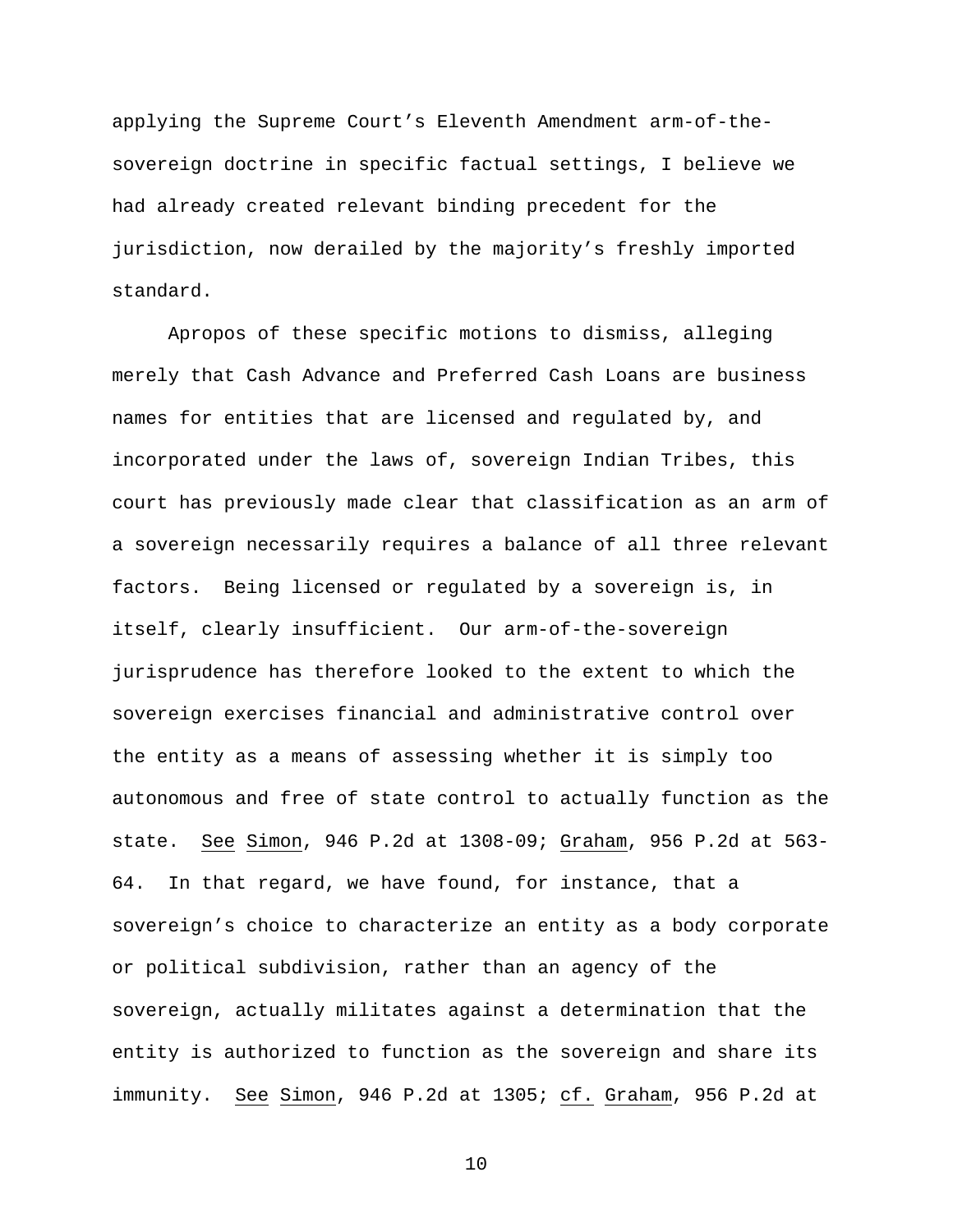563 (holding, however, that where special reasons existed for designating the University of Northern Colorado a body corporate, other grounds for finding it an arm of the state were more influential).

 Although the majority professes caution, it actually throws caution to the winds and steams full speed ahead into uncharted waters. Not only does it coin a new arm-of-the-tribe doctrine, but after conceding that the issue has not been raised or briefed in this enforcement action against two commercial entities, the majority proceeds to opine on the extent to which tribal immunity should extend to officials of those entities. Even assuming that tribal officials, just as state officials, enjoy sovereign immunity in suits that are nominally against them but are in fact against their sovereign, no official of these commercial entities is currently the object of the state's investigative subpoenas or any court enforcement order in this case. In the unlikely event that on remand the district court finds Cash Advance and Preferred Cash Loans, the named commercial entities, to actually fall under a cloak of tribal immunity, and it nevertheless orders enforcement against their officers (despite not having been named as parties to the action), only then would this issue become ripe for resolution.

 Conceptually faulty as I believe the majority's arm-of-thetribe analysis to be, I fear the more serious negative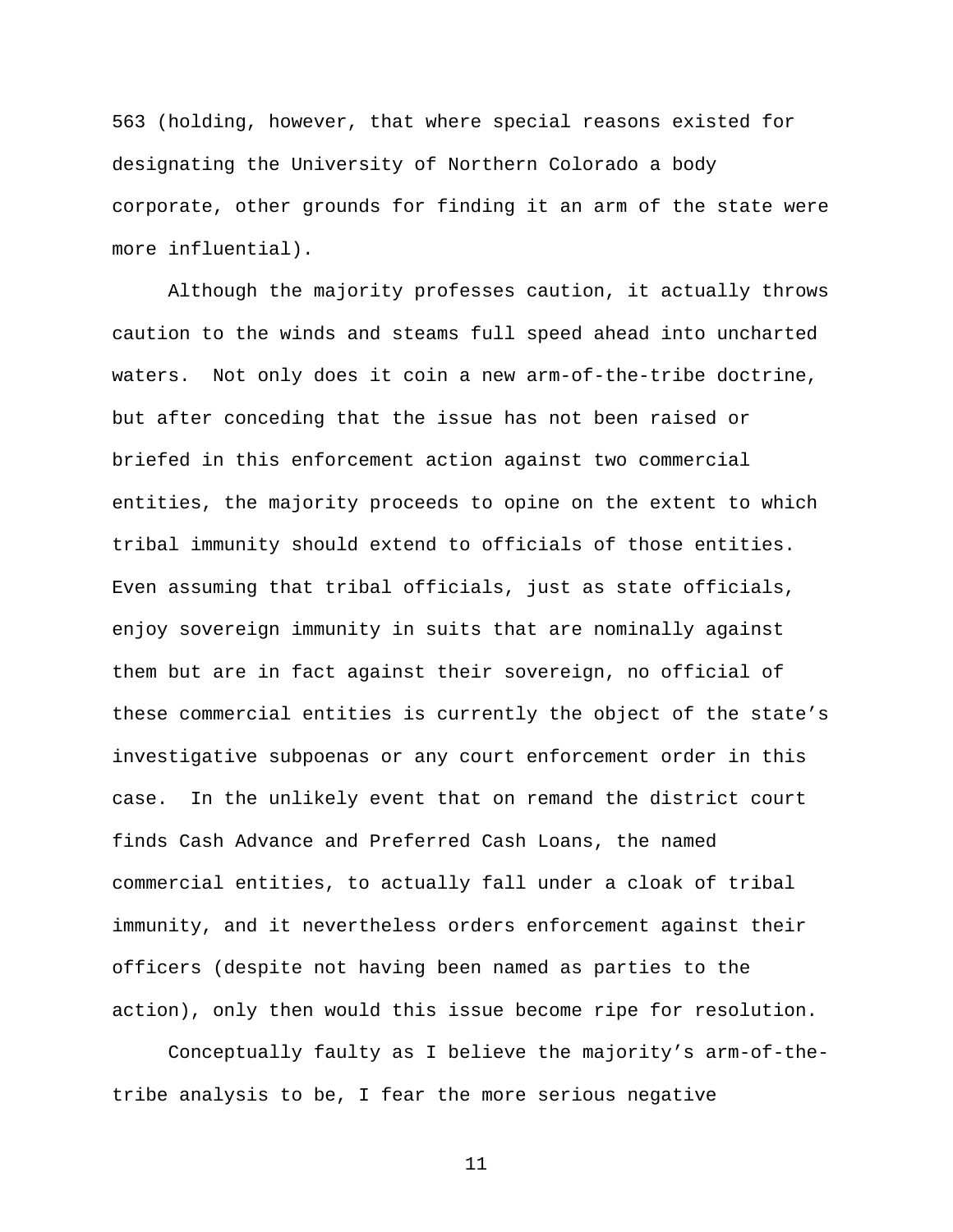consequences of today's opinion may lie in its allocation of burdens. The majority requires that before a state can exercise jurisdiction over an entity claiming to operate as an arm of a tribe, the state must disprove that claim. As a practical matter, this burden will be extremely difficult if not impossible for the state to ever meet. Because I believe the majority has failed to appreciate precisely what is at issue in an arm-of-the-sovereign determination, I believe it mis-analyzes the question of jurisdiction and therefore the allocation of burdens.

 Although it is forced by the federal cases upon which it relies to concede that a party's claim of tribal immunity does not actually present a question of subject-matter jurisdiction, the majority nevertheless finds it sufficiently similar to be treated as such. Unlike claims of governmental immunity in this state, which by statute must be resolved by a procedure similar to but without the jurisdictional limitations of C.R.C.P. 12(b)(1), see Finnie v. Jefferson County Sch. Dist. R-1, 79 P.3d 1253, 1255-60 (Colo. 2003), neither Congress nor the Supreme Court has remotely suggested such a procedure for resolving claims of tribal immunity. In any event, however, the majority fails to appreciate that an arm-of-the-tribe defense does not question whether a sovereign Indian Tribe is immune from suit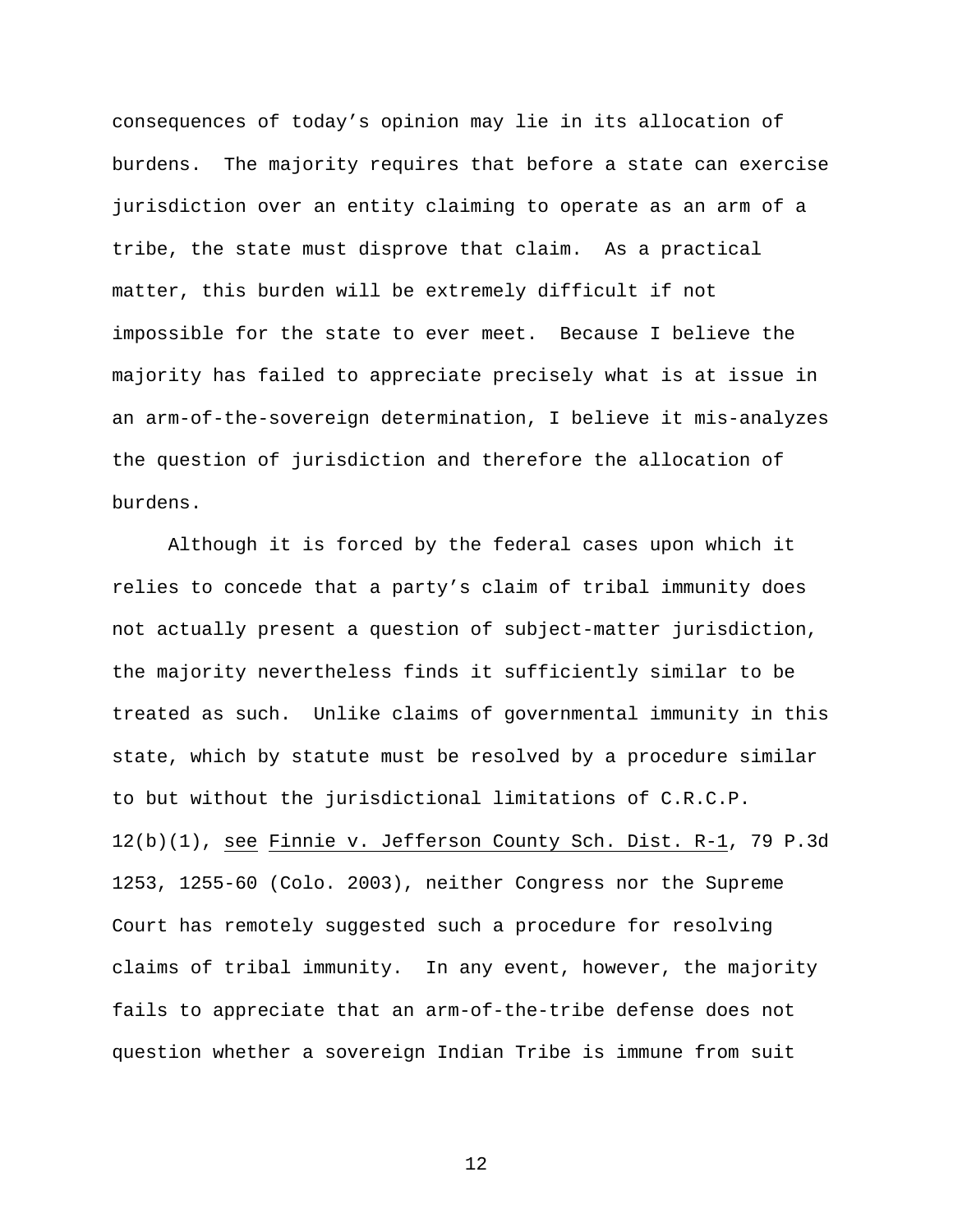but only whether the party subjected to judicial enforcement is really an instrumentality of the tribe.

 In the absence of a state judicial proceeding nominally seeking relief against an Indian Tribe, exercise of the state's judicial power over a named party is neither logically nor legally contingent upon tribal consent or the waiver of tribal immunity. Rather, it is incumbent upon any nominally distinct entity claiming the cloak of tribal immunity to initially establish that the state's suit against it actually seeks relief against an Indian Tribe on behalf of which it acts. The logical absurdity of requiring the state to prove that named commercial enterprises like Cash Advance and Preferred Cash Loans, with no apparent connection to Indian Tribes and only belated claims of one, are not acting on behalf of particular Indian Tribes should be obvious. For this reason, and because fairness generally mandates that the burden of proving issues lying peculiarly within the knowledge of one party should be borne by it, federal circuit courts considering the question unanimously conclude that an entity asserting Eleventh Amendment immunity has the burden to demonstrate its entitlement. Woods v. Rondout Valley Cent. Sch. Dist. Bd. of Educ., 466 F.3d 232, 237 (2d Cir. 2006). Not surprisingly, this procedural approach has been similarly applied to assertions of tribal immunity. E.g., New York v.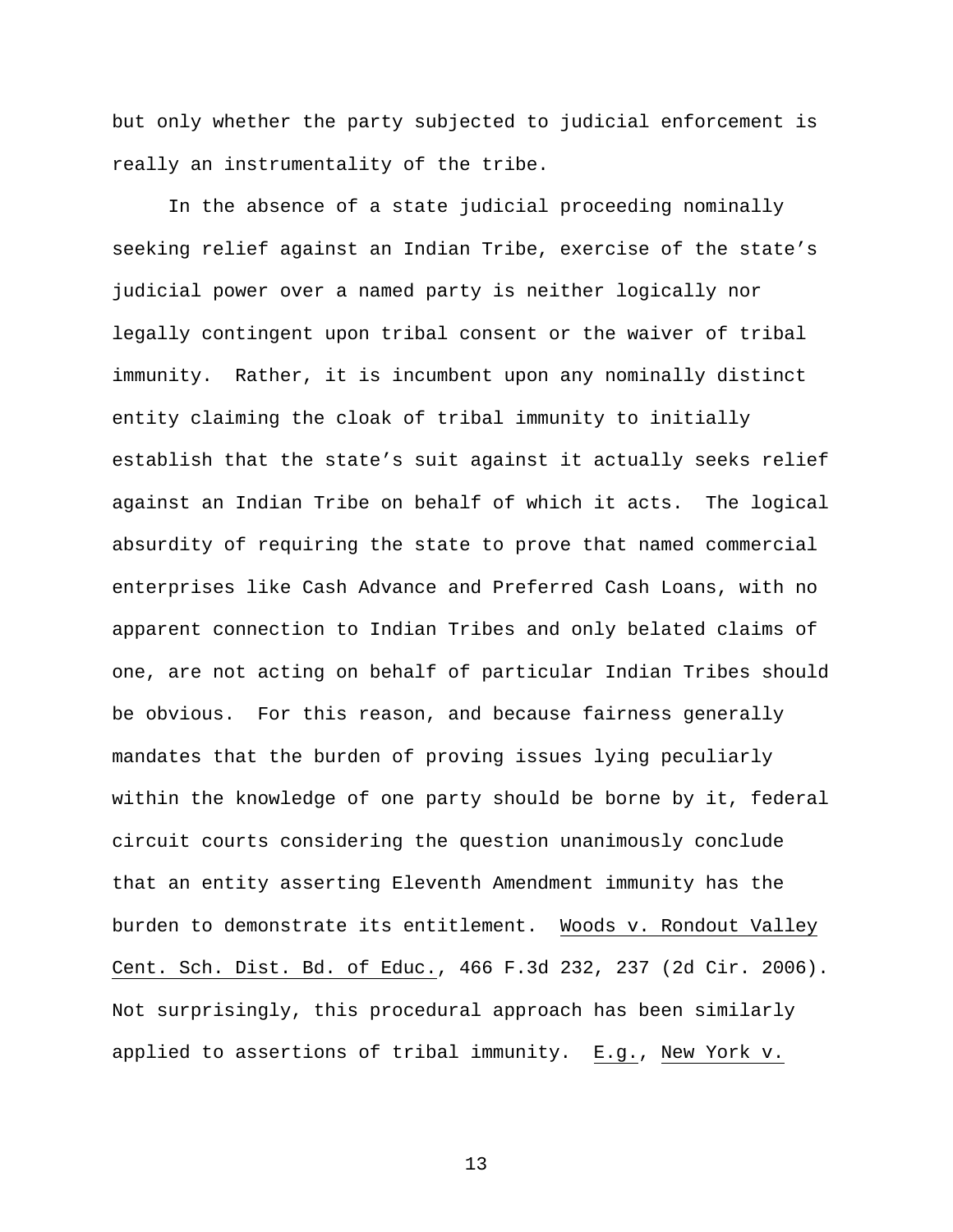Shinnecock Indian Nation, 523 F. Supp. 2d 185, 297 n.72 (E.D.N.Y. 2007).

 The majority of course recognizes the practical dilemma created by its jurisdictional analysis and attempts to avoid the problem of producing the necessary information, at least in this case, by finding that the "tribal entities" have already "voluntarily provided the state with some information relevant to the immunity determination" and have thereby waived any claim of immunity with regard not only to that information but to all information concerning "whether the tribal entities are arms of the tribe." Maj. op. at 42. It is more than a little unclear to me how negotiated disclosures in the face of official process demanding production and threatening contempt can be characterized as a voluntary waiver of all information relevant to the immunity determination, but in any event, it is cold comfort for the state in future cases where the object of the state's investigative subpoenas can be virtually certain that it need not provide any information until the state has disproved its claim to be an arm of a tribe.<sup>[5](#page-59-0)</sup>

i

<span id="page-59-0"></span><sup>&</sup>lt;sup>5</sup> I (as I am sure will any lower court reading the majority opinion) consider completely illusory the suggestion that a separate burden-of-production question remains undecided. The majority expressly places on the state the burden of proving the entities are not arms of the tribe; strikes down the court of appeals' attempt to separate the burden of persuasion from the burden of production; and openly opines that requiring an entity claiming to be an arm of a tribe to produce any information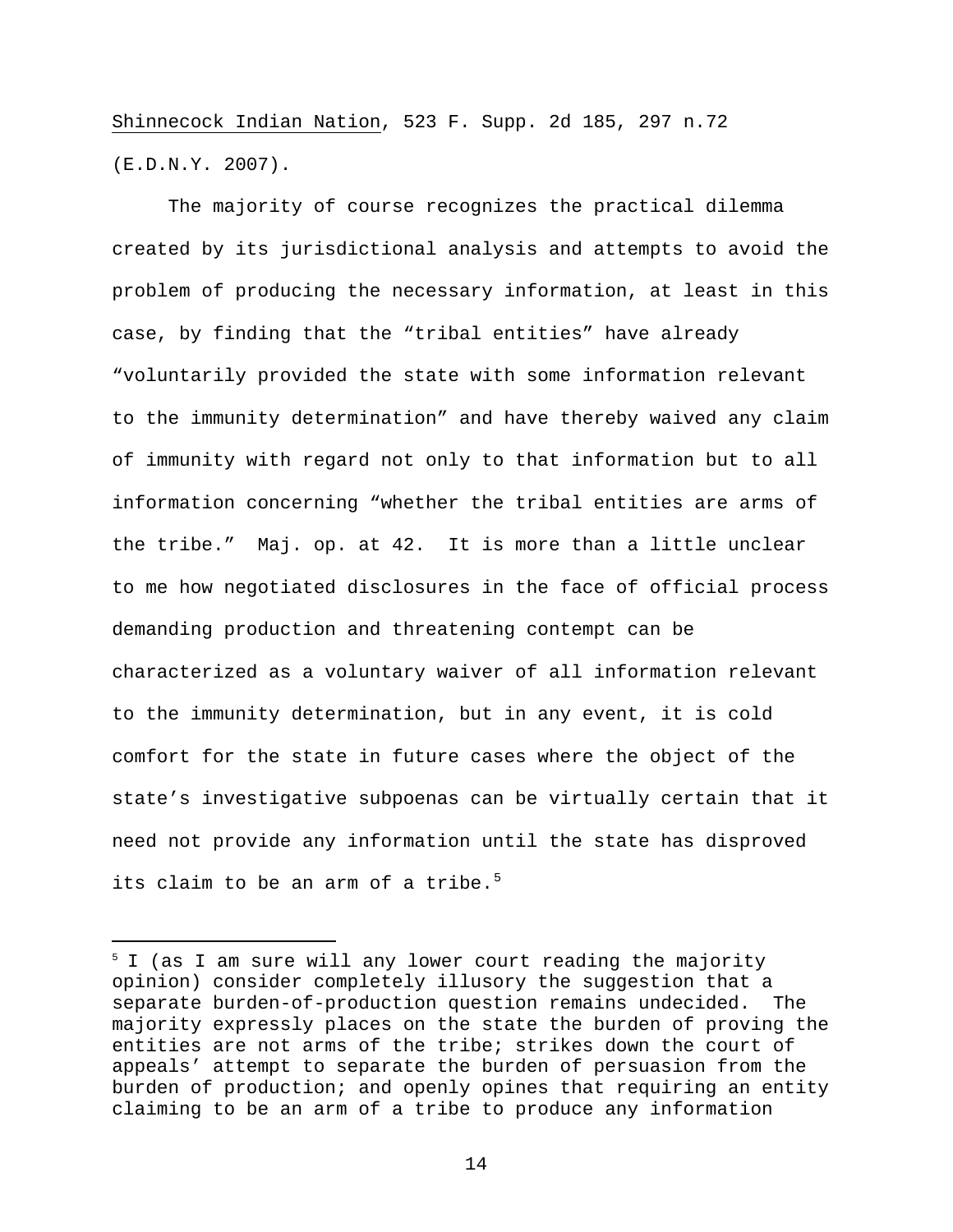While Indian Tribes are clearly independent sovereign powers entitled to immunity from enforcement actions by the state or federal courts, I believe the duty of state governments to protect vulnerable consumers from criminally unscrupulous predators, especially in the current technological environment, militates against the expansion of that immunity beyond existing mandates of federal law. We are here faced with an immediate appeal from the district court's denial of a motion to dismiss a special proceeding to enforce administrative subpoenas. Assuming that appeal was properly taken at this stage of the proceedings, I believe our duty would be more judiciously discharged simply by identifying the district court's clear error in finding tribal immunity inapplicable to state demands for information; by rejecting the expansive holding of the court of appeals; and by remanding for a determination whether the named commercial entities are arms of a sovereign according to our existing interpretations of United States Supreme Court doctrine. But for the majority's penchant for global solutions and the problems created by its own questionable choices, I see no need for the court to expound on such matters as the immunity of tribal officials, whether tribal immunity operates as a matter of jurisdiction or as an affirmative defense, or the

i<br>Li

relative to its claim may amount to an impermissible limitation on tribal sovereign immunity.